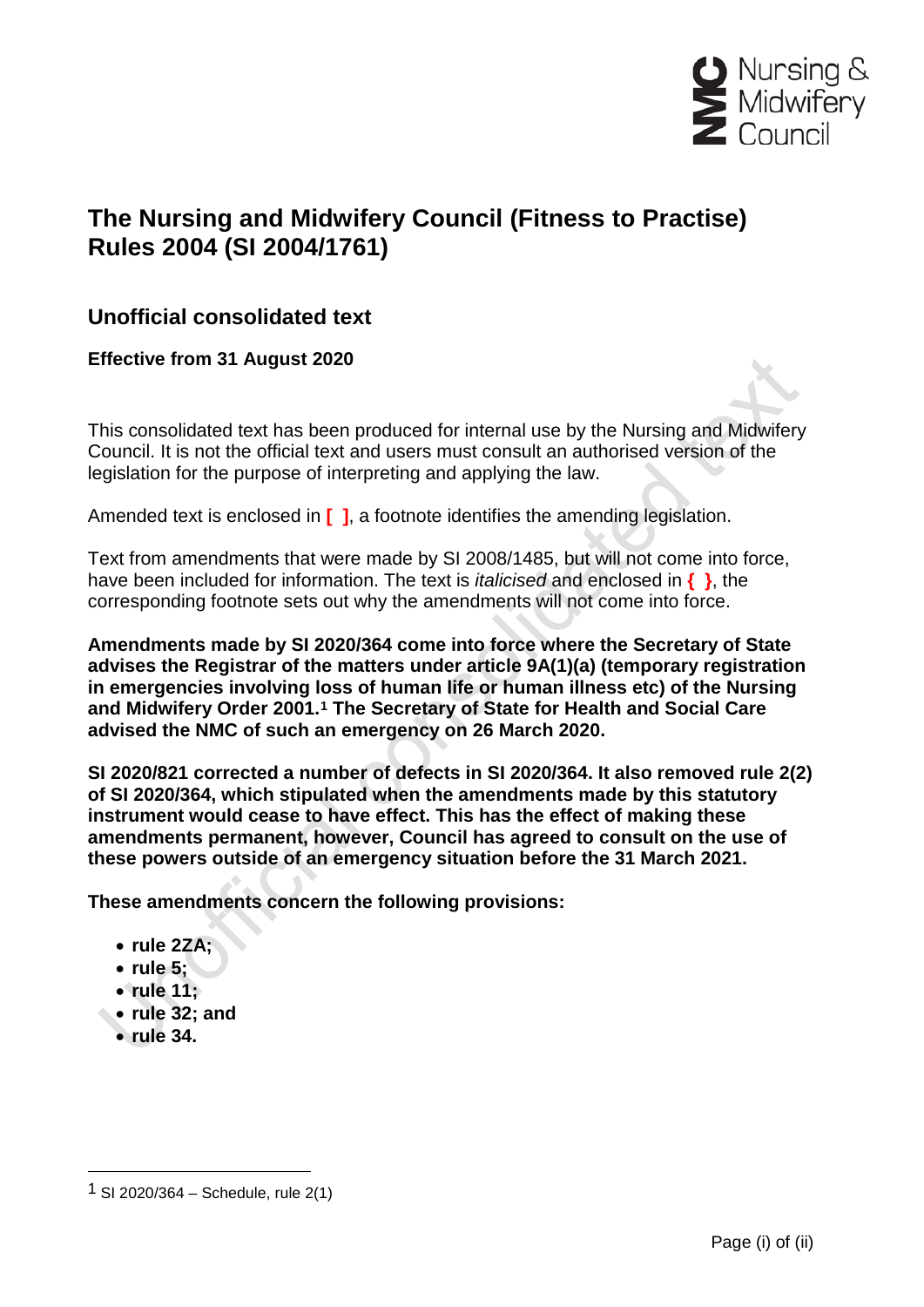This text incorporates amendments made by:

- SI 2007/893 The Nursing and Midwifery Council (Fitness to Practise) (Amendment) Rules 2007
- SI 2008/3148 The Nursing and Midwifery Council (Midwifery and Practice Committees) (Constitution) Rules 2008
- *SI 2009/1182 The Health Care and Associated Professions (Miscellaneous Amendments and Practitioner Psychologists) Order 2009*
- SI 2012/17 The Nursing and Midwifery Council (Fitness to Practise) (Amendment) Rules 2011
- SI 2015/52 The Nursing and Midwifery Council (Fitness to Practise) (Education, Registration and Registration Appeals) (Amendment) Rules Order of Council 2014
- SI 2015/1923 The Nursing and Midwifery Council (Fitness to Practise) (Education, Registration and Registration Appeals) (Amendment No. 2) Rules Order of Council 2015
- SI 2017/703 The Nursing and Midwifery Order (Legal Assessors)(Amendment) and the Nursing and Midwifery Council (Fitness to Practise)(Amendment) Rules Order of Council 2017
- SI 2018/838 The Nursing and Midwifery (Amendment) Order 2018
- SI 2020/364 The Nursing and Midwifery Council (Emergency Procedures) (Amendment) Rules 2020 Order of Council 2020
- SI 2020/821 The Nursing and Midwifery Council (Coronavirus) (Amendment) (No.2) Rules Order of Council 2020

Crown Copyright material is reproduced with the permission of the Controller of HMSO and the Queen's Printer for Scotland.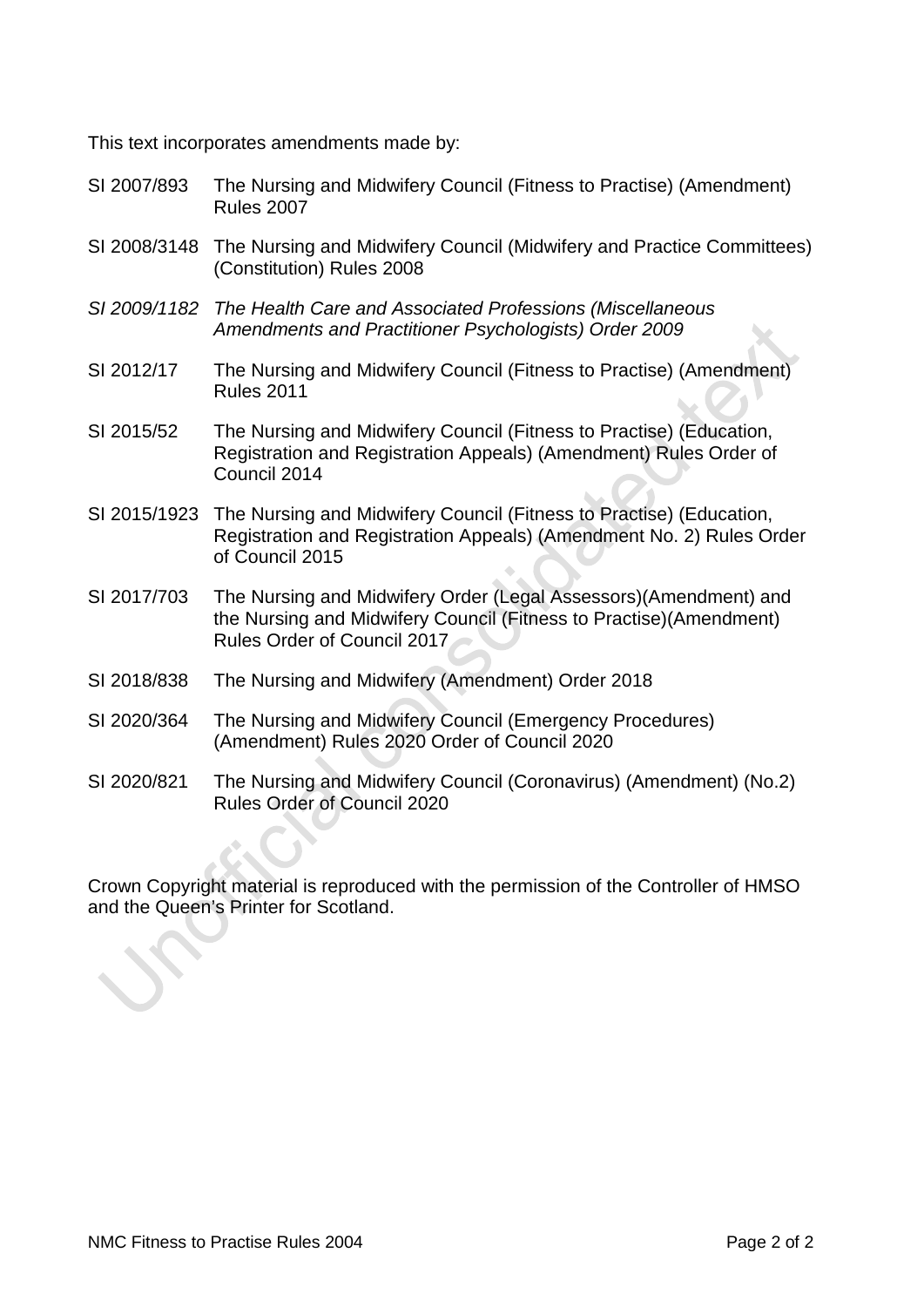# **The Nursing and Midwifery Council (Fitness to Practise) Rules 2004**

# **Arrangement of Rules**

# **Part 1 Preliminaries**

- 1. Citation and commencement
- **[** 2. Interpretation **]**
- **[**2ZA. Virtual meetings and hearings**]**

# **Part 2 [ Investigation of Allegations ]**

- **[** 2A. Initial consideration of allegations **]**
- **[** 3. Notice provisions of allegations of fraudulent or incorrect entries in the register **]**
- 4. **[ . . . ]**
- 5. Procedure of the Investigating Committee where the allegation relates to a fraudulent or incorrect entry in the register
- 6. **[ . . . ]**
- **[** 6A. Notice of fitness to practise allegations **]**
- **[** 6B. Investigation of Fitness to Practise allegations **]**
- **[** 6C. Consideration of fitness to practise allegations by Case Examiners **]**
- **[** 6D. Consideration of fitness to practise allegations by the Investigating Committee **]**
- **[** 6E Undertakings **]**
- **[** 7. Reconsideration of allegation after a finding of no case to answer **]**
- **[** 7A. Review of decisions **]**

# **Part 3 Interim Orders**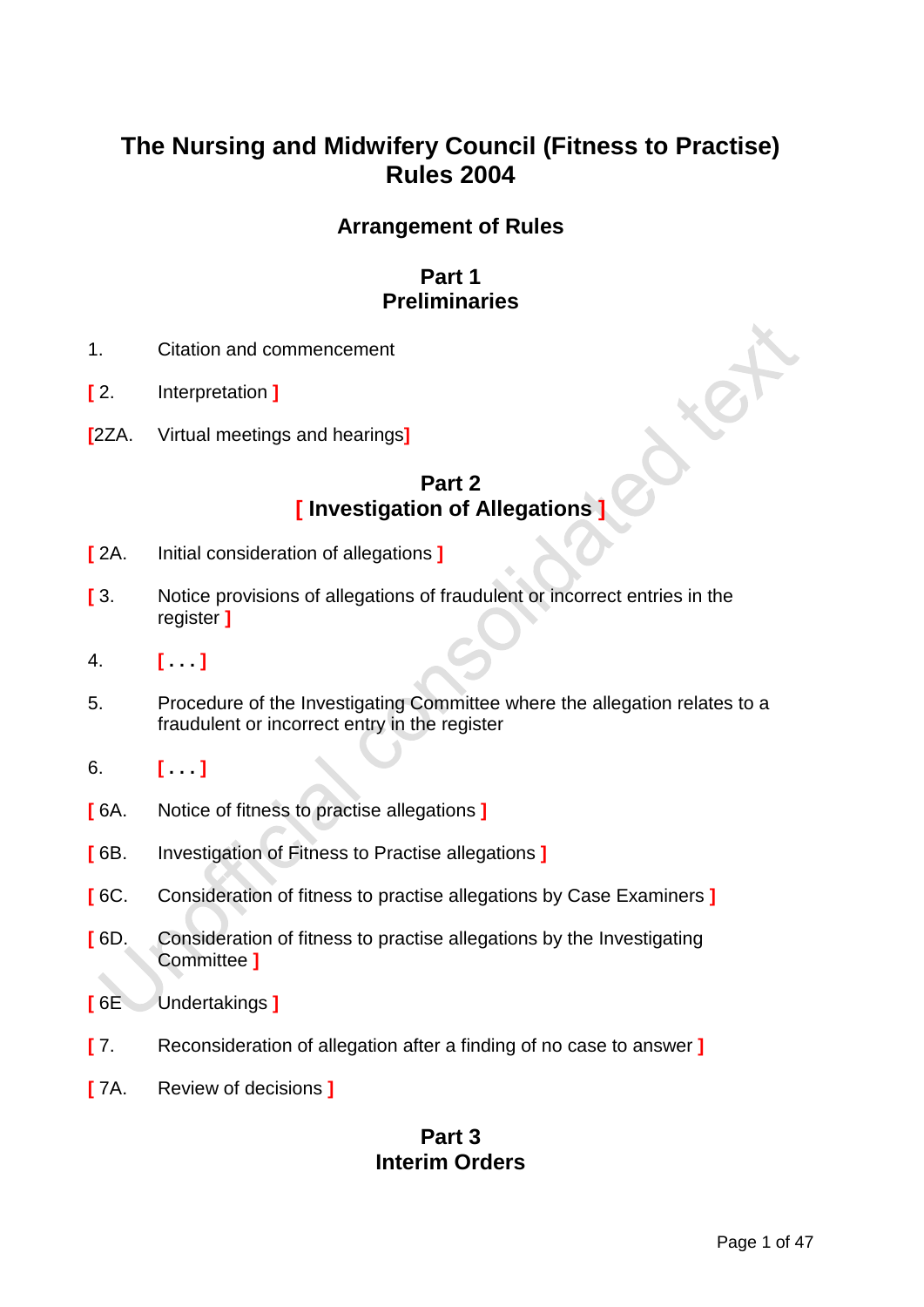**[** 8. Notice and procedure **]**

# **Part 4 [Fitness to Practise Committee]**

- **[** 9. Action upon referral of an allegation **]**
- **[** 10. Meetings and hearings **]**
- **[** 11. Notice of hearing **]**
- **[** 11A. Notice of meeting **]**
- **[** 12. Procedure of the Fitness to Practise Committee **]**
- **[** 13. Notice of decision **]**
- 14. **[**…**]**
- 15. **[**…**]**

# **Part 5 Procedure at hearings**

- **[** 16. Application of Part 5 **]**
- **[** 17. Interpretation **]**
- **[** 18. Preliminary meetings **]**
- **[** 19. Public and private hearings **]**
- 20. Representation and entitlement to be heard
- 21. Absence of the practitioner
- 22. Witnesses
- **[** 23. Vulnerable witnesses **]**
- **[** 24. Order of proceedings at initial hearing **]**
- 25. Order of proceedings at a review or restoration hearing
- **[** 25A. Investigations prior to a review hearing **]**
- 26. Order of proceedings at an interim orders hearing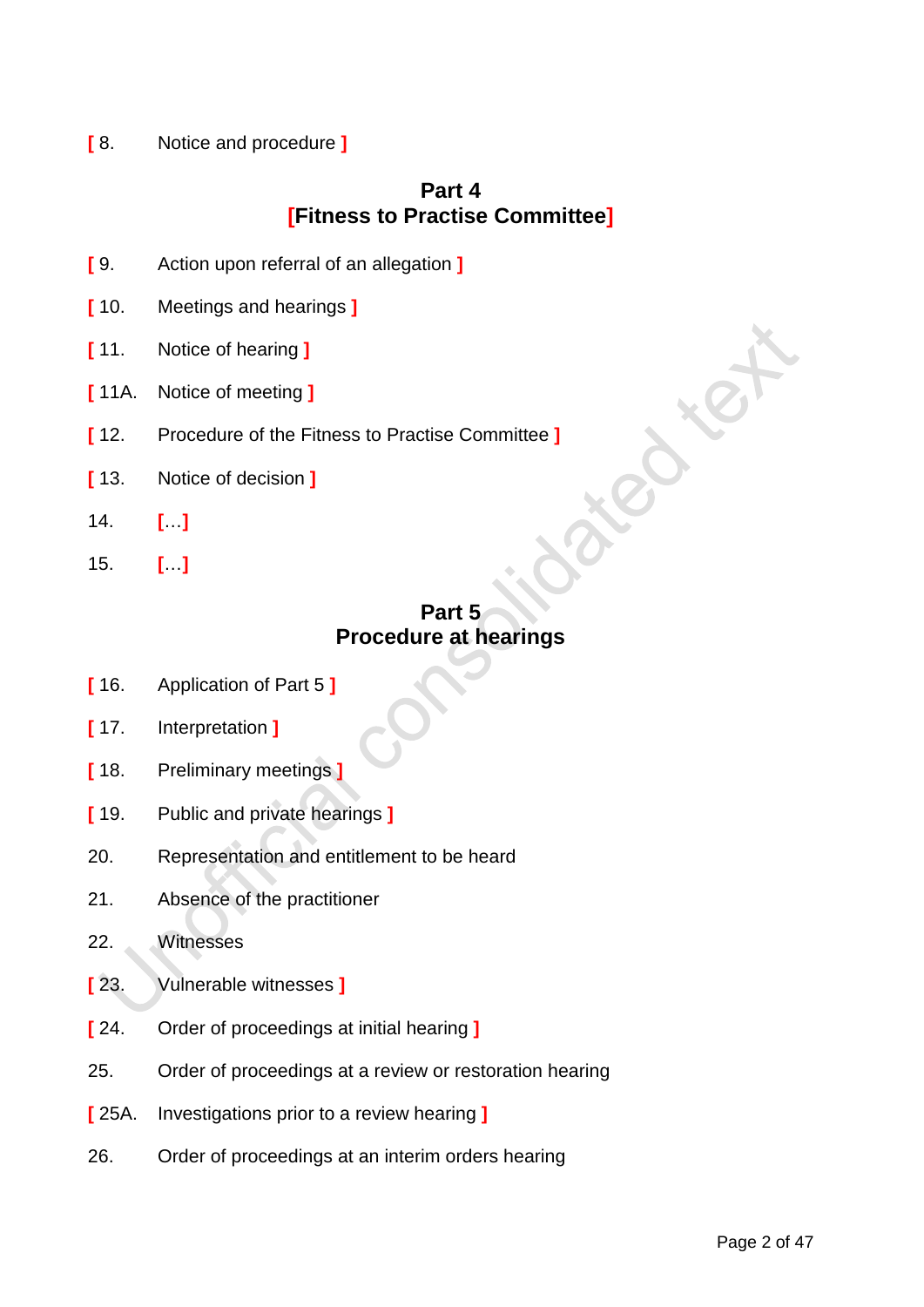- **[** 27. Notes and transcript of proceedings **]**
- **[** 27A. Initial hearings commenced before but not concluded by 5th May 2007 **]**

# **Part 6 General**

- **[** 28. Amendment of the charge **]**
- **[** 29. Joinder **]**
- 30. Burden of proof
- **[** 31. Evidence **]**
- 32. Postponements and adjournments
- 33. Cancellation of hearing
- **[** 34. Service of documents **]**
- **[** 35. Protection of third party information **]**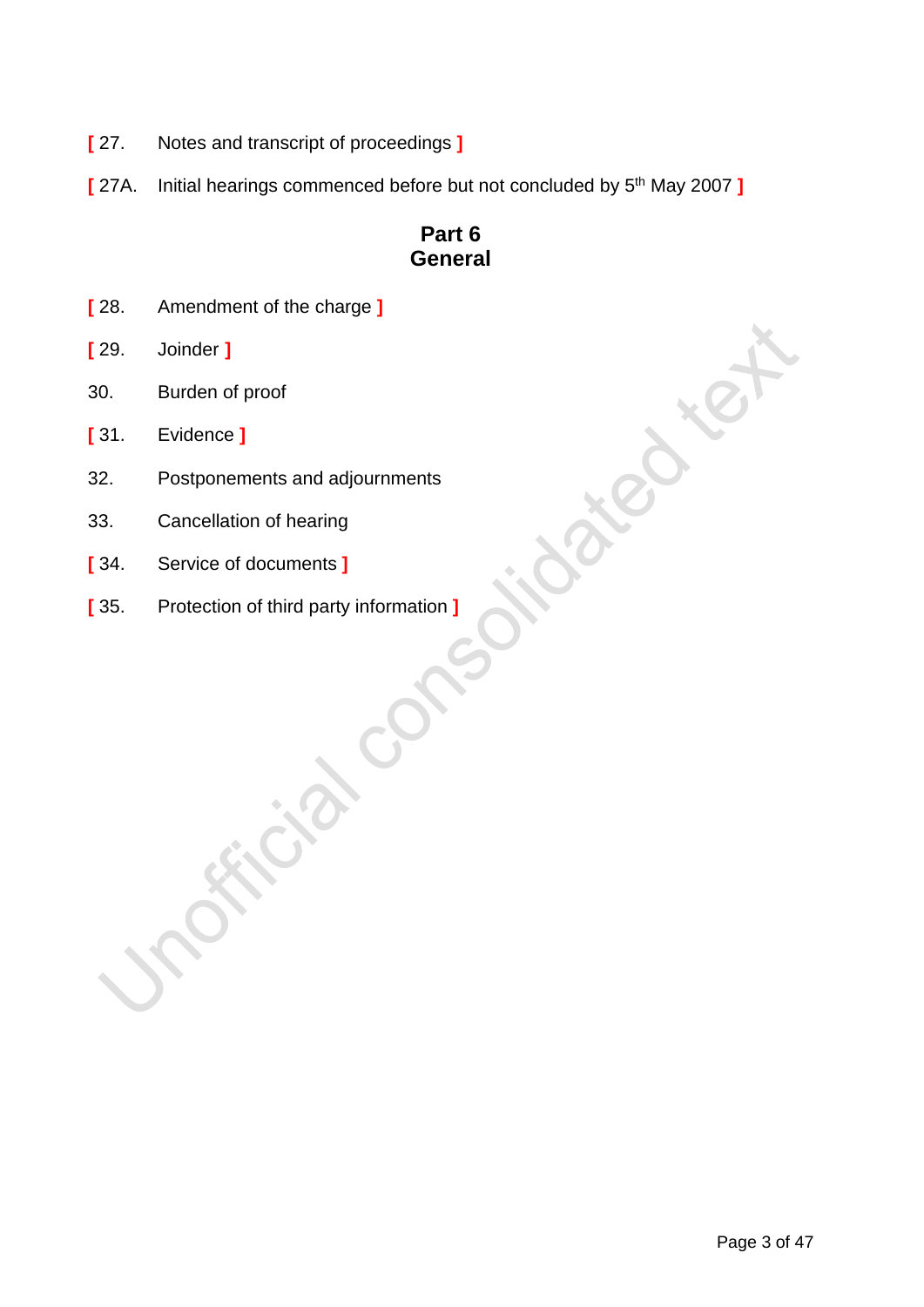The Nursing and Midwifery Council, in exercise of its powers under articles 22(4), 26(2), 26(3), 26(4), 30(9), 32, 33(4) and 47(2) of the Nursing and Midwifery Order 2001 and of all other powers enabling it in that behalf, and after consulting in accordance with article 47(3) of that Order, hereby makes the following Rules:

## **Part 1 Preliminaries**

#### **Citation and commencement**

**1.** These Rules may be cited as the Nursing and Midwifery Council (Fitness to Practise) Rules 2004, and shall come into force on 1<sup>st</sup> August 2004.

## **Interpretation**

**2.** In these Rules

"allegation" means any allegation of a kind mentioned in article 22(1)(a) or 22(1)(b) of the Order or any matter which is treated as an allegation by virtue of article 22(6) of the Order;

## **[ . . . ] [2](#page-5-0)**

**[** "Case Examiner" means a professional or lay officer of the Council appointed by the Registrar for the purposes of exercising the functions of the Investigating Committee in accordance with article 26A of the Order, and "Case Examiners" means the professional and lay Case Examiner to whom an allegation is referred under rule 2A(2) and includes any replacement Case Examiner appointed by the Registrar; **] [3](#page-5-1)**

"the Code" means the code of professional conduct, which includes standards of conduct, performance and ethics, established by the Council under article 21(1)(a) of the Order;

"initial hearing" means the first substantive hearing of an allegation;

**[** "interim order" means an interim suspension order or an interim conditions of practice order;

"interim order notice" is the notice mentioned in rule 8(3); **] [4](#page-5-2)**

<span id="page-5-0"></span><sup>2</sup> Omitted – SI 2008/3148, rule 12

<span id="page-5-1"></span> $3$  Inserted – SI 2015/52, rule 3

<span id="page-5-2"></span><sup>4</sup> Inserted – SI 2012/17, rule 3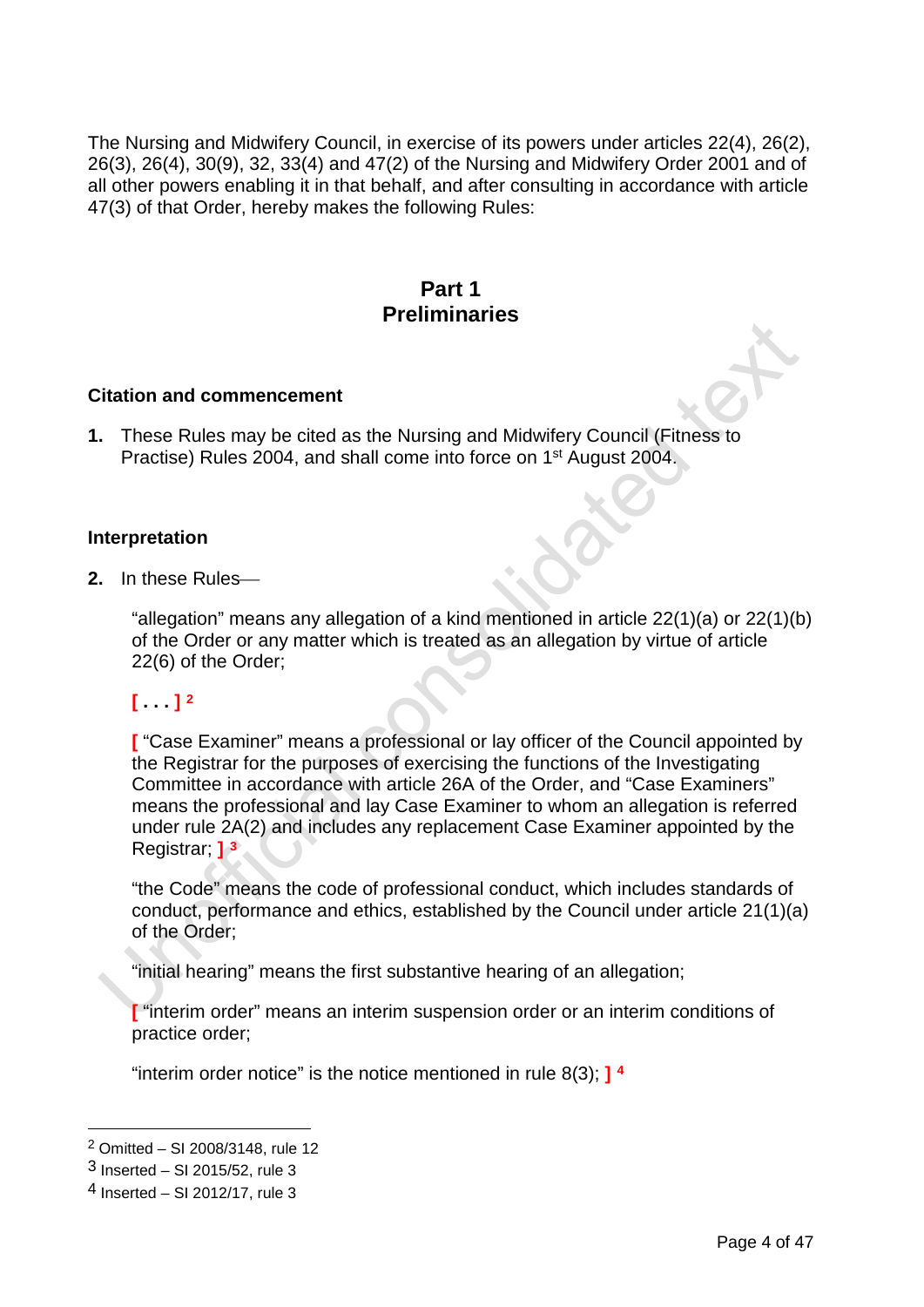**[** "lay", in relation to a Case Examiner, means a person who—

- (a) is not and never has been a registered nurse, midwife or nursing associate;
- (b) is not and never has been a registered medical practitioner; and
- (c) does not hold qualifications which would entitle them to apply for registration as a registered nurse, midwife, nursing associate or registered medical practitioner; **][5](#page-6-0)**

"mental disorder" means mental illness, arrested or incomplete development of mind, psychopathic disorder and any other disorder or disability of mind;

"the Order" means the Nursing and Midwifery Order 2001;

"the presenter" means the representative of the Council presenting the case on its behalf (who may be a solicitor or Counsel);

**[**"professional", in relation to a Case Examiner, means a **[**registered nurse, midwife or nursing associate**][6](#page-6-1)**; **] [7](#page-6-2)**

"review hearing" means a hearing for the purpose of reviewing orders made by the **[**Fitness to Practise **[\]8](#page-6-3)**Committee; and

"restoration hearing" means a hearing to consider an application for restoration to the register.

**[** "sanction" means either an order made by the Investigating Committee under article 26(7) of the Order or an order made by the **[**Fitness to Practise **][9](#page-6-4)** Committee under article 29(5) of the Order **] [10](#page-6-5)**

## **[ [Virtual meetings and hearings][11](#page-6-6)**

**[2ZA.][12](#page-6-7)** Meetings and hearings arranged under these Rules may be conducted using audio or video conferencing facilities.**][13](#page-6-8)**

<span id="page-6-0"></span> $5$  Substituted – SI 2018/838, Schedule 2, paragraph 6(a)(i)

<span id="page-6-1"></span> $6$  Substituted – SI 2018/838, Schedule 2, paragraph 6(a)(ii)

<span id="page-6-2"></span> $<sup>7</sup>$  Inserted – SI 2015/52, rule 3</sup>

<span id="page-6-3"></span><sup>8</sup> Substituted – SI 2017/703, schedule, rule 3(a)

<span id="page-6-4"></span><sup>9</sup> Substituted – SI 2017/703, schedule, rule 3(b)

<span id="page-6-5"></span><sup>10</sup> Inserted – SI 2007/893, rule 3(1)

<span id="page-6-6"></span><sup>&</sup>lt;sup>11</sup> Substituted – SI 2020/82, Schedule, rule  $2(a)$ 

<span id="page-6-7"></span> $12$  Renumbered – SI 2020/82, Schedule, rule 2(b)

<span id="page-6-8"></span><sup>13</sup> Inserted- SI 2020/364, Schedule, rule 3(2)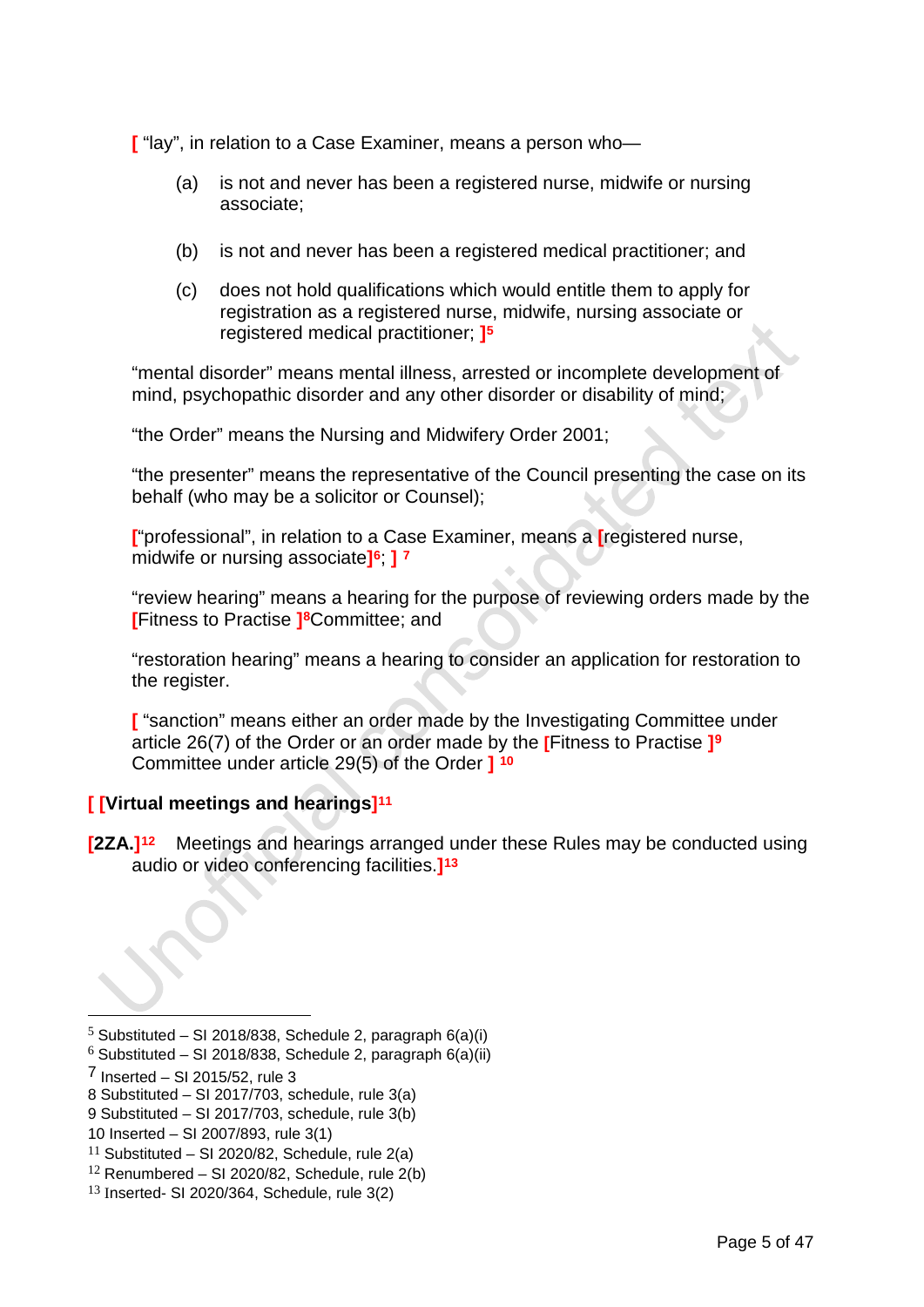# **Part 2 [ Investigation of Allegations ] [14](#page-7-0)**

## **[ Initial consideration of allegations**

**2A**.—(1) Where the Registrar considers that an allegation falls within article 22(1)(b) of the Order, the Registrar must refer the allegation to the Investigating Committee for consideration under rule 5.

- **[**(2) Where the Registrar considers that an allegation falls within article 22(1)(a) of the Order, the Registrar, must refer the allegation—
	- (a) to the Case Examiners for consideration under rule 6C; or
	- (b) to the Fitness to Practise Committee for consideration in accordance with Part 4.**][15](#page-7-1)**
- (3) Where the Registrar considers that an allegation does not fall within article 22(1)(a) of the Order, the Registrar must notify the maker of the allegation (if any).
- (4) The Registrar may carry out any investigations as in the Registrar's opinion are appropriate to the consideration of—
	- (a) whether or not the allegation falls within article 22(1)(a) of the Order;
	- (b) whether or not the allegation falls within article 22(1)(b) of the Order;
	- (c) the registrant's fitness to practise; or
	- (d) the registrant's entry in the register. **] [16](#page-7-2)**

## **[ Notice of allegations of fraudulent or incorrect entries in the register ] [17](#page-7-3)**

**3. [**(1) Where an allegation is referred under rule 2A(1), the Registrar shall, in accordance with article 26(2)(a) of the Order, notify the registrant of any allegation referred to the Investigating Committee, by serving a notice of referral upon her. **] [18](#page-7-4)** .

**[**(2) The notice of referral shall—

<span id="page-7-0"></span><sup>14</sup> Substituted – SI 2015/52, rule 4

<span id="page-7-1"></span><sup>15</sup> Substituted – SI 2017/703, schedule, rule 4

<span id="page-7-2"></span><sup>16</sup> Inserted – SI 2015/52, rule 5

<span id="page-7-3"></span><sup>17</sup> Substituted – SI 2015/52, rule  $6(a)$ 

<span id="page-7-4"></span><sup>18</sup> Substituted – SI 2015/52, rule 6(b)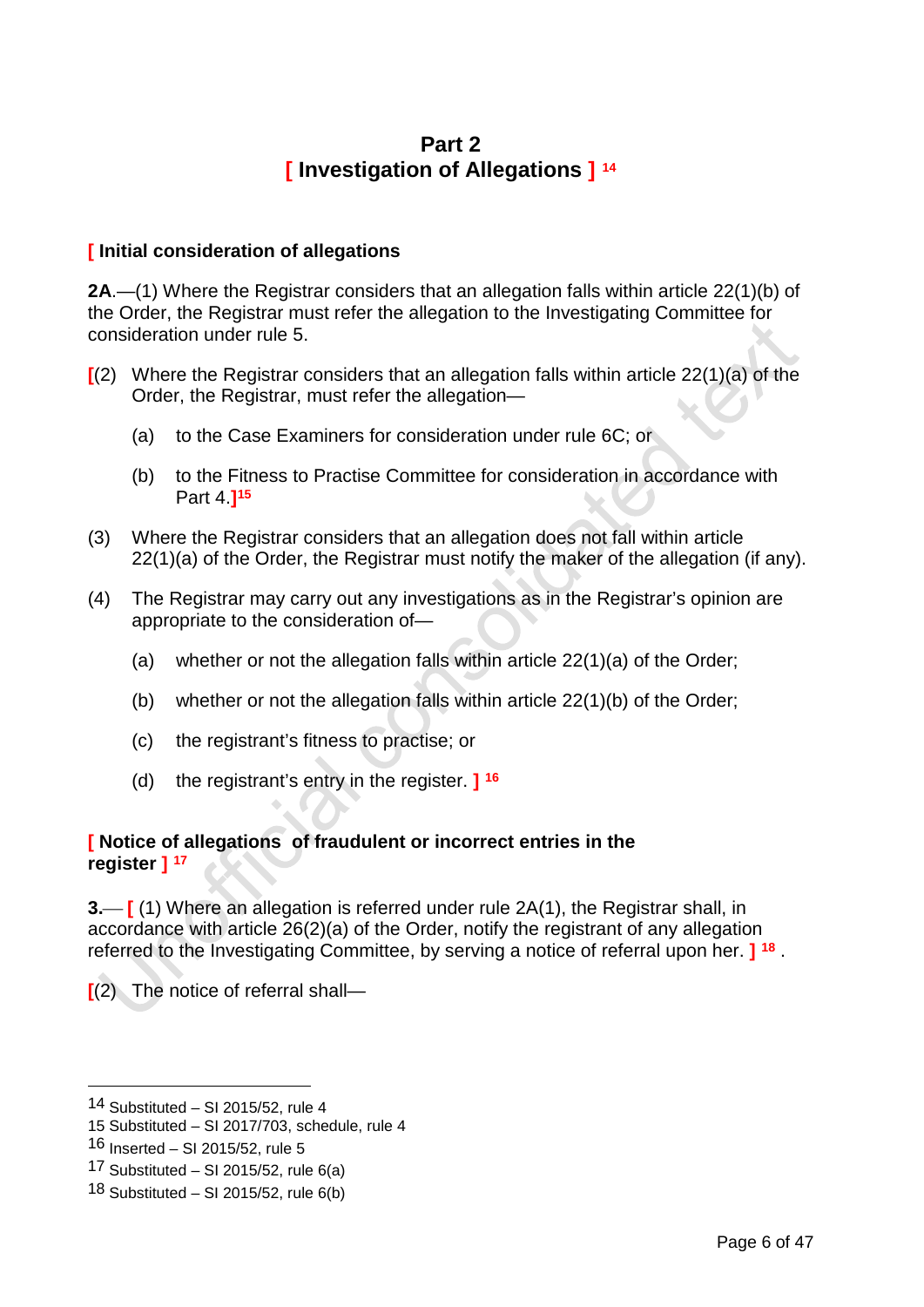- (a) be accompanied by any documents relating to the allegation that have not previously been disclosed to the registrant by the Council or a Practice Committee;
- (b) invite the registrant to make written representations, to be received by the **[** Registrar **] [19](#page-8-0)** no later than 28 days after the date of the notice;
- (c) unless the allegation is made by virtue of article 22(6) of the Order, inform the registrant that any representations or extracts of any representations received from her may be shown to the person making the allegation for comment; and
- (d) inform the registrant that further information may be sought from other persons in accordance with article 25(1) of the Order or investigations undertaken to assist the Investigating Committee in carrying out its functions. **] [20](#page-8-1)**
- **[**(e) invite the registrant to inform the Registrar within 28 days from the date of service of the notice of referral if the registrant wishes the allegation to be considered at a hearing. **] [21](#page-8-2)**

**[**(3) The Registrar shall give notice of the referral made under paragraph 2A(1) to the following—

- (a) where known, the registrant's employer or any other person with whom the registrant has an arrangement to provide **[**professional services**][22](#page-8-3)**; **[**and **][23](#page-8-4)**
- (b) where known, any other body by which the registrant is authorised to practise a health or social care profession;
- (c) **[…][24](#page-8-5)**
- (d) **[**…**][25](#page-8-6) [\]26](#page-8-7)**

**4. [ . . . ] [27](#page-8-8)**

- <span id="page-8-1"></span>20 Substituted – SI 2012/17, rule 4
- <span id="page-8-2"></span>21 Inserted – SI 2015/52, rule  $6(d)$
- <span id="page-8-3"></span><sup>22</sup> Substituted – SI 2018/838, Schedule 2, paragraph  $6(b)$
- <span id="page-8-4"></span>23 Inserted – SI 2017/703, schedule, rule  $\overline{5(a)}$
- <span id="page-8-5"></span>24 Omitted – SI 2017/703, schedule, rule 5(b)
- <span id="page-8-6"></span>25 Omitted – SI 2017/703, schedule, rule 5(b)
- <span id="page-8-7"></span> $26$  Inserted – SI 2015/52, rule 6(e)
- <span id="page-8-8"></span>27 Omitted - SI 2015/52, rule 7

<span id="page-8-0"></span><sup>19</sup> Substituted – SI 2015/52, rule 6(c)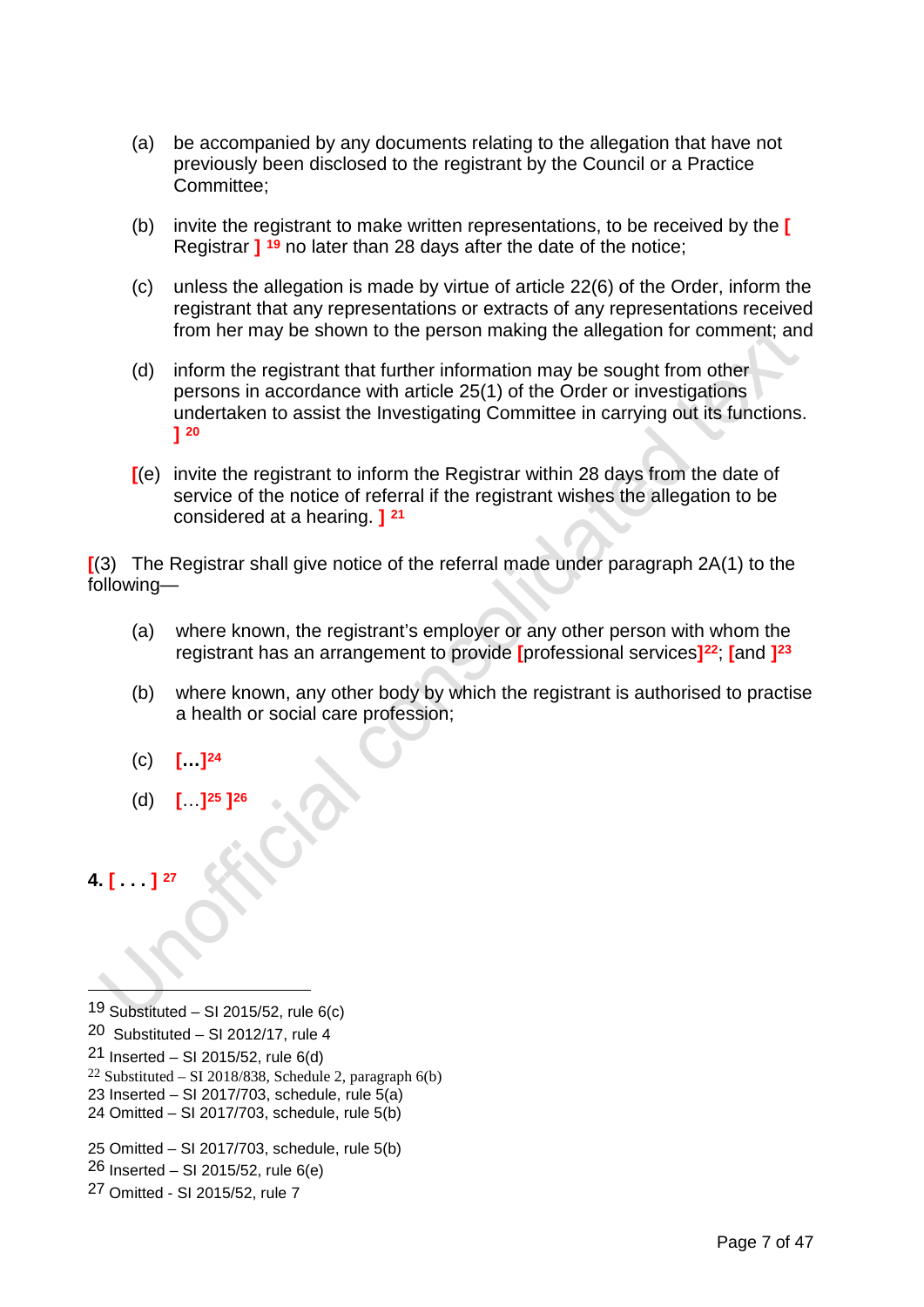## **[ Procedure of the Investigating Committee where the allegation relates to a fraudulent or incorrect entry in the register**

**5.** (1) Where-

- (a) the registrant asks for a hearing within the period specified in rule 3(2)(e); or
- (b) the Registrar considers that a hearing is desirable,

the Investigating Committee must consider the allegation at a hearing.

- (2) Where a hearing is to be held pursuant to paragraph (1), the Registrar must send a notice to the registrant no later than 28 days before the date fixed for the hearing.
- (3) The notice of hearing must—
	- (a) inform the registrant of the date, time and venue of the hearing;
	- (b) contain a charge particularising the allegation, and the alleged facts upon which the allegation is based;
	- (c) inform the registrant of the registrant's right to attend, and to be represented at, the hearing in accordance with rule 20;
	- (d) inform the registrant of the Committee's power to proceed with the hearing in the registrant's absence;
	- (e) inform the registrant of the registrant's right to adduce evidence in accordance with rule 31;
	- (f) inform the registrant of the registrant's right to call witnesses, and to cross examine any witnesses called by the Council or by the Committee;
	- (g) require the registrant to inform the Council, within 14 days of receipt of the notice, whether the registrant intends to—
		- (i) attend the hearing,
		- (ii) be represented at the hearing;
	- (h) inform the registrant of the Committee's power to impose an interim order under article 26(11) of the Order; and
	- (i) inform the registrant of the action the Committee may take under article  $26(2)(d)(ii)$ ,  $(7)$  and  $(8)$  of the Order.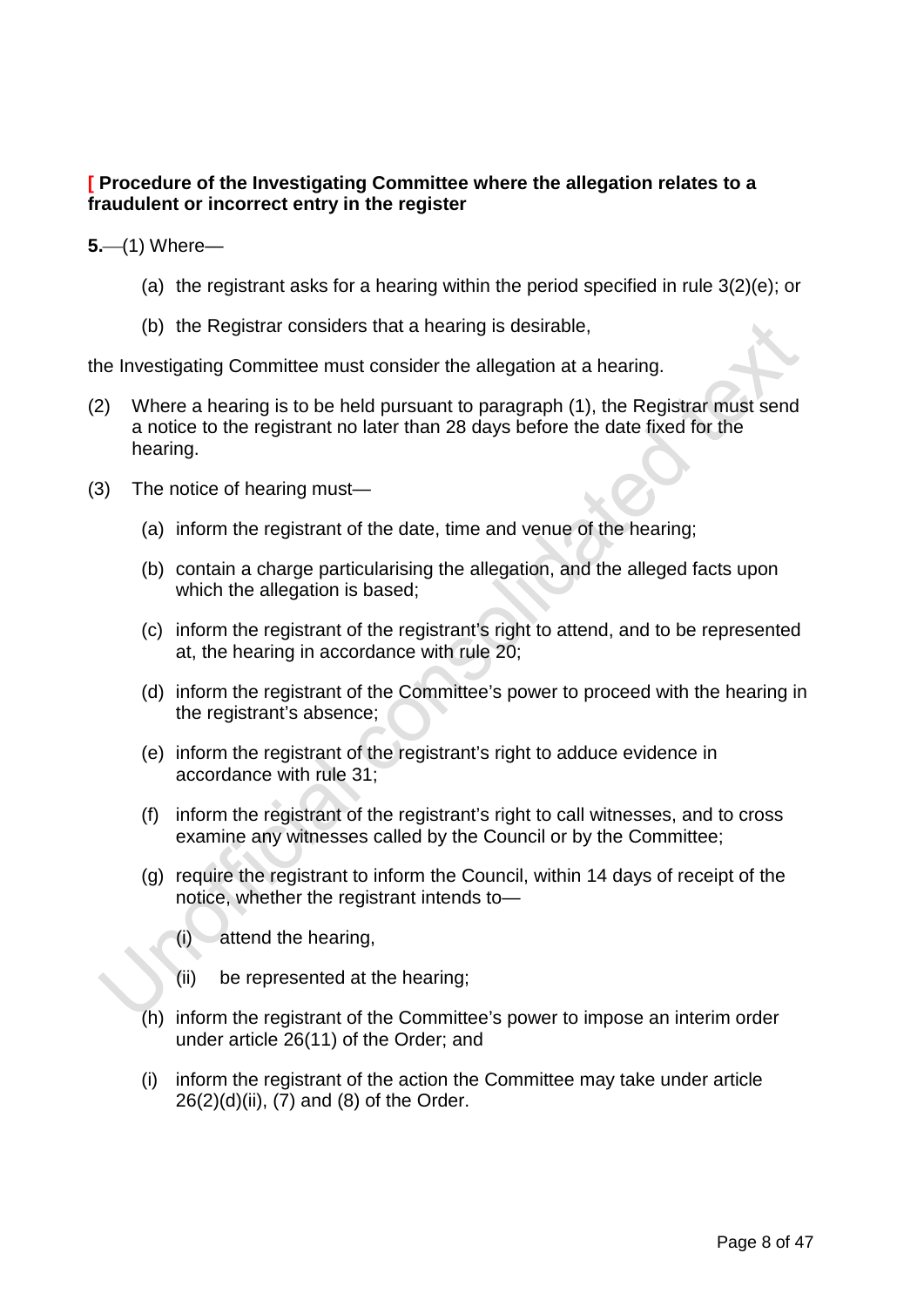- **[**(3A) In paragraph (3) "venue" includes details of audio or video conferencing arrangements.**][28](#page-10-0)**
- (4) Where a hearing is to be held pursuant to paragraph (1), the Investigating Committee—
	- (a) may hold a preliminary meeting in accordance with rule 18; and
	- (b) must determine the matter in accordance with the procedure set out in Part 5 of these Rules, and must dispose of the matter in accordance with article 26(2)(d)(ii), (7), (8) and (11) of the Order.
- (5) Where the registrant has not requested a hearing and the Registrar considers that no hearing is necessary—
	- (a) the Registrar must invite any person who, in the Registrar's opinion, has an interest in the proceedings to submit written representations within such time as the Registrar may direct; and
	- (b) the Investigating Committee shall meet in private and, notwithstanding the absence of any representations invited in accordance with sub-paragraph (a), dispose of the matter in accordance with article  $26(2)(d)(ii)$ ,  $(7)$ ,  $(8)$  and  $(11)$ of the Order.
- (6) The Registrar must notify, in writing, the registrant and the person making the allegation (if any) of the Investigating Committee's decision together with its reasons. **] [29](#page-10-1)**

**6. [ . . . ] [30](#page-10-2)**

<span id="page-10-0"></span> $28$  Inserted – SI 2020/364, Schedule, rule 3(3)

<span id="page-10-1"></span><sup>29</sup> Substituted – SI 2015/52, rule 8

<span id="page-10-2"></span><sup>30</sup> Omitted - SI 2015/52, rule 9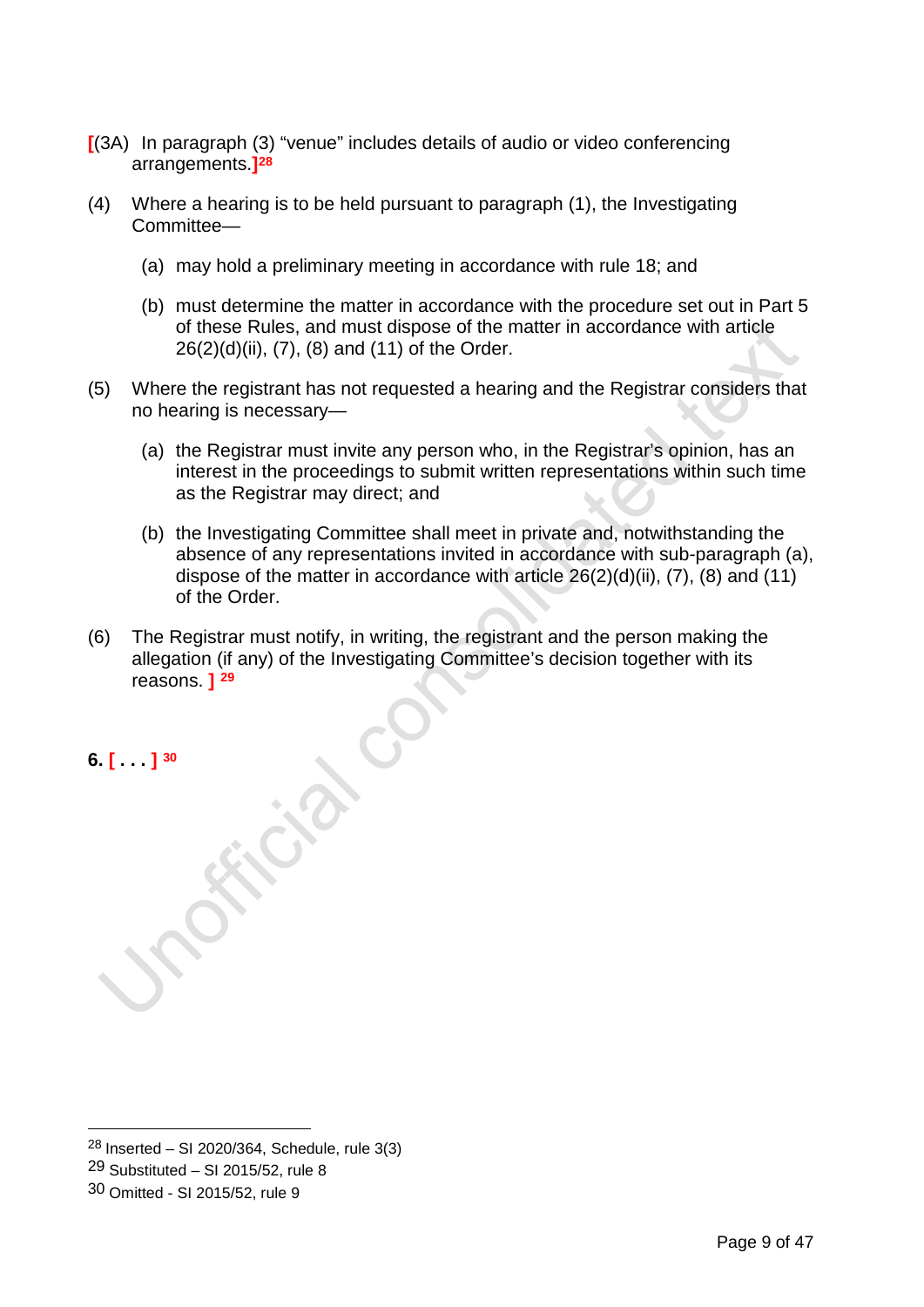## **[ Notice of fitness to practise allegations**

**6A.**—(1) Where an allegation is referred to Case Examiners under rule **[**2A(2)(a)**][31](#page-11-0)**, the Registrar must notify the registrant of that allegation and referral by serving a notice of referral on the registrant.

- (2) The notice of referral must—
	- (a) be accompanied by any documents relating to the allegation that have not previously been disclosed to the registrant by the Council or a Practice Committee;
	- (b) **[**inform the registrant of the actions the Case Examiners could take under rule 6C and **][32](#page-11-1)** invite the registrant to make written representations, to be received by the Registrar no later than 28 days after the date of the notice;
	- (c) unless the allegation is made by virtue of article 22(6) of the Order, inform the registrant that any representations or extracts of any representations received from the registrant may be shown to the person making the allegation for comment; and
	- (d) inform the registrant that further information may be sought from other persons in accordance with article 25(1) of the Order or investigations undertaken to assist the Case Examiners in carrying out their functions.

## **Investigation of Fitness to Practise allegations**

**6B.**—(1) The Registrar may carry out any investigations, whether or not any have been carried out under rule 2A(4), as in the Registrar's opinion are appropriate to the consideration of the allegation by the Case Examiners.

- (2) The Registrar may, in the case of an allegation that the registrant's fitness to practise is impaired by reason of lack of competence, invite the registrant to submit to an assessment.
- (3) The Registrar may, in the case of an allegation that the registrant's fitness to practise is impaired by reason of the registrant's physical or mental health, invite the registrant to submit to a medical examination by experts appointed by the Council.
- **[**(3A) Paragraphs (3B) to (3E) apply in the case of an allegation that the registrant's fitness to practise is impaired by reason of not having the necessary knowledge of English.
- (3B) The Registrar may direct the registrant to, within such period as the Registrar may specify in a notification referred to in paragraph (3D),—

<span id="page-11-0"></span> $31$  Substituted – SI 2017/703, schedule, rule 6(a)

<span id="page-11-1"></span> $32$  Inserted – SI 2017/703, schedule, rule 6(b)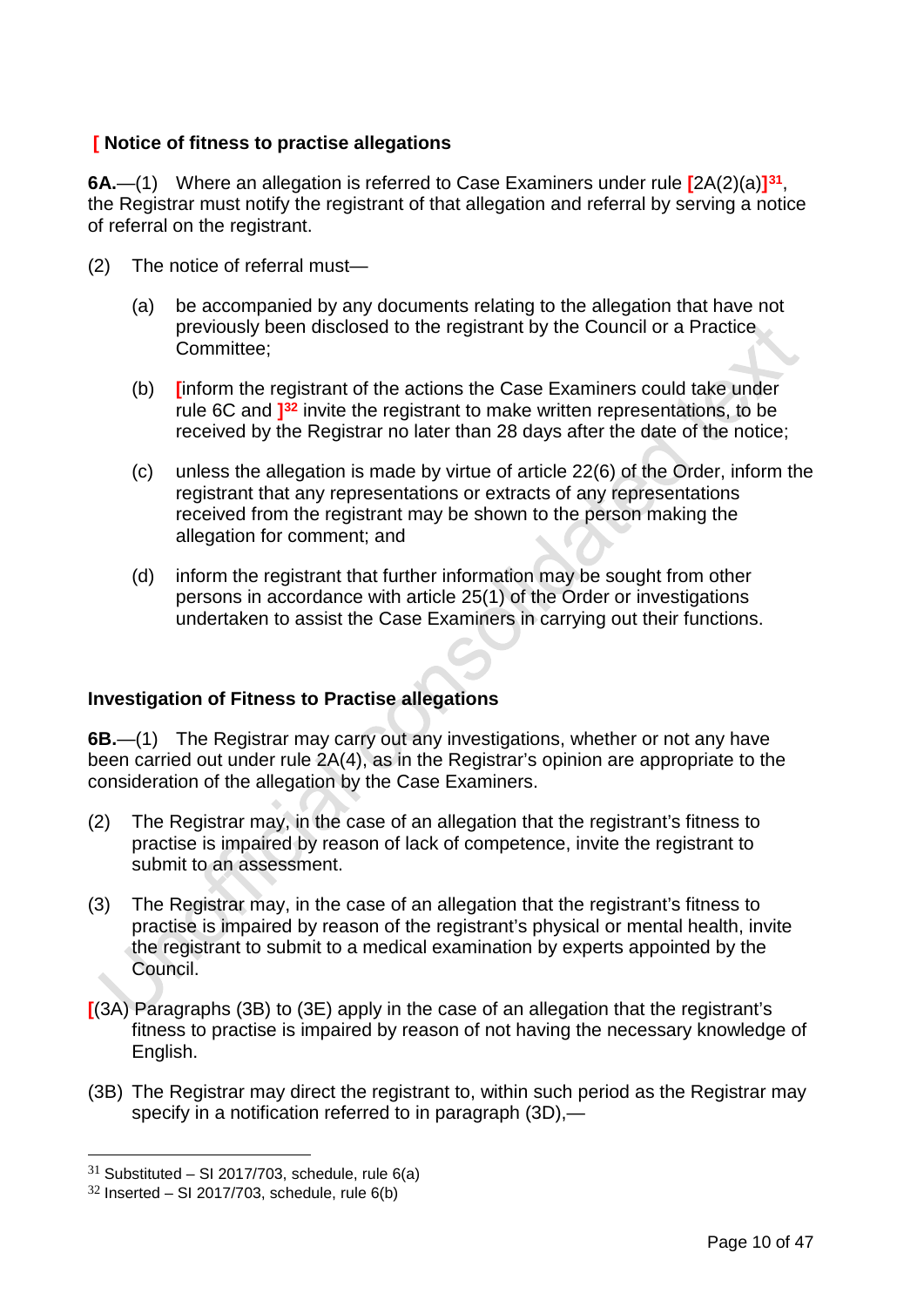- (a) undertake an examination or other assessment as specified in that notification; and
- (b) provide the Registrar with evidence of the result of that examination or other assessment in the form required by paragraph (3C).
- (3C) The registrant must provide the evidence referred to in paragraph (3B)(b) in the form of a certificate or other document signed by an officer of the body providing that examination or other assessment.
- (3D) Where the Registrar makes a direction pursuant to paragraph (3B), the Registrar must notify the registrant, in writing, of the direction and the notice must also inform the registrant of—
	- (a) the name of the examination or other assessment that the registrant is directed to undertake;
	- (b) the evidence to be provided in accordance with paragraph (3C); and
	- (c) the provisions of rule 31(6A).
- (3E) The Registrar must provide the Case Examiners with the evidence provided by the registrant pursuant to paragraph (3C). **] [33](#page-12-0)**
- (4) Before any decision is made by the Case Examiners as to whether or not there is a case to answer in respect of an allegation that the registrant's fitness to practise is impaired, the Registrar must send any information or documents obtained pursuant to this rule to the registrant and invite the registrant to make written representations to be received by the Registrar no later than 28 days after the date on which such documents are sent.

<span id="page-12-0"></span><sup>33</sup> Inserted – SI 2015/1923, part 2, paragraph 3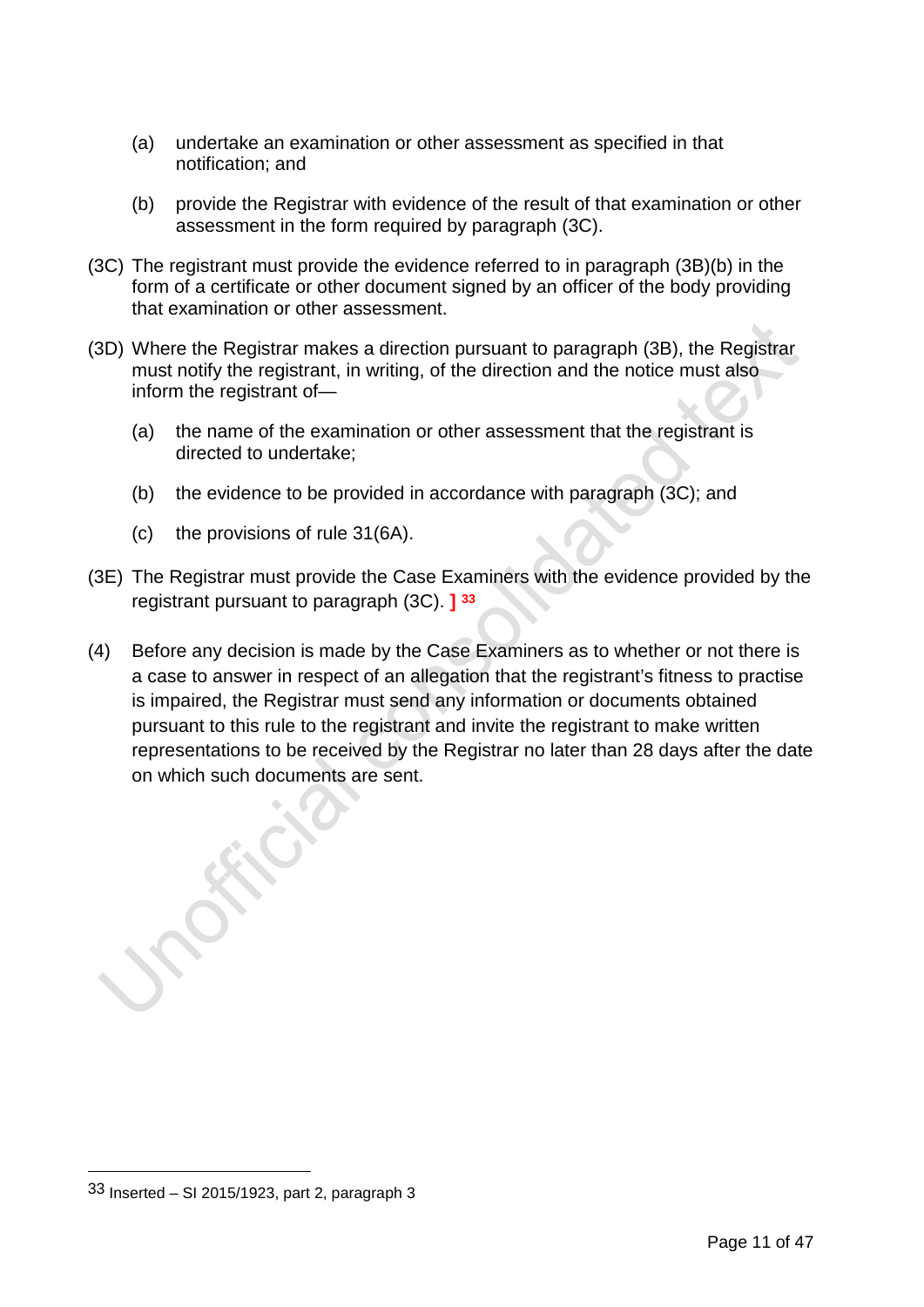## **Consideration of fitness to practise allegations by Case Examiners**

**6C.**—(1) Where an allegation is referred under rule **[**2A(2)(a)**][34](#page-13-0)**, the Case Examiners must consider, in the light of the information which the Council has been able to obtain and any representations or other observations made to it under rule 6A(2) or under rule 6B(4), whether there is a case to answer.

**[**(2) Where the Case Examiners agree that there is a case to answer—

- (a) the Case Examiners must either—
	- (i) refer the case to the Fitness to Practise Committee, or
	- (ii) recommend undertakings to be agreed with the registrant pursuant to rule 6E; and
- (b) the Registrar must notify in writing both the registrant and the person making the allegation (if any) of the Case Examiners' decision and their reasons for it.
- (2A) Paragraph (2)(a)(ii) does not apply where the Case Examiners consider that, if the allegation were referred to the Fitness to Practise Committee, there is a realistic prospect of that Committee making an order directing the Registrar to strike the registrant off the register.
- (2B) Where the Case Examiners agree that there is no case to answer, they may give advice to the registrant or issue the registrant with a warning.
- (3) Where the Case Examiners agree that there is no case to answer, the Registrar must notify in writing—
	- (a) the person making the allegation (if any) of the Case Examiners' decision together with their reasons, including whether the registrant has been issued with a warning or given advice; and
	- (b) the registrant—
		- (i) of the Case Examiners' decision together with the reasons for it,
		- (ii) of the details of any warning issued or advice given,
		- (iii) of the period during which any warning issued will be published under article 22(9) of the Order, and
		- (iv) that the allegation may be taken into account in the consideration of any further allegation about the registrant received by the Council within

<span id="page-13-0"></span> $34$  Substituted – SI 2017/703, schedule, rule 7(a)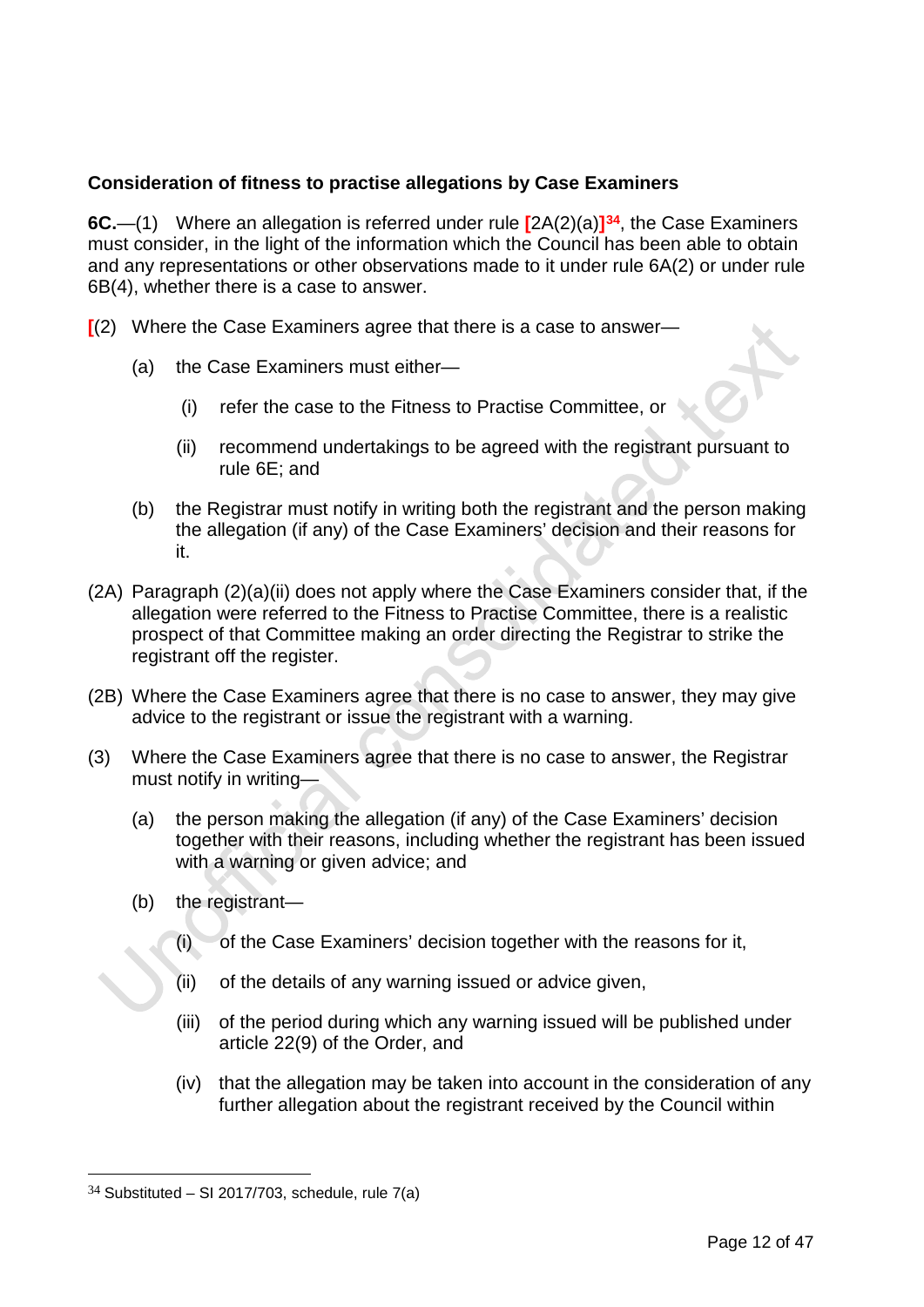three years from the date of the Case Examiners' decision that there is no case to answer.**][35](#page-14-0)**

- (4) Where the Case Examiners fail to agree whether there is a case to answer, they must notify the Registrar accordingly, and the Registrar must refer the allegation to the Investigating Committee for consideration under rule 6D.
- (5) If, during their consideration of the allegation, one or both of the Case Examiners is of the opinion that **[**a Practice**][36](#page-14-1)**Committee should consider making an interim order in relation to the registrant, the Case Examiners must direct the Registrar accordingly.

#### **Consideration of fitness to practise allegations by the Investigating Committee**

- **6D.**—(1) Where an allegation has been referred to the Investigating Committee under rule 6C(4), the Committee—
	- (a) may direct the Registrar to carry out any investigations as the Committee considers appropriate to the consideration of the allegation;
	- (b) must direct the Registrar to send any information or documents obtained pursuant to this rule to the registrant and invite the registrant to make written representations to be received by the Registrar no later than 28 days after the date on which these documents are sent;
	- (c) must consider, **[**in private **][37](#page-14-2)** in the light of the information which the Registrar has been able to obtain under this rule or **[**rule 2A(4), 6B(1), (2), (3) or (3B)**][38](#page-14-3)** and any representations or other observations made to it under rule 6A(2) or 6B(4), whether there is a case to answer.
- **[**(2) Where the Investigating Committee determines that there is a case to answer—
	- (a) the Investigating Committee must either—
		- (i) refer the allegation to the Fitness to Practise Committee, or
		- (ii) recommend undertakings to be agreed with the registrant pursuant to rule 6E;
	- (b) the Registrar must notify in writing both the registrant and the person making the allegation (if any) of the Investigating Committee's determination and its reasons for it.

<span id="page-14-0"></span> $35$  Substituted – SI 2017/703, schedule, rule 7(b)

<span id="page-14-1"></span> $36$  Substituted – SI 2017/703, schedule, rule 7(c)

<span id="page-14-2"></span> $37$  Inserted – SI 2017/703, schedule, rule 8(a)

<span id="page-14-3"></span> $38$  Substituted – SI 2015/1923, part 2, paragraph 4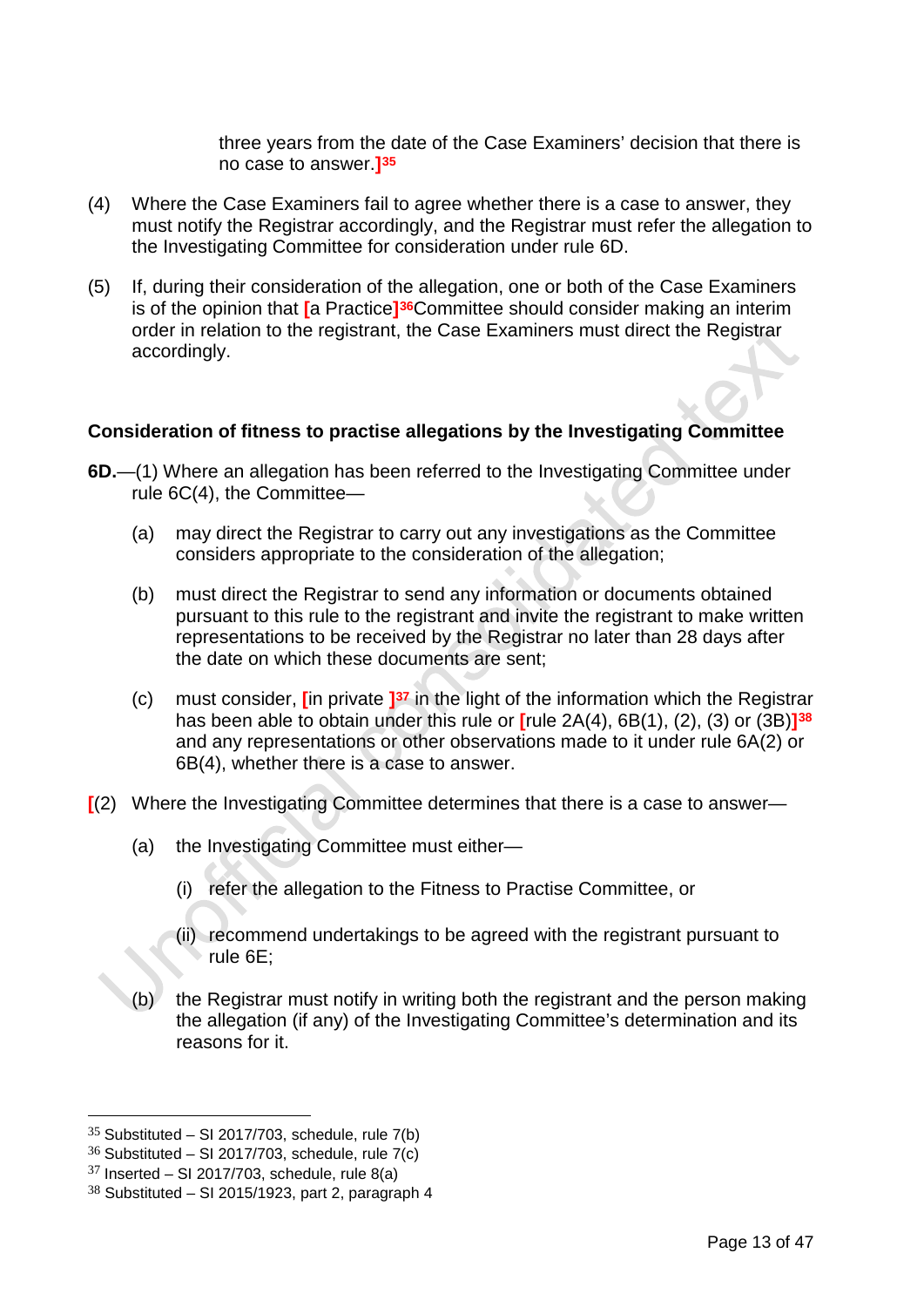- (2A) Paragraph (2)(a)(ii) does not apply where the Investigating Committee considers that, if the allegation were referred to the Fitness to Practise Committee, there is a realistic prospect of that Committee making an order directing the Registrar to strike the registrant off the register.
- (2B) Where the Investigating Committee determines that there is no case to answer, it may give advice to the registrant or issue the registrant with a warning.
- (3) Where the Investigating Committee determines that there is no case to answer, the Registrar must notify in writing—
	- (a) the person making the allegation (if any) of the Investigating Committee's determination together with its reasons, including whether the registrant has been issued with a warning or given advice; and
	- (b) the registrant—
		- (i) of the Investigating Committee's determination together with the reasons for it,
		- (ii) of the details of any warning issued or advice given,
		- (iii) of the period during which any warning issued will be published under article 22(9) of the Order, and
		- (iv) that the allegation may be taken into account in the consideration of any further allegation about the registrant received by the Council within three years from the date of the Investigating Committee's determination that there is no case to answer.**][39](#page-15-0) ] [40](#page-15-1)**

## **Undertakings**

- **6E**.—(1) Where, under rule 6C(2)(a)(ii), the Case Examiners recommend undertakings to be agreed with the registrant, or the Investigating Committee makes such a recommendation under rule 6D(2)(a)(ii), the Registrar must write to the registrant—
	- $(a)$  inviting the registrant to confirm in writing, within 28 days of the date of that invitation, or within such further period allowed by the Registrar, that the registrant will comply with the undertakings recommended by the Case Examiners or by the Investigating Committee, as the case may be (referred to in this rule as "the undertakings"); and
	- (b) informing the registrant of the provisions of paragraph (4) of this rule.

<span id="page-15-0"></span> $39$  Substituted – SI 2017/703, schedule, rule 8(b)

<span id="page-15-1"></span><sup>40</sup> Inserted – SI 2015/52, rule 10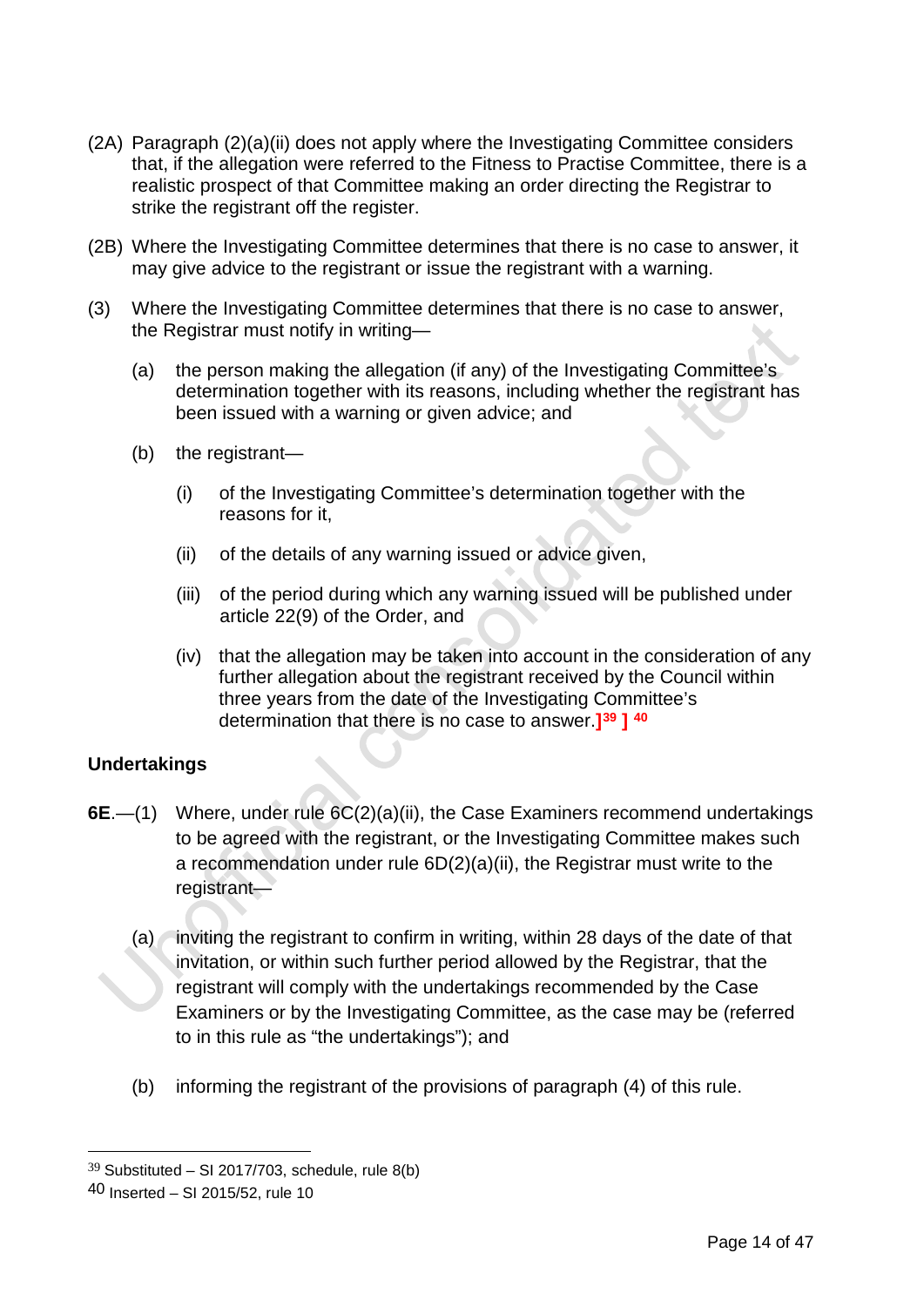- (2) If, in accordance with paragraph (1), the registrant confirms in writing that the registrant will comply with the undertakings—
	- (a) the Case Examiners or the Investigating Committee, as the case may be, must cease consideration of the allegation;
	- (b) where the allegation has been referred to the Fitness to Practise Committee, the Fitness to Practise Committee must not consider the allegation; and
	- (c) any interim order in place under article 31 of the Order ceases to have effect.
- (3) Where paragraph (2) applies, the Registrar must notify the registrant and the maker of the allegation (if any) in writing that undertakings have been agreed and the date from which the undertakings have effect.
- (4) Where the registrant does not confirm in accordance with paragraph (1) that the registrant will comply with the undertakings, the Registrar must—
	- (a) refer the allegation to the Fitness to Practise Committee for consideration; and
	- (b) notify the registrant and the maker of the allegation (if any) in writing of the referral.
- (5) Where the registrant has agreed to comply with the undertakings and it appears to the Registrar that those undertakings should be varied or cease to apply, the Registrar must inform the Case Examiners and the Case Examiners may—
	- (a) direct that the undertakings should continue;
	- (b) invite the registrant to comply with the undertakings, varied as the Case Examiners consider appropriate ("the varied undertakings"); or
	- (c) direct that the undertakings should no longer apply and that the allegation should not be considered further, and the Registrar must notify the registrant and the person making the allegation (if any) in writing accordingly.
- (6) Where the registrant is invited under paragraph (5)(b) to agree to comply with the varied undertakings and the registrant does not so agree in writing within 28 days of the date of that invitation, or within such further period as allowed by the Registrar—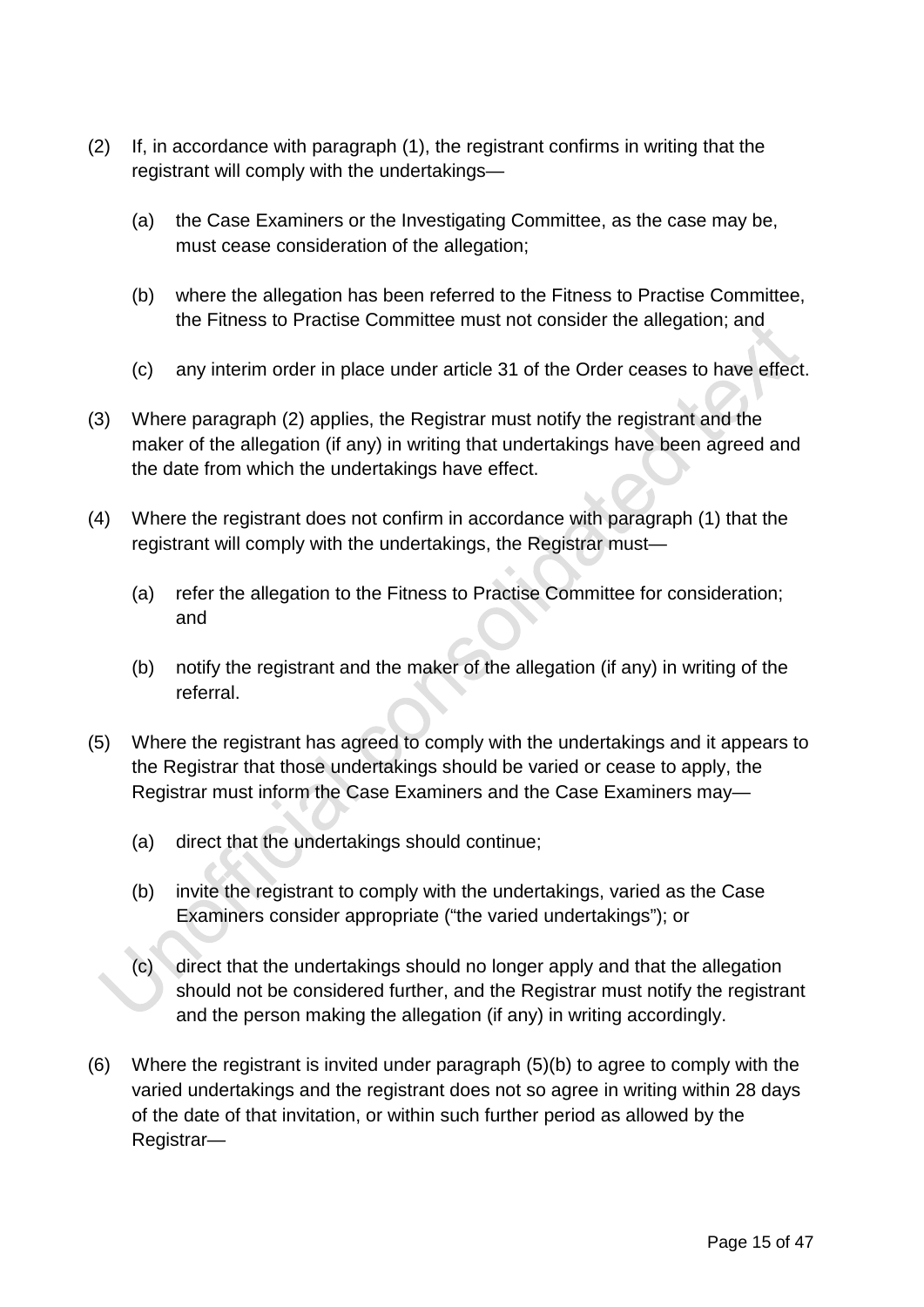- (a) the Registrar may review, under rule 7A, the Case Examiners' decision under rule 6C(2)(a)(ii) or the Investigating Committee's determination under rule 6D(2)(a)(ii), as the case may be, to recommend undertakings to be agreed with the registrant; and
- (b) the undertakings remain in effect until the conclusion of any review in accordance with rule 7A(7).
- (7) Where it appears to the Registrar that the registrant has breached undertakings or varied undertakings the Registrar must refer the allegation which resulted in the undertakings to the Case Examiners, who may—
	- (a) revoke those undertakings and refer that allegation to the Fitness to Practise Committee; or
	- (b) make a decision under paragraph (5)**][41](#page-17-0)**.

## **Reconsideration of allegation after a finding of no case to answer**

**7.** (1) This rule applies where

- (a) **[** the Case Examiners or the Investigating Committee have considered an allegation that the registrant's fitness to practise is impaired and decided that there is no case to answer in respect of that allegation; and **] [42](#page-17-1)**
- (b) at any time within three years from service of the notice of decision, the Council receives a fresh allegation about the registrant.

(2) Where this rule applies, **[** the Case Examiners or **] [43](#page-17-2)** the Investigating Committee may-

- (a) when considering whether or not there is a case to answer in respect of a fresh allegation, take account of the original allegation; and
- (b) may refer both the original allegation and the new allegation to the **[**Fitness to Practise **][44](#page-17-3)**Committee.

# **[ Review of decisions**

**7A.**—**[**(1) All or part of a decision mentioned in paragraph (1A) may, if reached on or after 9th March 2015, be reviewed by the Registrar under this rule (a "reviewable decision").

<span id="page-17-0"></span> $41$  Inserted – SI 2017/703, schedule, rule 9

<span id="page-17-1"></span> $42$  Substituted – SI 2015/52, rule 11(a)

<span id="page-17-2"></span> $43$  Inserted – SI 2015/52, rule 11(b)

<span id="page-17-3"></span> $44$  Substituted – SI 2017/703, schedule, rule 10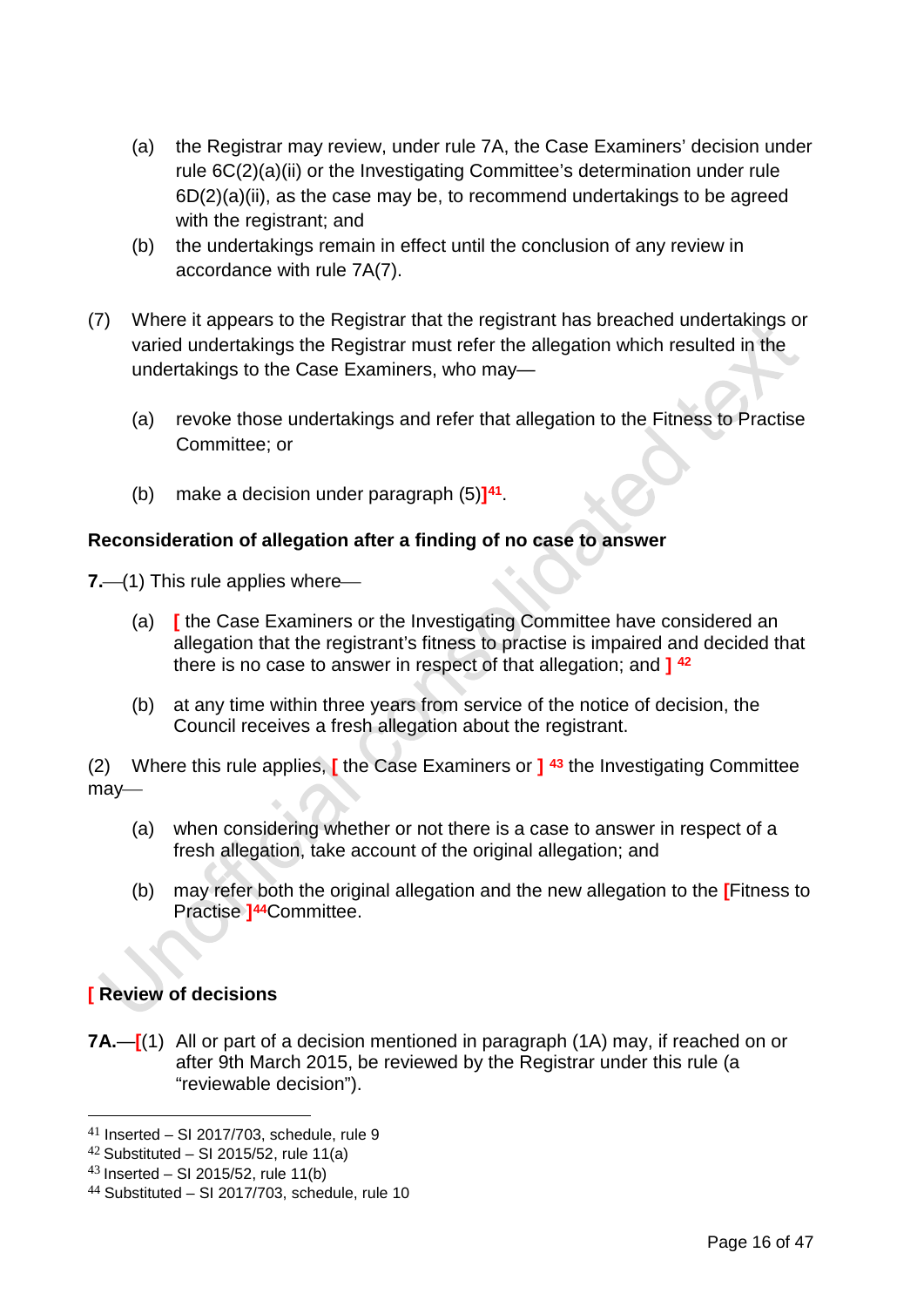(1A) The following are reviewable decisions for the purpose of paragraph (1)—

- (a) a decision under rule  $6C(1)$  or a determination under rule  $6D(1)(c)$  that there is no case to answer (including where the registrant has been issued with a warning or advice);
- (b) a decision under rule  $6C(2)(a)(ii)$  or a determination under rule  $6D(2)(a)(ii)$  to recommend undertakings to be agreed with the registrant; and
- (c) a direction under 6E(5)(c) that undertakings should no longer apply and that the allegation should not be considered further.

(2) The Registrar may carry out such a review if the Registrar has reason to believe that—

- (a) the reviewable decision may, in whole or in part and for any reason, be materially flawed and the Registrar considers that a review would be in the public interest or necessary to prevent injustice to the registrant; or
- (b) there is new information which may have led to a decision that is wholly or partly different from the reviewable decision and the Registrar considers that a review would be in the public interest or necessary to prevent injustice to the registrant. **][45](#page-18-0)**
- (3) Where the Registrar decides to carry out such a review, the Registrar must—
	- (a) notify the registrant, the maker of the allegation (if any) and any other person who, in the opinion of the Registrar has an interest in it, of that decision;
	- (b) notify the registrant, the maker of the allegation (if any) and any other person who, in the opinion of the Registrar, has an interest in the no case to answer decision of any new information and where appropriate, provide them with that information; and
	- (c) seek representations from those persons.
- (4) The notification referred to in sub-paragraphs (a) and (b) of paragraph (3) must be in writing and, in the case of the notification referred to in sub-paragraph (a), must give reasons for the Registrar's decision.
- (5) As part of such a review, the Registrar may carry out any investigations which the Registrar considers appropriate for the purposes of making a decision on the review of the **[**reviewable**][46](#page-18-1)**decision.

<span id="page-18-0"></span> $45$  Substituted – SI 2017/703, schedule, rule 11(a)

<span id="page-18-1"></span> $46$  Substituted – SI 2017/703, schedule, rule 11(b)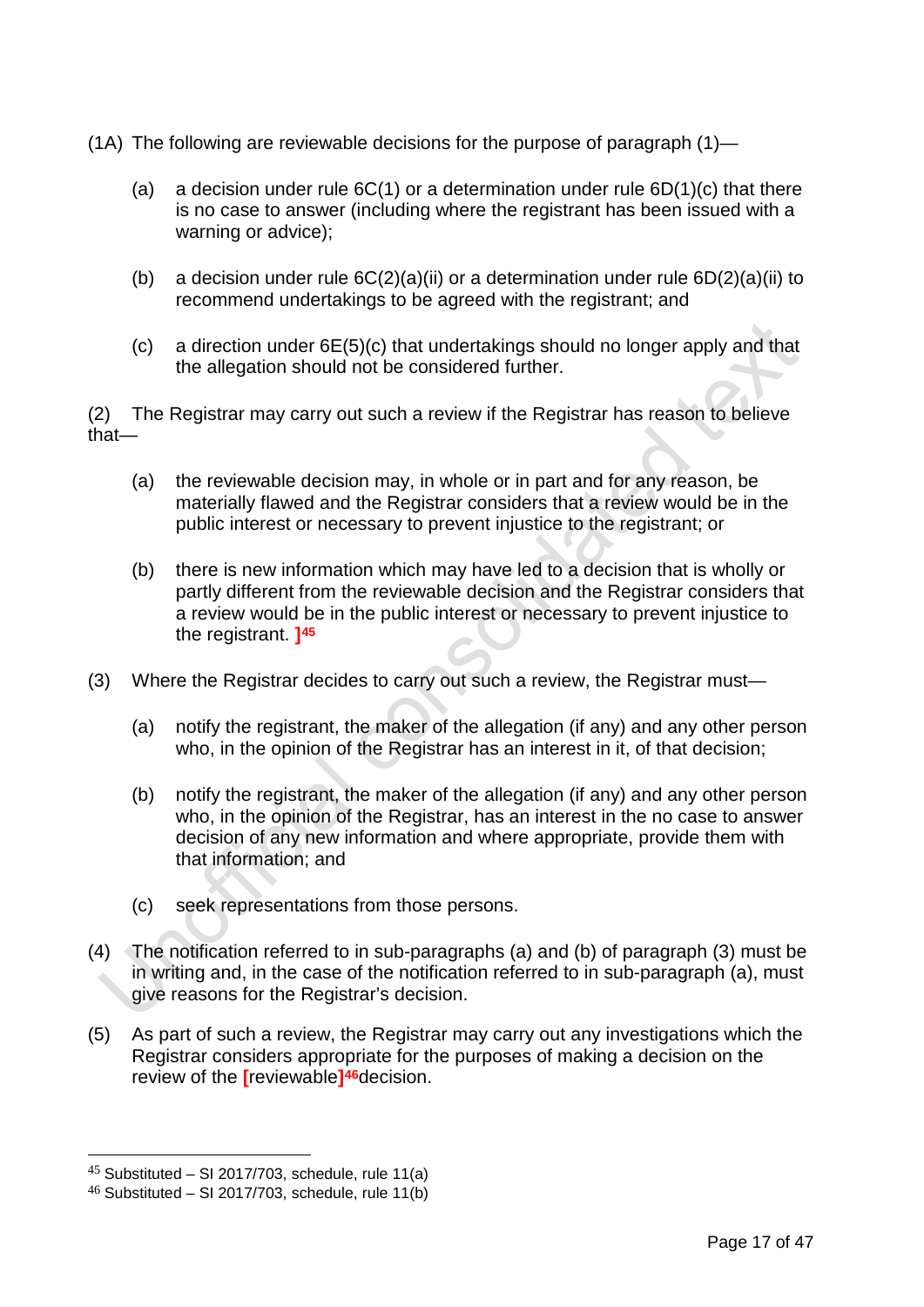- (6) Where, as a result of the review, taking into account any information or representations referred to in paragraph (3) and such other matters as the Registrar considers appropriate, the Registrar decides that—
	- (a) all or part of the **[**reviewable**][47](#page-19-0)**decision was materially flawed and that a fresh decision is required in the public interest **[**or is necessary to prevent injustice to the registrant**][48](#page-19-1)**; or
	- (b) the new information referred to in paragraph (2)(b) would have probably led wholly or partly to a different decision and that a fresh decision is required in the public interest **[**or is necessary to prevent injustice to the registrant**][49](#page-19-2)**,

the Registrar must take one of the decisions referred to in paragraph (7).

- **[**(7) Those decisions are—
	- (a) where the reviewable decision falls under paragraph  $(1A)(a)$ -
		- (i) to refer to the Case Examiners for reconsideration by them under rule 6C, an allegation that a registrant's fitness to practise is impaired, or
		- (ii) to substitute, for all or part of the reviewable decision, any decision which the Case Examiners or any determination which the Investigating Committee could have made under Part 2 of these Rules;
	- (b) where the reviewable decision falls under paragraph (1A)(b), to substitute, for all or part of the reviewable decision, any decision which the Case Examiners or any determination which the Investigating Committee could have made under Part 2 of these Rules; or
	- (c) where the reviewable decision falls under paragraph (1A)(c), to recommend undertakings to be agreed with the registrant (and rule 6E applies in respect of undertakings agreed under this provision as it does to undertakings recommended under rule 6C(2)(a)(ii) or rule 6D(2)(a)(ii)).**][50](#page-19-3)**
- (8) Where, following the review, the Registrar decides otherwise than in paragraph (6), the Registrar must confirm the **[**reviewable**][51](#page-19-4)** decision.
- (9) Having taken one of the decisions referred to in paragraph (7) or having decided in accordance with paragraph (8), the Registrar must, as soon as reasonably practicable after having done so and in writing, notify—

<span id="page-19-0"></span><sup>&</sup>lt;sup>47</sup> Substituted – SI 2017/703, schedule, rule  $11(c)(i)$ 

<span id="page-19-1"></span> $48$  Inserted – SI 2017/703, schedule, rule 11(c)(ii)

<span id="page-19-2"></span> $49$  Inserted – SI 2017/703, schedule, rule 11(c)(ii)

<span id="page-19-3"></span> $50$  Substituted – SI 2017/703, schedule, rule 11(d)

<span id="page-19-4"></span> $51$  Substituted – SI 2017/703, schedule, rule 11(b)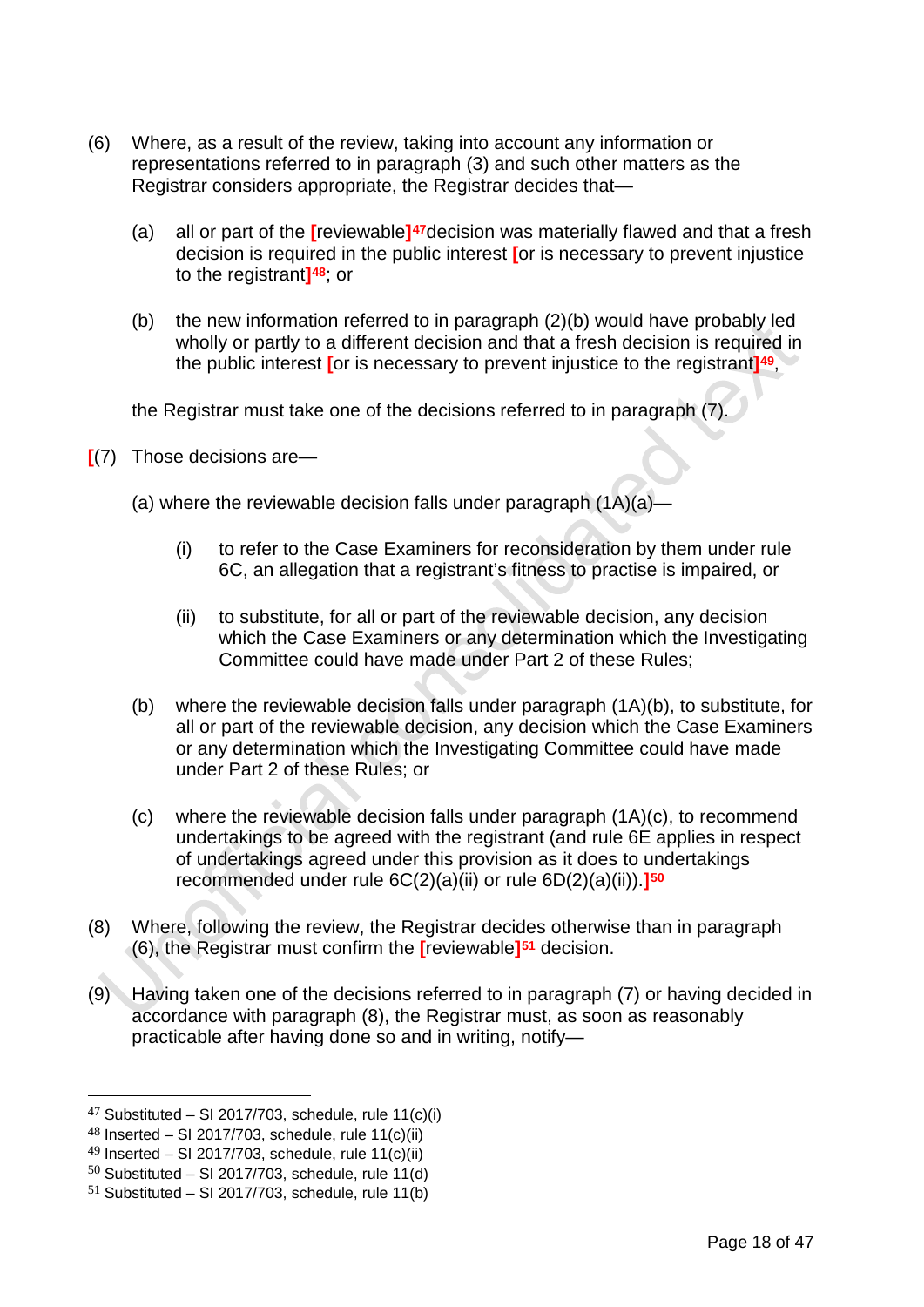- (a) the registrant;
- (b) the maker of the allegation (if any); and
- (c) any other person who, in the opinion of the Registrar, has an interest in receiving the notification,

of the decision taken and the reasons for it.

(10) Save in exceptional circumstances, the Registrar must not commence a review of a **[**reviewable**][52](#page-20-0)** decision more than one year after the date of that decision. **] [53](#page-20-1)**

# **Part 3 Interim Orders**

## **Notice and procedure**

**8.** [(1) Subject to paragraphs (2) and (6), following referral by the Council under article 22(5), no interim order may be made, varied, replaced or, in a case where article 31(5)(b) of the Order applies, confirmed by a Practice Committee unless it is satisfied that an interim order notice has been served by the Council.

- (2) No interim order notice shall be required where a Practice Committee has served notice in accordance with rule **[** 5(2) **][54](#page-20-2) [**…**][55](#page-20-3)**, 11 or 11A has made an order under article 26(7) or 29(5)(a) to (c) of the Order and subsequently proposes to make an interim order under article 31(1)(b) or (c). **][56](#page-20-4)**
- (3) The interim order notice shall
	- (a) invite the registrant to attend a hearing before the Practice Committee;
	- (b) invite the registrant, in the event that she does not wish to attend the hearing, to submit written representations to the Practice Committee before the date of the hearing;
	- (c) contain the matters set out in rule **[** 5(3)(a) and (c) to (f) **][57](#page-20-5)**; and
	- (d) state the reasons why an interim order may be necessary for the protection of members of the public, or is otherwise in the public interest, or is in the interest of the registrant.

<span id="page-20-0"></span> $52$  Substituted – SI 2017/703, schedule, rule 11(b)

<span id="page-20-1"></span><sup>53</sup> Inserted – SI 2015/52, rule 12

<span id="page-20-2"></span><sup>54</sup> Substituted – SI 2015/52, rule 13(a)

<span id="page-20-3"></span> $55$  Omitted – SI 2017/703, schedule, rule 12(a)

<span id="page-20-4"></span> $56$  Substituted – SI 2012/17, rule 8(a)

<span id="page-20-5"></span><sup>57</sup> Substituted – SI 2015/52, rule 13(b)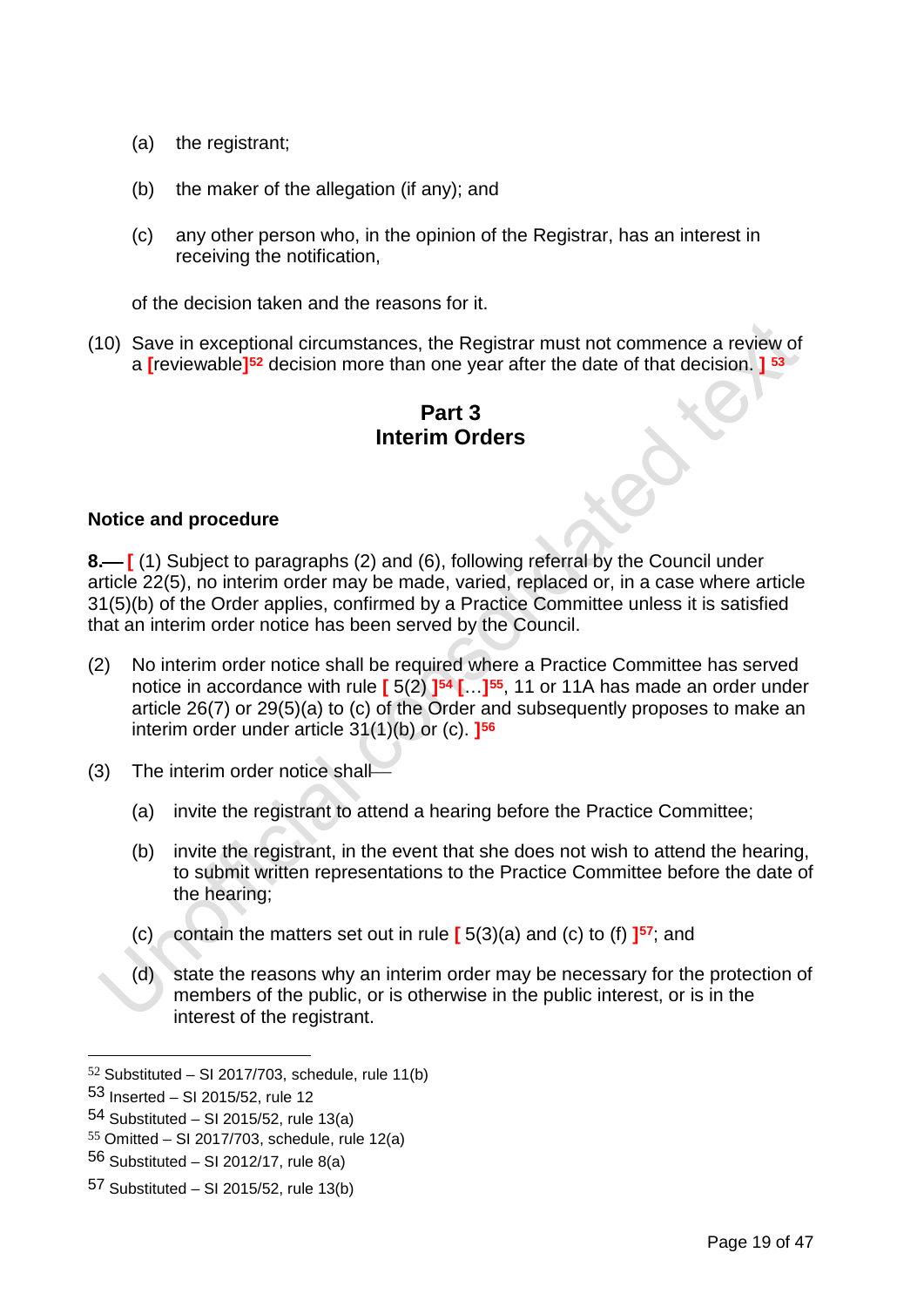- (4) The interim order notice shall be served on the registrant in such time in advance of the hearing as may be reasonable in all the circumstances of the case.
- (5) **[** . . . **] [58](#page-21-0)**
- **[** (6) The Practice Committee may make an interim order notwithstanding the absence of the registrant or the absence of any written representations from the registrant on whether or not an interim order should be made, if the **[**Practice**][59](#page-21-1)** Committee is satisfied that—
	- (a) all reasonable efforts have been made, in accordance with these Rules, to serve the registrant with the interim order notice.
	- (b) in the case that no interim order notice has been served in accordance with paragraph (2), that all reasonable efforts have been made, in accordance with these Rules, to serve the notice of meeting or hearing under rule 11 or rule 11A; or
	- (c) the registrant has informed the Council that she does not wish to appear and be heard on the question whether an interim order should be made.
- (7) In paragraph (6), reference to the Practice Committee making an interim order includes reference to that Committee revoking, varying, confirming or replacing an interim order in accordance with article 31(7) of the Order. **] [60](#page-21-2)**

# **Part 4**

## **[Fitness to Practise Committee][61](#page-21-3)**

## **Action upon referral of an allegation**

**9. [** (1) Upon referral of an allegation to the **[**Fitness to Practise**][62](#page-21-4)** Committee, that Committee shall notify the registrant of the allegation by serving a notice of referral upon her. **] [63](#page-21-5)**

- (2) The notice of referral shall
	- **[**(a) be accompanied by any documents relating to the allegation that have not previously been disclosed to the registrant by the Council or a Practice Committee; **] [64](#page-21-6)**

-

<span id="page-21-5"></span>63 Substituted – SI 2012/17, rule  $9(a)$ 

<span id="page-21-0"></span><sup>58</sup> Omitted – SI 2012/17, rule  $8(c)$ 

<span id="page-21-1"></span> $59$  Inserted – SI 2017/703, schedule, rule 12(b)

<span id="page-21-2"></span> $60$  Substituted – SI 2012/17, rule 8(d)

<span id="page-21-3"></span> $61$  Substituted – SI 2017/703, schedule, rule 13

<span id="page-21-4"></span> $62$  Substituted – SI 2017/03, schedule, rule 14(a)

<span id="page-21-6"></span><sup>64</sup> Substituted – SI 2012/17, rule  $9(b)(i)$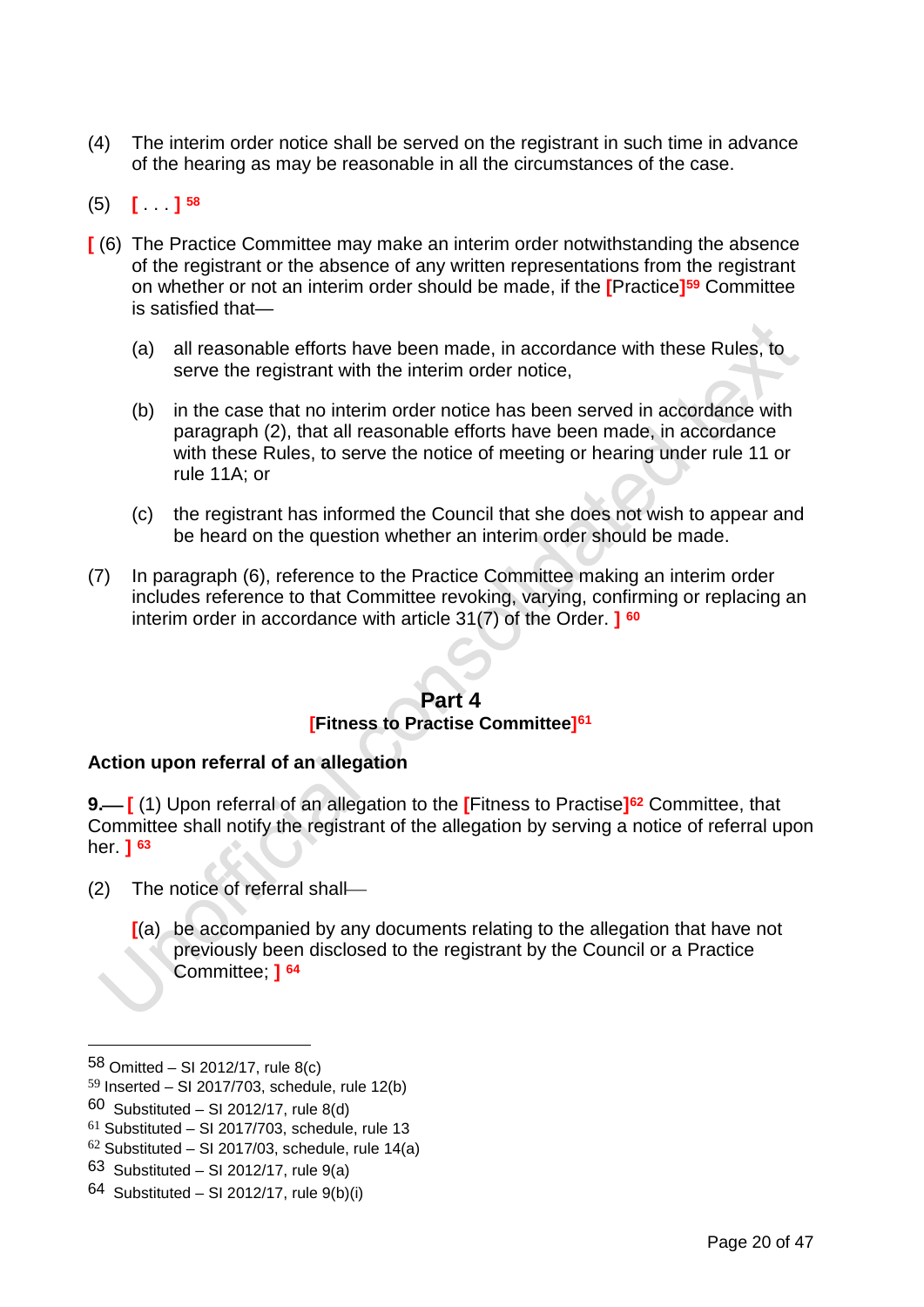- **[**(b) invite the registrant to submit written representations to the Fitness to Practise Committee and inform the registrant that any such representations must be sent to that Committee no later than 28 days after service of the notice;**][65](#page-22-0)**
- (c) inform the registrant that any representations received from her may be shown to the maker of the allegation, for comment; **[** . . . **] [66](#page-22-1)**
- (d) require the registrant to inform the **[**Fitness to Practise**][67](#page-22-2)** Committee no later than 28 days after service of the notice, if she would like the allegation to be considered at a hearing;
- **[**(e) inform the registrant that further information or documents may be sought from other persons in accordance with article 25(1) of the Order to assist the **[**Fitness to Practise**][68](#page-22-3)** Committee in carrying out its functions; and
- (f) inform the registrant of the **[**Fitness to Practise**][69](#page-22-4)** Committee's power to make an interim order under article 31(1)(c) of the Order, and require the registrant to confirm, no later than 28 days after service of the notice, whether she wishes to appear and be heard on the question whether such an order should be made **] [70](#page-22-5)**.
- (3) The Council shall give notice of the referral to
	- (a) where known, the employer of the registrant or any other person with whom she has an arrangement to provide professional services; **[**and**][71](#page-22-6)**
	- (b) where known, any other body by which the registrant is authorised to practise a health or social care profession;
	- **[**(c) …**][72](#page-22-7)**
	- **[**(d) …**][73](#page-22-8)**
- (4) Upon referral of an allegation to the **[**Fitness to Practise**][74](#page-22-9)** Committee
	- (a) in the case of an allegation of lack of competence, the **[**Fitness to Practise **][75](#page-22-10)** Committee, may invite the registrant to submit to assessment; **[ . . . ] [76](#page-22-11)**

<span id="page-22-11"></span><span id="page-22-0"></span> $65$  Substituted – SI 2017/703, schedule, rule 14(b)(i)

<span id="page-22-1"></span><sup>66</sup> Omitted – SI 2012/17, rule 9(b)(ii)

<span id="page-22-2"></span> $67$  Inserted – SI 2017/703, schedule, rule 14(b)(ii)

<span id="page-22-3"></span> $68$  Inserted – SI 2017/703, schedule, rule 14(b)(ii)

<span id="page-22-4"></span> $69$  Inserted – SI 2017/703, schedule, rule 14(b)(iii)

<span id="page-22-5"></span><sup>70</sup> Inserted – SI 2012/17, rule  $9(b)(iii)$ 

<span id="page-22-6"></span> $71$  Inserted – SI 2017/703, schedule, rule 14(c)(i)

<span id="page-22-7"></span> $72$  Omitted – SI 2017/703, schedule, rule 14(c)(ii)

<span id="page-22-8"></span> $73$  Omitted – SI 2017/703, schedule, rule 14(c)(ii)

<span id="page-22-9"></span><sup>&</sup>lt;sup>74</sup> Substituted – SI 2017/703, schedule, rule  $14(d)(i)$ 

<span id="page-22-10"></span><sup>&</sup>lt;sup>75</sup> Substituted – SI 2017/703, schedule, rule  $14(d)(ii)$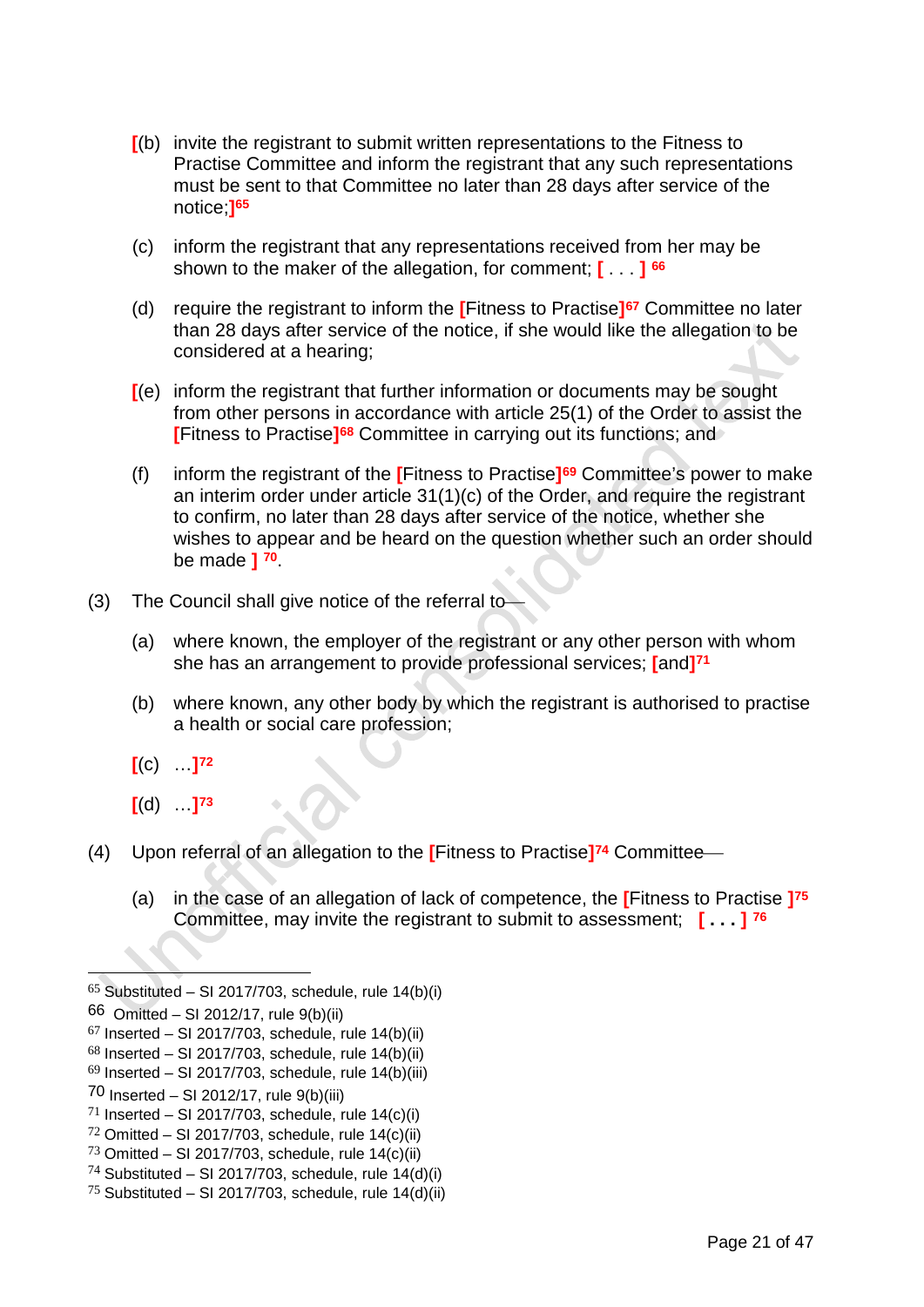- (b) in the case of an allegation that the practitioner's fitness to practise is impaired by reason of physical or mental health, the **[**Fitness to Practise**][77](#page-23-0)** Committee may invite the registrant to submit to medical examination by a registered medical practitioner nominated by the **[** Council; and **] [78](#page-23-1)**
- **[**(c) in the case of an allegation that the registrant's fitness to practise is impaired by reason of not having the necessary knowledge of English, the **[**Fitness to Practise**][79](#page-23-2)** Committee may direct the registrant to, within such period as it may specify in the notification referred to in paragraph (4A),—
	- (i) undertake an examination or other assessment of the registrant's knowledge of English as specified in the notification referred to in paragraph (4A), and
	- (ii) provide the **[**Fitness to Practise**][80](#page-23-3)** Committee with evidence of the result of that examination or other assessment in the form required by rule 6B(3C). **] [81](#page-23-4)**
- **[**(4A) Where the **[**Fitness to Practise**][82](#page-23-5)** Committee makes a direction pursuant to paragraph (4)(c), the Committee must notify the registrant of the direction and the notice must also inform the registrant of the matters set out in rule 6B(3D). **] [83](#page-23-6)**
- (5) Where any written representations are made to the **[**Fitness to Practise**][84](#page-23-7)** Committee under paragraph (2)(b), that Committee
	- (a) may, if it sees fit, send a notice to the maker of the allegation
		- (i) notifying her of such representations,
		- (ii) inviting her to deal with any points raised by the **[**Fitness to Practise**][85](#page-23-8)** Committee in respect of those representations, and
		- (iii) requiring her to send any response to the **[**Fitness to Practise**][86](#page-23-9)** Committee no later than 28 days after service of the notice upon her; and
	- (b) shall take into account all representations received before making its decision in respect of the allegation.

 $76$  Omitted – SI 2015/1923, part 2, paragraph 5(a)

<span id="page-23-0"></span> $77$  Substituted – SI 2017/703, schedule, rule 14(d)(iii)

<span id="page-23-1"></span> $78$  Substituted – SI 2015/1923, part 2, paragraph 5(b)

<span id="page-23-2"></span> $79$  Substituted – SI 2017/703, schedule, rule 14(d)(ii)

<span id="page-23-3"></span> $80$  Substituted – SI 2017/703, schedule, rule 14(d)(ii)

<span id="page-23-4"></span> $81$  Inserted – SI 2015/1923, part 2, paragraph 5(c)

<span id="page-23-5"></span> $82$  Substituted – SI 2017/703, schedule, rule 14(e)

<span id="page-23-6"></span> $83$  Inserted – SI 2015/1923, part 2, paragraph 5(d)

<span id="page-23-7"></span> $84$  Substituted – SI 2017/703, schedule, rule 14(f)(i)

<span id="page-23-8"></span> $85$  Inserted – SI 2017/703, schedule, rule 14(f)(ii)

<span id="page-23-9"></span> $86$  Inserted – SI 2017/703, schedule, rule 14(f)(ii)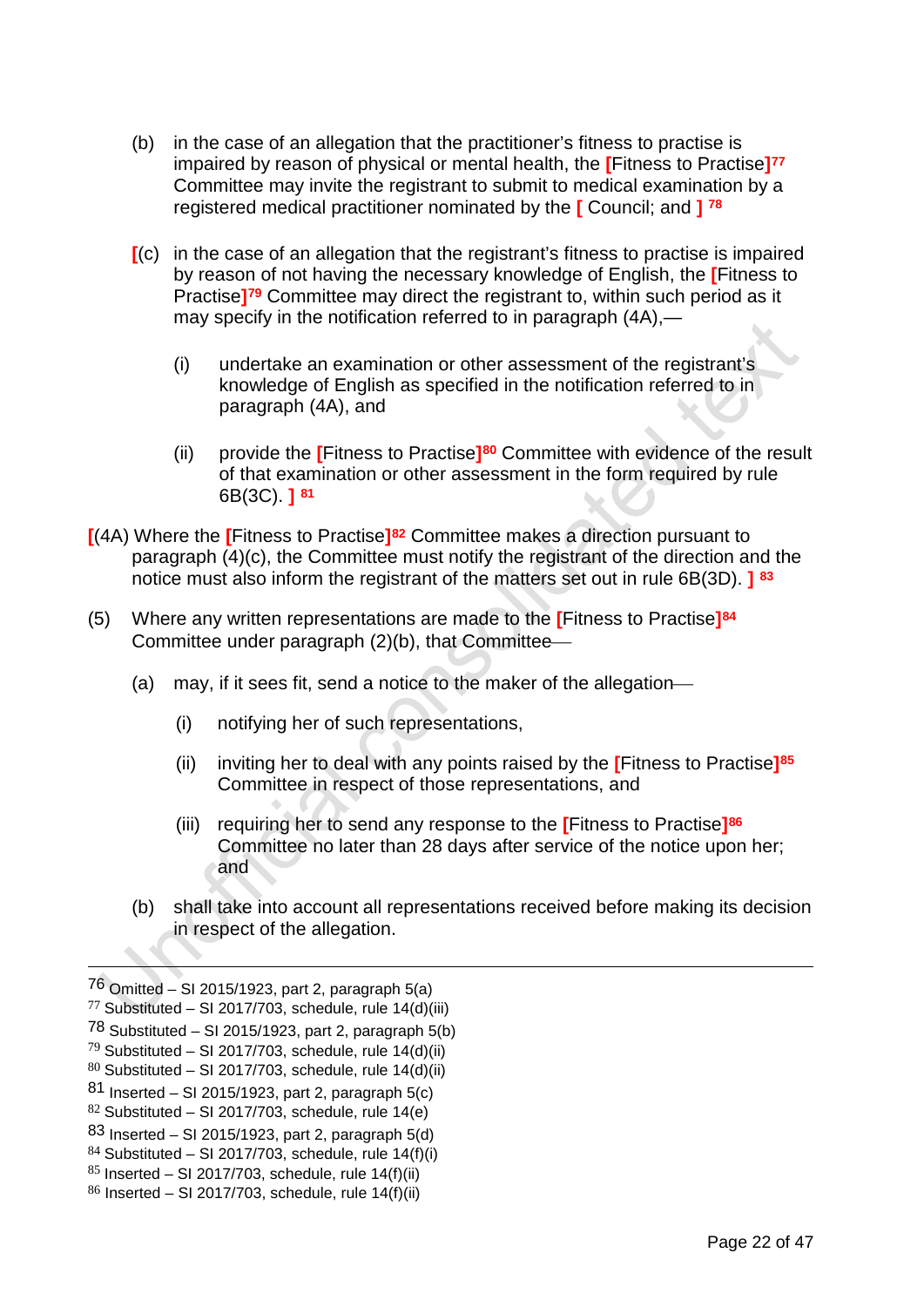## **Meetings and hearings**

**10.**—(1) Where the **[Fitness to Practise]<sup>[87](#page-24-0)</sup> Committee is to—** 

- (a) consider an allegation that a registrant's fitness to practise is impaired;
- (b) review any order previously made by it; or
- (c) consider an application for restoration to the register,

it shall decide whether to hold a hearing in accordance with paragraph (2).

- (2) The **[**Fitness to Practise**][88](#page-24-1)** Committee shall hold a hearing where
	- (a) the registrant asks for a hearing within the period specified in rule  $9(2)(d)$ ; or
	- (b) the Committee considers that a hearing would be desirable.
- (3) Where no hearing is to be held, the **[**Fitness to Practise**][89](#page-24-2)** Committee shall
	- (a) consider an allegation that the registrant's fitness to practise is impaired;
	- (b) review any order previously made by it; or
	- (c) consider an application for restoration to the register,

**[** and may consider whether to make, vary, replace, revoke or confirm an interim order at a meeting.

(4) The **[**Fitness to Practise**][90](#page-24-3)** Committee shall determine the procedure to be employed at any meeting before it**] [91](#page-24-4)**.

## **Notice of hearing**

**11.**(1) Where a hearing is to be held in accordance with rule 10(2), the **[**Fitness to Practise**][92](#page-24-5)** Committee shall send a notice of hearing to the registrant.

- (2) The notice of hearing shall be sent to the registrant
	- (a) where a preliminary meeting has been held in accordance with rule 18, as soon as practicable after that meeting; and
	- (b) in every case, no later than 28 days before the date fixed for the hearing.

<span id="page-24-0"></span> $87$  Substituted – SI 2017/703, schedule, rule 15(a)

<span id="page-24-1"></span> $88$  Substituted – SI 2017/703, schedule, rule 15(a)

<span id="page-24-2"></span> $89$  Substituted – SI 2017/703, schedule, rule 15(b)

<span id="page-24-3"></span> $90$  Substituted – SI 2017/703, schedule, rule 15(b)

<span id="page-24-4"></span><sup>91</sup> Substituted – SI 2012/17, rule 10

<span id="page-24-5"></span> $92$  Substituted – SI 2017/703, schedule, rule 16(a)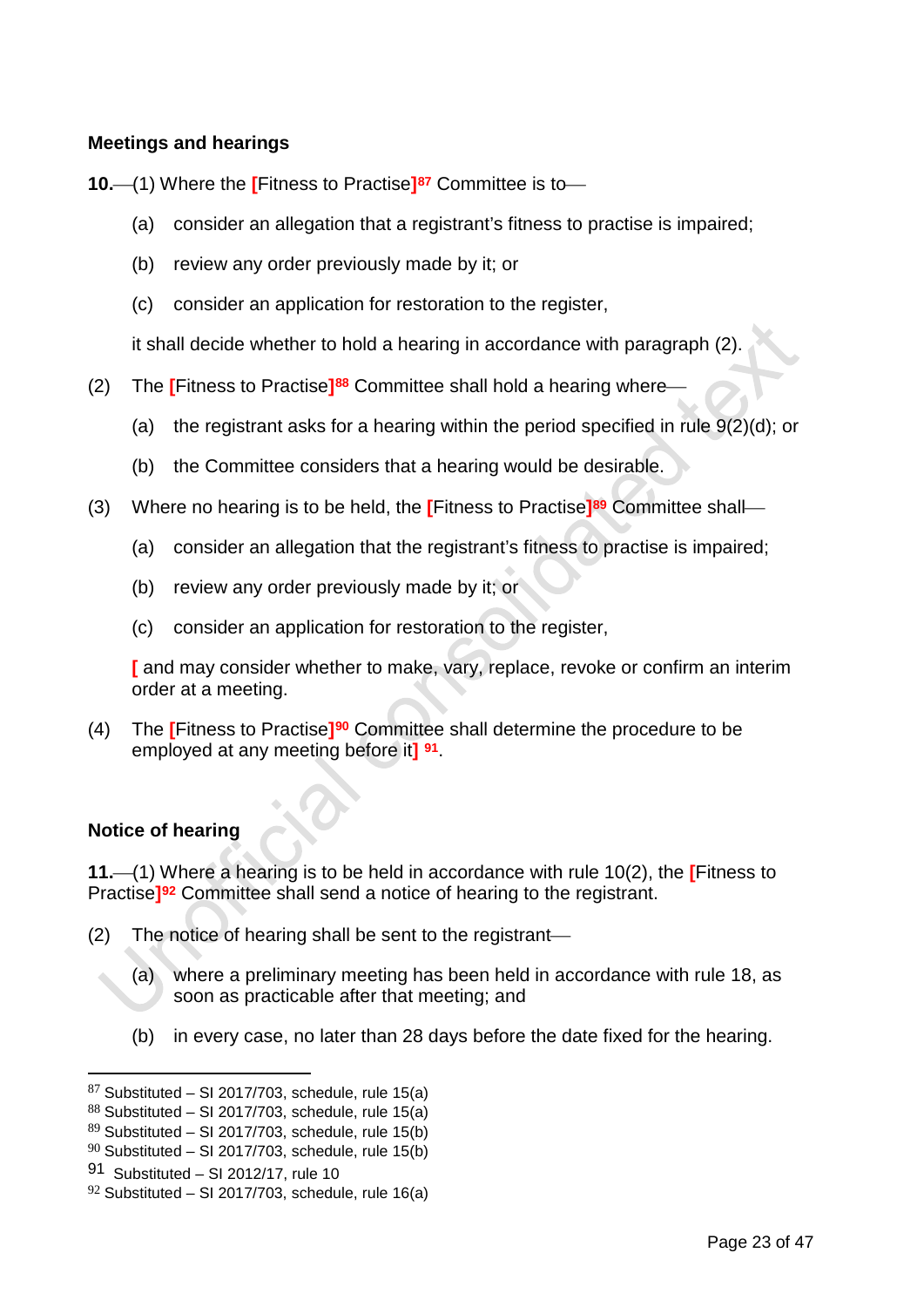- (3) The notice of hearing shall
	- (a) inform the registrant of the date, time and venue of the hearing;
	- **[**(b) where the **[**Fitness to Practise**][93](#page-25-0)** Committee is to consider an allegation at an initial hearing, contain a charge particularising the allegation, which shall set out any alleged facts on which it is based, and be accompanied by copies of any documents in support that have not previously been disclosed to the registrant by the Council or a Practice Committee; **] [94](#page-25-1)**
	- (c) where the **[**Fitness to Practise**][95](#page-25-2)** Committee is to review an order previously made or consider an application for restoration to the register, contain a copy of the order or striking-off order previously made, and the **[**Fitness to Practise**][96](#page-25-3)** Committee's reasons for making that order;
	- (d) inform the registrant of her right to attend, and to be represented at, the hearing in accordance with rule 20;
	- (e) inform the registrant of the **[**Fitness to Practise**][97](#page-25-4)** Committee's power to proceed with the hearing in her absence;
	- (f) inform the registrant of her right to adduce evidence in accordance with rule 31;
	- (g) inform the registrant of her right to call witnesses, and to cross examine any witnesses called by the Council or by the **[**Fitness to Practise**][98](#page-25-5)** Committee;
	- (h) require the registrant to inform the Council, within 14 days of receipt of the notice, whether she intends to
		- (i) attend the hearing,
		- (ii) be represented at the hearing;
	- (i) **[** . . . **] [99](#page-25-6)**
	- (j) inform the registrant of the **[**Fitness to Practise**][100](#page-25-7)** Committee's power to make an interim order under article 31(2) of the Order;
	- (k) where the **[**Fitness to Practise**][101](#page-25-8)** Committee is to consider an allegation at an initial hearing, inform the registrant of the action the **[**Fitness to Practise**][102](#page-25-9)** Committee may take under article 29 of the Order;

<span id="page-25-8"></span><span id="page-25-0"></span> $93$  Inserted – SI 2017/703, schedule, rule 16(b)(i)

<span id="page-25-9"></span><span id="page-25-1"></span><sup>94</sup> Substituted – SI 2012/17, rule 11(a)

<span id="page-25-2"></span> $95$  Inserted – SI 2017/703, schedule, rule 16(b)(ii)

<span id="page-25-3"></span> $96$  Inserted – SI 2017/703, schedule, rule 16(b)(ii)

<span id="page-25-4"></span> $97$  Inserted – SI 2017/703, schedule, rule 16(b)(iii)

<span id="page-25-5"></span> $98$  Inserted – SI 2017/703, schedule, rule 16(b)(ii)

<span id="page-25-6"></span><sup>99</sup> Omitted – SI 2012/17, rule 11(b)

<span id="page-25-7"></span> $100$  Inserted – SI 2017/703, schedule, rule 16(b)(iii)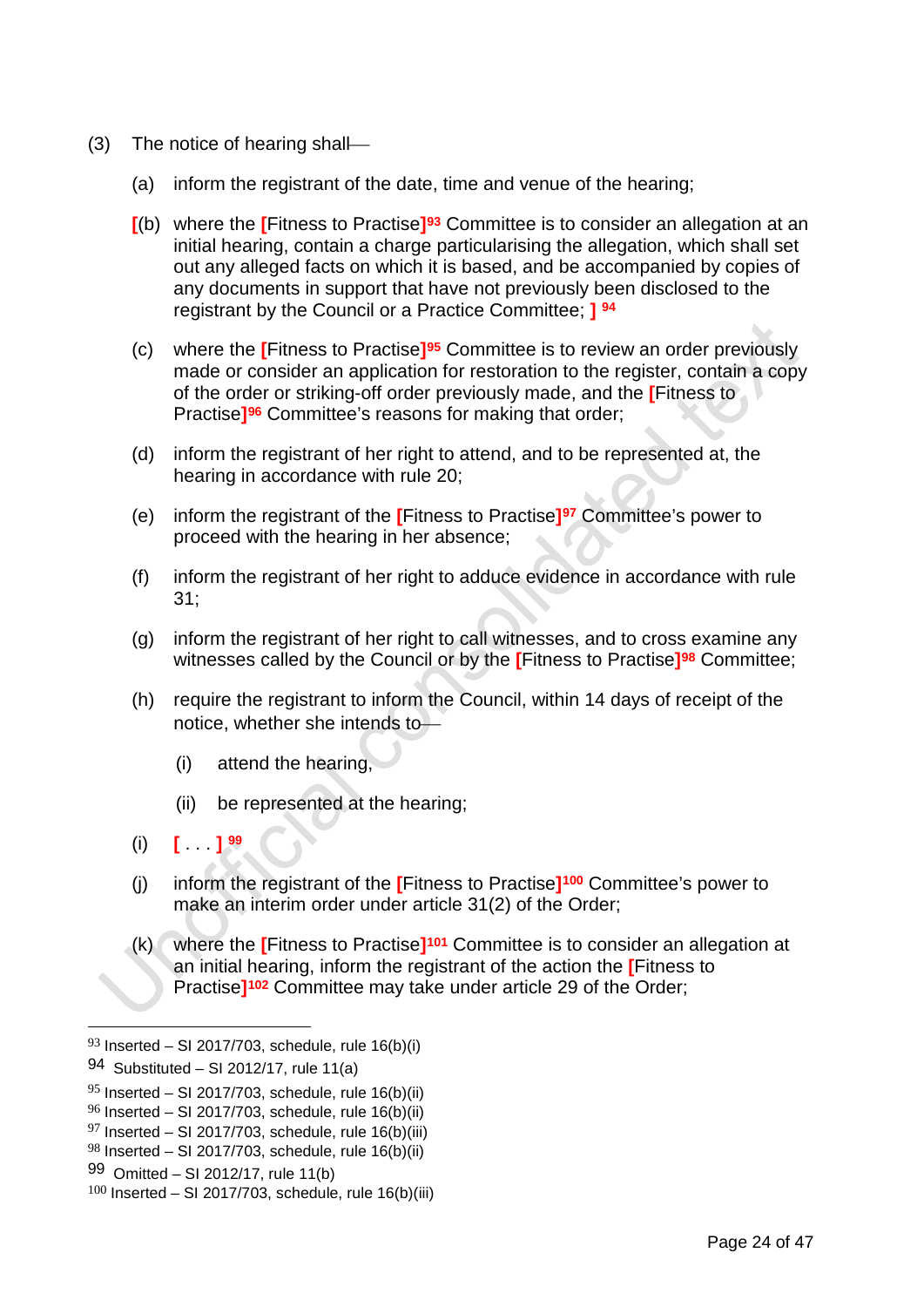- **[**(l) where the **[**Fitness to Practise**][103](#page-26-0)** Committee is to consider an allegation at an initial hearing, invite the registrant to state in writing, no later than 28 days after service of the notice, whether any admissions are made in respect of the allegation, and inform her that any admissions made will be taken into account by the **[**Fitness to Practise**][104](#page-26-1)** Committee; and **] [105](#page-26-2)**
- **[**(m) where the allegation, previous order or application for restoration to be considered by the Fitness to Practise Committee relates solely to the registrant's physical or mental health, invite the registrant to inform the Fitness to Practise Committee if the registrant wishes the hearing, or part of the hearing, to be conducted in public.**][106](#page-26-3)**
- **[**(3A) In paragraph (3) "venue" includes details of audio or video conferencing arrangements**][107](#page-26-4)**

## **[ Notice of meeting**

**11A.**—(1) Where a meeting is to be held in accordance with rule 10(3), the **[**Fitness to Practise**][108](#page-26-5)** Committee shall send notice of the meeting to the registrant no later than 28 days before the date the meeting is to be held.

- (2) The notice of meeting shall—
	- (a) contain a charge particularising the allegation, which shall set out any alleged facts on which it is based, and be accompanied by copies of any documents in support that have not previously been disclosed to the registrant by the Council or a Practice Committee;
	- (b) where the Committee is to review an order previously made or consider an application for restoration to the register, contain a copy of the order or striking-off order previously made, and the Committee's reasons for making that order;
	- (c) inform the registrant of the Committee's power to make an interim order under article 31(2) of the Order;
	- (d) inform the registrant of the action the Committee may take under article 29 or 30 of the Order, as applicable; and

 $101$  Inserted – SI 2017/703, schedule, rule 16(b)(ii)

 $102$  Inserted – SI 2017/703, schedule, rule 16(b)(ii)

<span id="page-26-0"></span> $103$  Inserted – SI 2017/703, schedule, rule 16(b)(ii)

<span id="page-26-1"></span> $104$  Inserted – SI 2017/703, schedule, rule 16(b)(ii)

<span id="page-26-2"></span><sup>105</sup> Substituted – SI 2012/17, rule 11(c)

<span id="page-26-3"></span> $106$  Substituted – SI 2017/703, schedule, rule 16(b)(iv)

<span id="page-26-4"></span><sup>107</sup> Inserted – SI 2020/364, Schedule, rule 3(4)

<span id="page-26-5"></span> $108$  Substituted - SI 2017/703, schedule, rule 17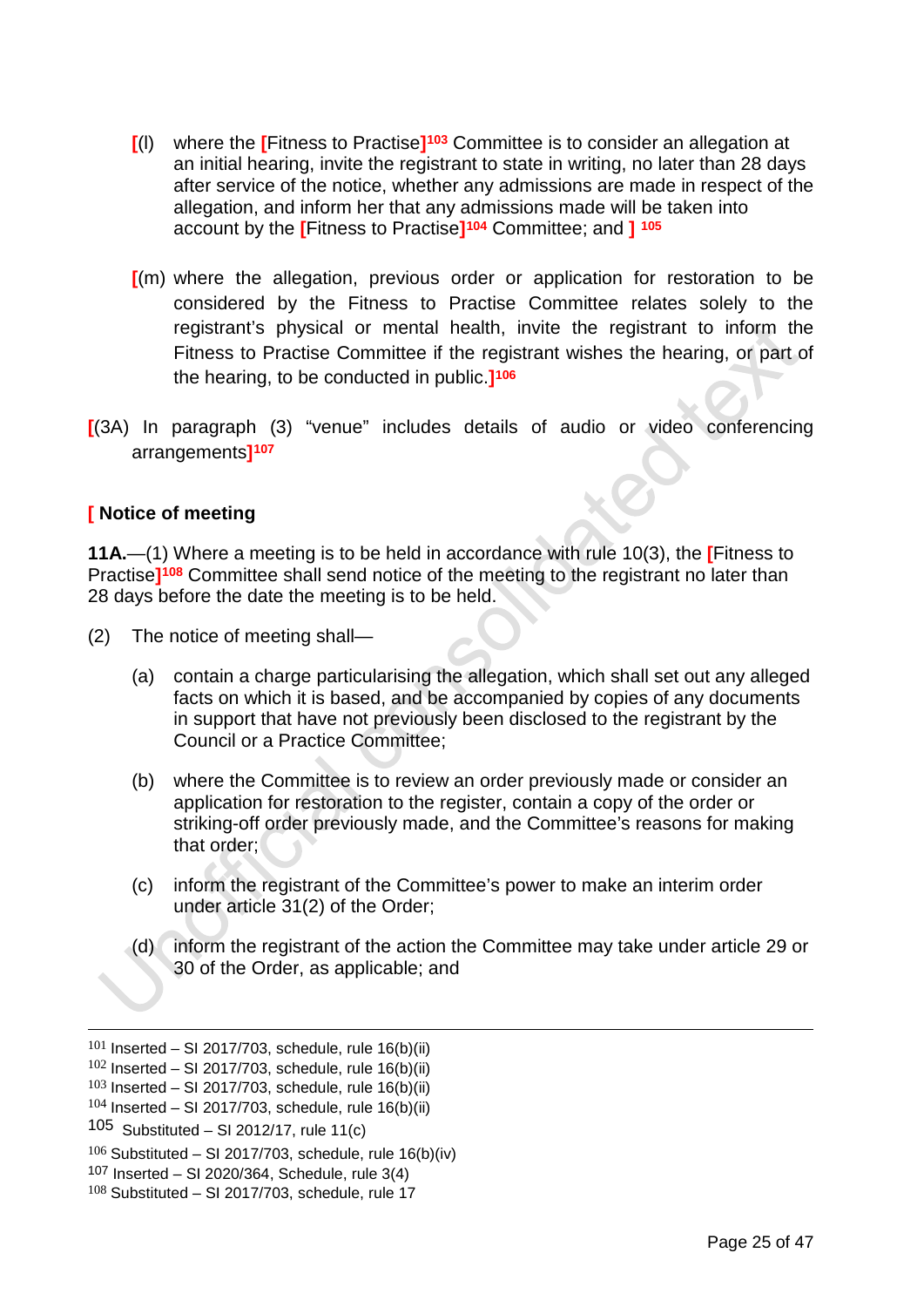(e) invite the registrant to state in writing, no later than 28 days after service of the notice, whether any admissions are made in respect of the allegation, and inform her that any admissions made will be taken into account by the Committee. **] [109](#page-27-0)**

## **[Procedure of the Fitness to Practise Committee] [110](#page-27-1)**

**12.**(1) When considering any allegation referred to it at a hearing, the **[**Fitness to Practise**][111](#page-27-2)** Committee shall act in accordance with the procedure set out in Part 5 of these Rules, and shall dispose of the allegation in accordance with articles 22(4) and 29(4) to (8) of the Order.

(2) When reviewing an order made by it at a previous hearing, or considering an application for restoration to the register, the **[**Fitness to Practise**][112](#page-27-3)** Committee shall act in accordance with the procedure set out in Part 5 of these Rules, and shall dispose of the matter in accordance with article 30 or 33(5) to (7) of the Order.

#### **Notice of decision**

**13.**(1) As soon as practicable after the conclusion of **[** the meeting or hearing **] [113](#page-27-4)**, the **[**Fitness to Practise**][114](#page-27-5)** Committee, shall give notice of its decision to

- (a) the registrant; and
- (b) the maker of the allegation (if any).
- (2) The notice of decision shall
	- (a) set out the decision of the **[**Fitness to Practise**][115](#page-27-6)** Committee;
	- (b) set out the reasons for the **[**Fitness to Practise**][116](#page-27-7)** Committee's decision; and
	- (c) inform the registrant of her rights of appeal under article 38 of the Order.

**14.[…][117](#page-27-6)**

<span id="page-27-0"></span><sup>109</sup> Inserted – SI 2012/17, rule 12

<span id="page-27-1"></span> $110$  Substituted – SI 2017/703, schedule, rule 18(a)

<span id="page-27-2"></span> $111$  Substituted – SI 2017/703, schedule, rule 18(b)

<span id="page-27-3"></span> $112$  Substituted – SI 2017/703, schedule, rule 18(c)

<span id="page-27-4"></span><sup>113</sup> Substituted – SI 2012/17, rule 13

<span id="page-27-5"></span> $114$  Substituted – SI 2017/703, schedule, rule 19(a)

<span id="page-27-6"></span> $115$  Inserted – SI 2017/703, schedule, rule 19(b)(i)

<span id="page-27-7"></span> $116$  Inserted – SI 2017/703, schedule, rule 19(b)(ii)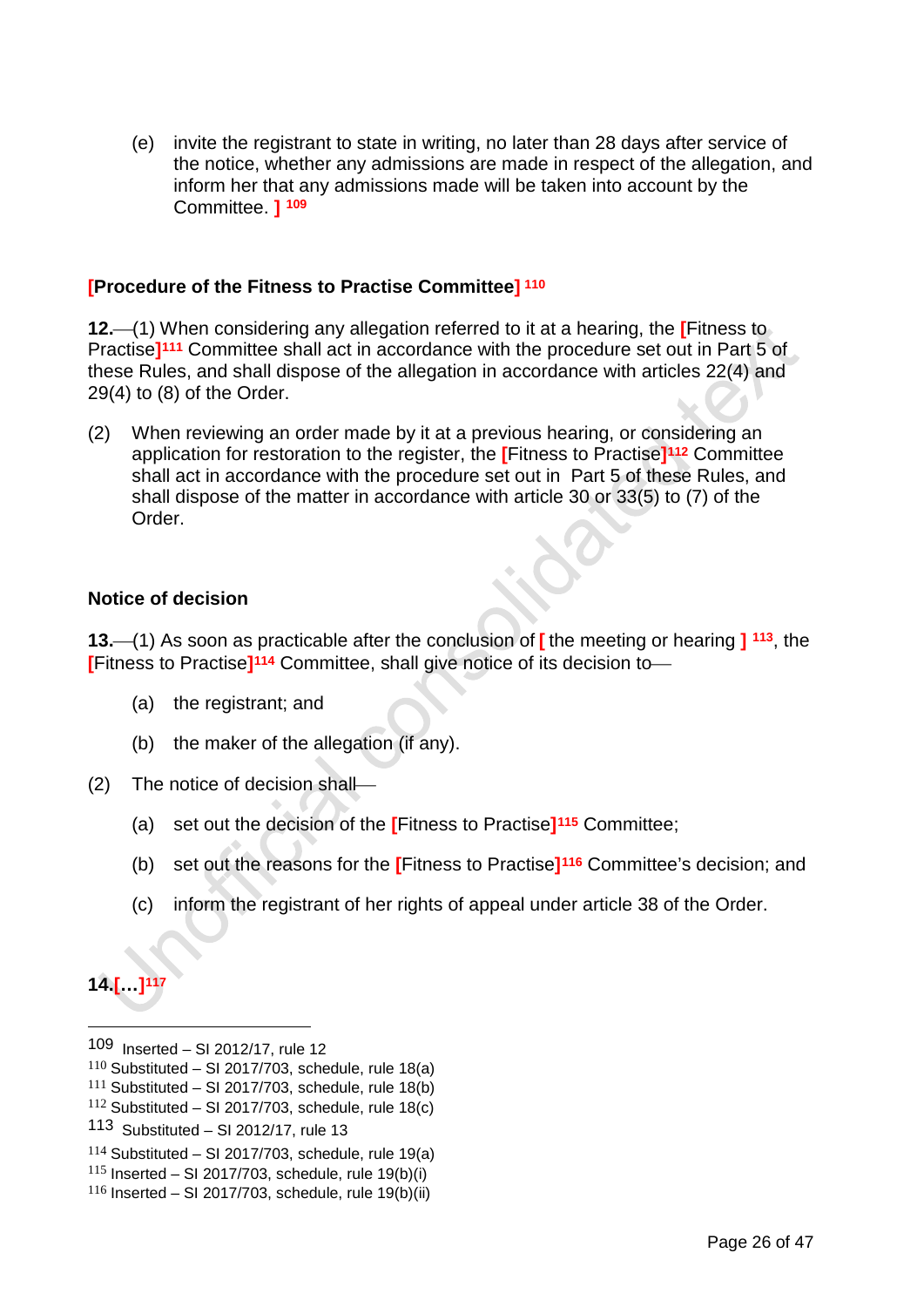**15[…[\]118](#page-28-0)**

<span id="page-28-0"></span>Fricial consolidated text **SERVICE**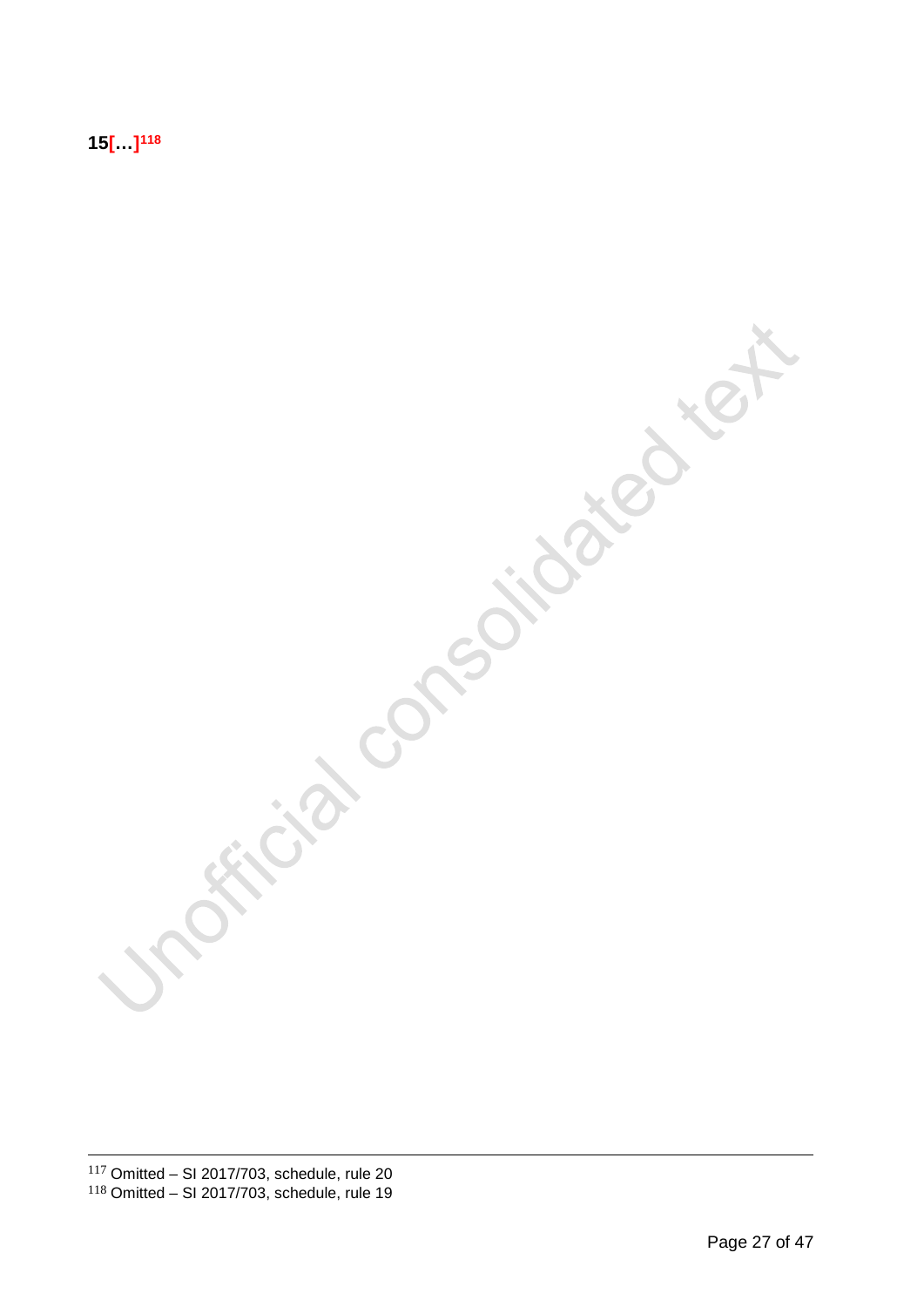# **Part 5 Procedure at hearings**

## **Application of Part 5**

- **16.** This part shall apply to
	- (a) the Investigating Committee, when considering **[** at a hearing **] [119](#page-29-0)**
		- (i) an allegation which relates to a fraudulent or incorrect entry in the register **[** . . . **] [120](#page-29-1)**, or
		- (ii) whether to make, revoke, confirm, vary or replace an interim order; and
	- (b) the **[**Fitness to Practise**][121](#page-29-2)** Committee when considering **[** at a hearing **] [122](#page-29-3)**
		- (i) an allegation that the registrant's fitness to practise is impaired **[** . . . **] [123](#page-29-4)**,
		- (ii) whether to make, revoke, confirm, vary or replace an interim order,
		- (iii) an order previously made by it, at a review hearing, or
		- (iv) an application for restoration to the register.

## **Interpretation**

-

- **17.** In this part, "Committee" means
	- (a) the Investigating Committee considering an allegation which relates to a fraudulent or incorrect entry in the register, or considering whether to make, revoke, confirm, vary or replace an interim order; **[**or**][124](#page-29-5)**

<span id="page-29-1"></span>120 Omitted – SI 2012/17, rule 14(b)

<span id="page-29-4"></span>123 Omitted – SI 2012/17, rule 14(b)

<span id="page-29-0"></span><sup>119</sup> Inserted – SI 2012/17, rule 14(a)

<span id="page-29-2"></span> $121$  Substituted – SI 2017/703, schedule, rule 21

<span id="page-29-3"></span><sup>122</sup> Inserted – SI 2012/17, rule 14(a)

<span id="page-29-5"></span> $124$  Inserted – SI 2017/703, schedule, rule 22(a)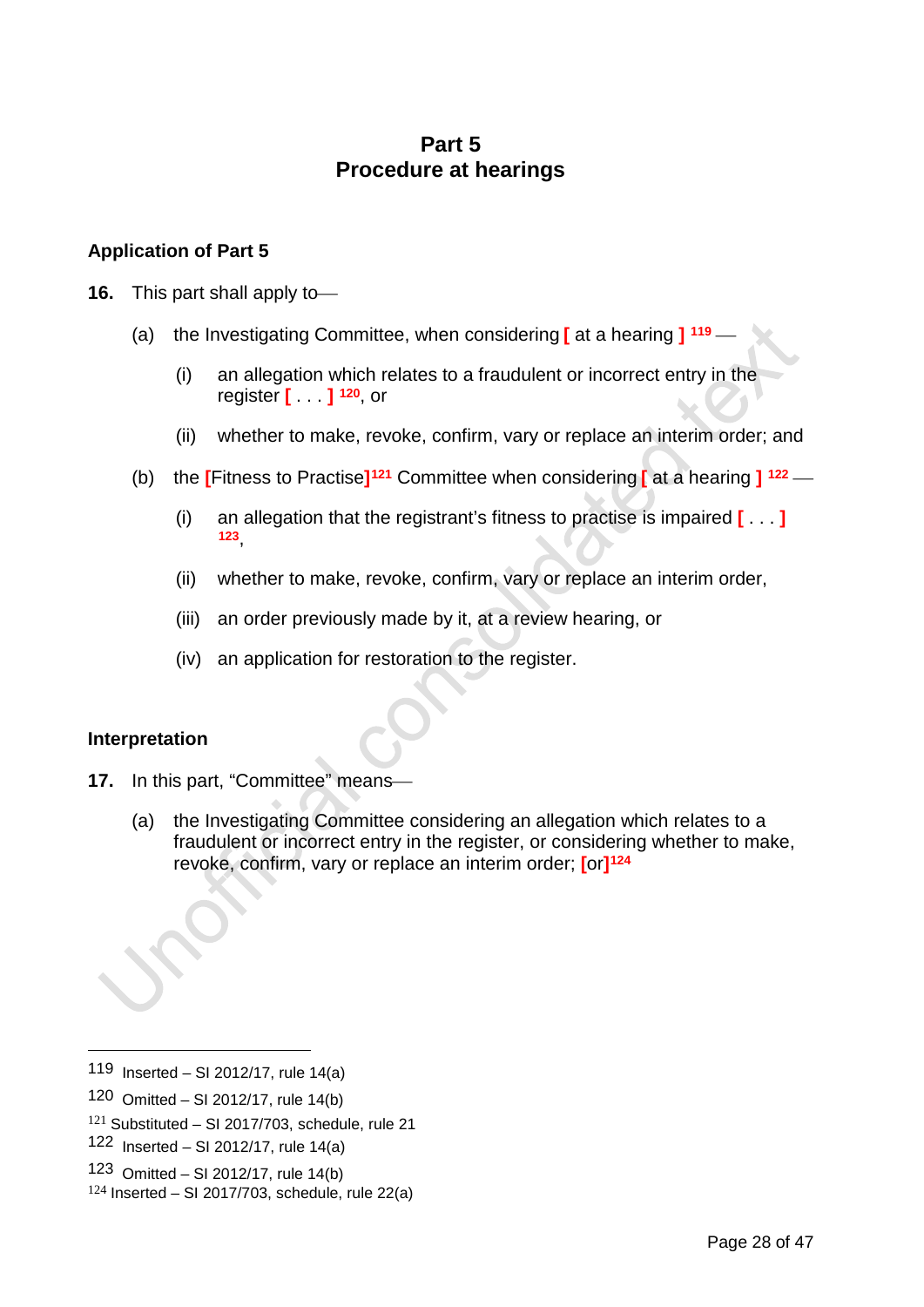## **[(b) the Fitness to Practise Committee.][125](#page-30-0)**

## **Preliminary meetings**

18.—(1) Before any allegation is considered by a Committee at a hearing in accordance with the provisions of this Part, that Committee or the Chair of the Committee may hold a preliminary meeting if such a meeting would, in its or her opinion, assist the Committee to perform its functions.

- (2) A preliminary meeting referred to in paragraph  $(1)$  shall be-
	- (a) chaired by the Chair of the Committee considering the allegation;
	- (b) held with a legal assessor in attendance; and
	- (c) held in private with the parties, their representatives and any person the Chair or Committee considers appropriate.
- (3) The Chair of the preliminary meeting may give the directions mentioned in article 32(3) of the Order.
- (4) The Chair of the preliminary meeting shall give the parties not less than 14 days notice of any preliminary meeting.
- (5) Directions given by the Chair of the preliminary meeting may include, but shall not be limited to
	- (a) time limits for the service of evidence and disclosure of expert evidence (if any);
	- (b) a requirement that each party provide an estimate as to the length of the hearing and any dates on which they or any witnesses would not be able to attend the hearing;
	- (c) where facts are not in dispute, or the issue of misconduct is admitted, a requirement that the parties produce a statement of agreed facts;
	- (d) save in the case of an allegation of a kind referred to in article 22(1)(a)(iv) of the Order, a requirement that the parties state whether or not the health of the practitioner will be raised as an issue in the proceedings, and if so, whether, in their view, medical reports should be obtained **[…][126](#page-30-1)**;
	- (e) a requirement that a party call the author of any expert report;
	- (f) where agreed between the parties, a direction that the witness statement of a witness shall stand as the evidence in chief of that witness;
	- (g) where the Committee is considering—

<span id="page-30-0"></span> $125$  Substituted – SI 2017/703, schedule, 22(b)

<span id="page-30-1"></span> $126$  Omitted – SI 2017/703, schedule, rule 23(a)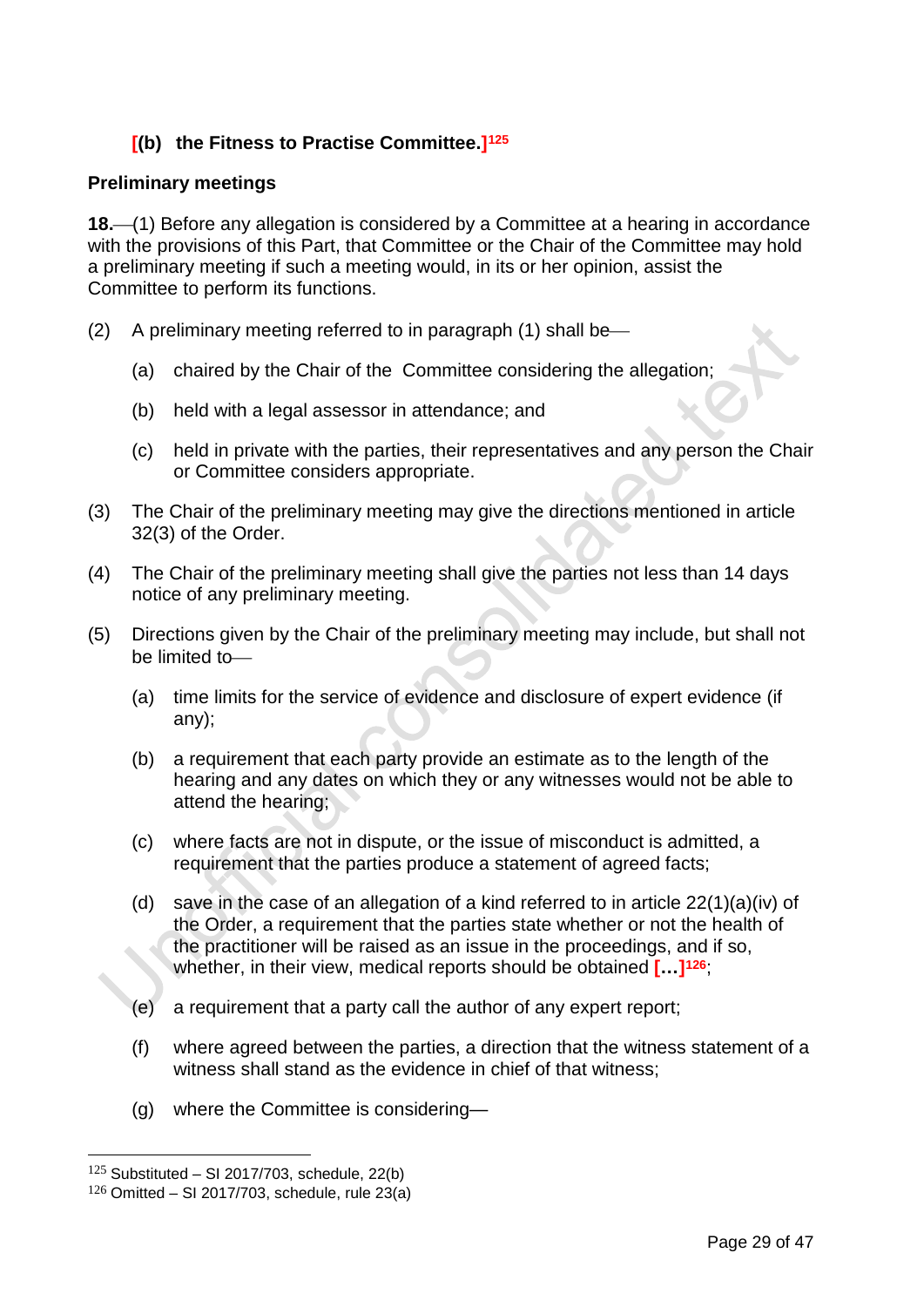- (i) an allegation that the registrant's fitness to practise is impaired by reason of her physical or mental health, or
- (ii) whether to make, revoke, confirm, vary or replace an interim order,

whether the proceedings should be held in public or private;

- (h) special measures to be put in place at the hearing for vulnerable witnesses; **[ . . . ] [127](#page-31-0)**
- (i) a direction for an adjournment of the preliminary meeting or that a further preliminary meeting should be **[** held; and **] [128](#page-31-1)**
- **[**(j) a direction that the registrant, within such period as the Chair may specify in the written confirmation referred to in paragraph (8),—
	- (i) undertake an examination or other assessment of the registrant's knowledge of English as specified in the written confirmation referred to in paragraph (8), and
	- (ii) provide the **[**Fitness to Practise**][129](#page-31-2)** Committee with evidence of the result of that examination or other assessment in the form required by rule 6B(3C).**] [130](#page-31-3)**
- (6) At the preliminary meeting, the legal assessor may give a preliminary opinion for the purpose of resolving questions of law or admissibility of evidence.
- (7) Notwithstanding paragraph (6), decisions as to whether or not any evidence is to be admitted at the hearing shall be taken by the Committee considering the allegation.
- (8) **[** The Chair of the preliminary meeting must—
	- (a) keep a record of the directions given;
	- (b) send written confirmation of such directions to the parties promptly; and
	- (c) where a direction is made pursuant to paragraph (5)(j), inform the registrant of the matters set out in rule 6B(3D). **] [131](#page-31-4)**

<span id="page-31-0"></span><sup>127</sup> Omitted – SI 2015/1923, part 2, paragraph  $6(a)$ 

<span id="page-31-1"></span><sup>128</sup> Substituted – SI 2015/1923, part 2, paragraph  $6(b)$ 

<span id="page-31-2"></span> $129$  Substituted – SI 2017/703, schedule, rule 23(b)

<span id="page-31-3"></span><sup>130</sup> Inserted - SI 2015/1923, part 2, paragraph  $6(c)$ 

<span id="page-31-4"></span><sup>131</sup> Substituted – SI 2015/1923, part 2, paragraph  $6(d)$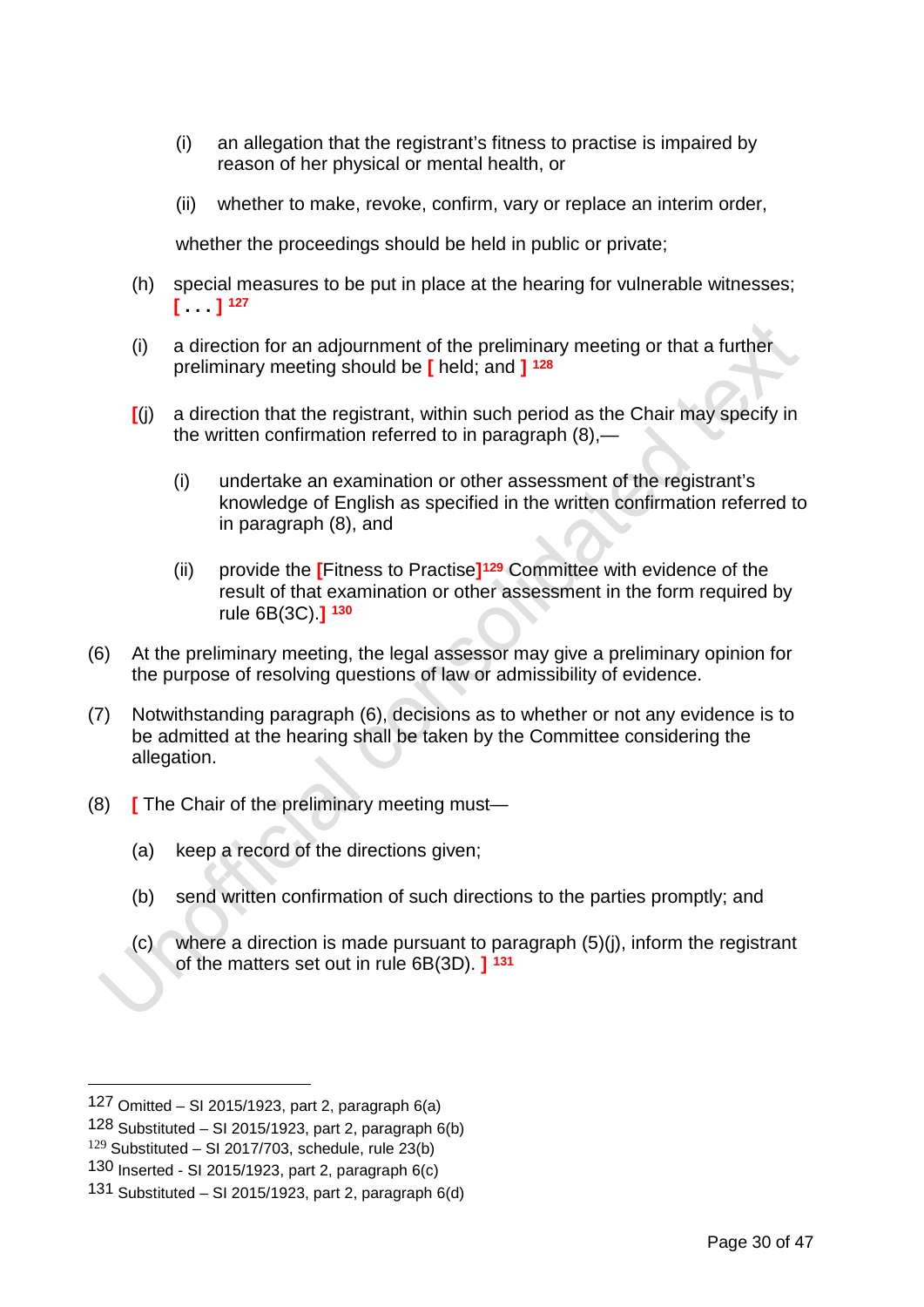## **Public and private hearings**

- **19.**(1) Subject to paragraphs (2) and (3) below, hearings shall be conducted in public.
- **[**(2) Subject to paragraph (2A), a hearing before the Fitness to Practise Committee which relates solely to an allegation concerning the registrant's physical or mental health must be conducted in private.**][132](#page-32-0)**
- **[**(2A)All or part of the hearing referred to in paragraph (2) may be held in public where the Fitness to Practise Committee—
	- (a) having given the parties, and any third party whom the Committee considers it appropriate to hear, an opportunity to make representations; and
	- (b) having obtained the advice of the legal assessor,

is satisfied that the public interest or the interests of any third party outweigh the need to protect the privacy or confidentiality of the registrant.**][133](#page-32-1)**

- (3) Hearings other than those referred to in paragraph (2) above may be held, wholly or partly, in private if the Committee is satisfied
	- (a) having given the parties, and any third party from whom the Committee considers it appropriate to hear, an opportunity to make representations; and
	- (b) having obtained the advice of the legal assessor,

that this is justified (and outweighs any prejudice) by the interests of any party or of any third party (including a complainant, witness or patient) or by the public interest.

- (4) In this rule, "in private" means conducted in the presence of every party and any person representing a party, but otherwise excluding the public.
- **[ [**…**][134](#page-32-2) ][135](#page-32-3)**

## **Representation and entitlement to be heard**

**20.**(1) The presenter and the registrant shall be entitled to be heard by the Committee.

(2) The registrant may be represented by

<span id="page-32-0"></span> $132$  Substituted – SI 2017/703, schedule, rule 24(a)

<span id="page-32-1"></span> $133$  Inserted – SI 2017/703, schedule, rule 24(b)

<span id="page-32-2"></span> $134$  Omitted – SI 2020/821, schedule, rule 2(c)

<span id="page-32-3"></span> $135$  Inserted – SI 2020/364, Schedule, rule 3(5)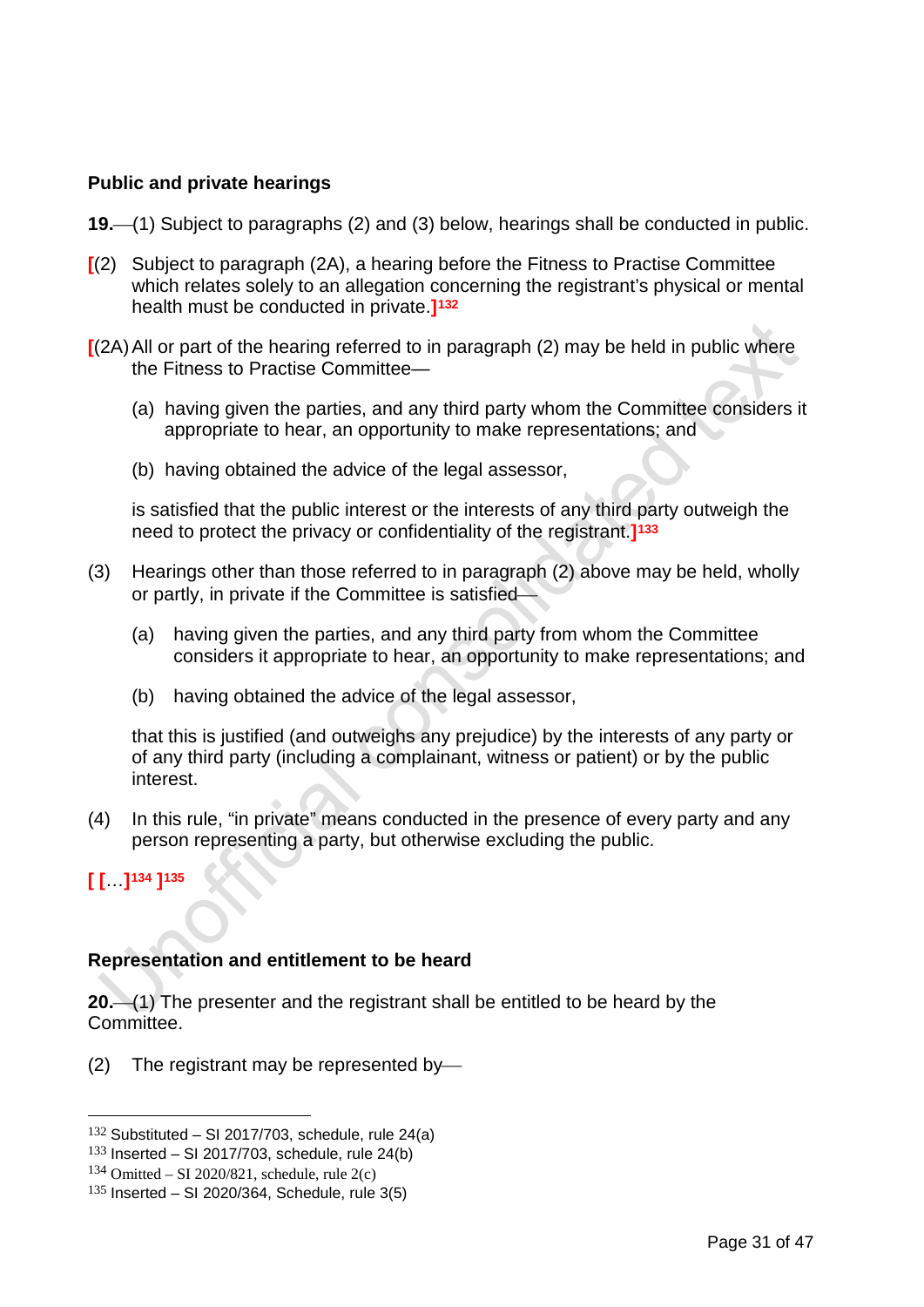- (a) solicitor or Counsel;
- (b) a representative from her professional body or trade union; or
- (c) subject to paragraph (4), any other person.
- (3) Where the registrant is not represented, she may be accompanied and advised by any person, provided that such person shall not be entitled to address the Committee without its permission.
- (4) A person who represents or accompanies the registrant shall not be called as a witness at the hearing.
- (5) The Committee may exclude from the whole or part of the hearing, any person whose conduct, in its opinion, has disrupted or is likely to disrupt the proceedings.

## **Absence of the practitioner**

**21.**(1) This rule shall not apply to hearings at which the Committee is considering whether to make, revoke, confirm, vary or replace an interim order.

- (2) Where the registrant fails to attend and is not represented at the hearing, the Committee-
	- (a) shall require the presenter to adduce evidence that all reasonable efforts have been made, in accordance with these Rules, to serve the notice of hearing on the registrant;
	- (b) may, where the Committee is satisfied that the notice of hearing has been duly served, direct that the allegation should be heard and determined notwithstanding the absence of the registrant; or
	- (c) may adjourn the hearing and issue directions.

## **Witnesses**

**22.**(1) Witnesses shall be required to take an oath, or to affirm, before giving evidence at any hearing.

- (2) The Committee may, upon the application of the party calling the witness, direct that any details which may identify that witness should not be revealed in public.
- (3) Witnesses
	- (a) shall first be examined by the party calling them;
	- (b) subject to rule 23(4) and (5), may then be cross examined by the opposing party;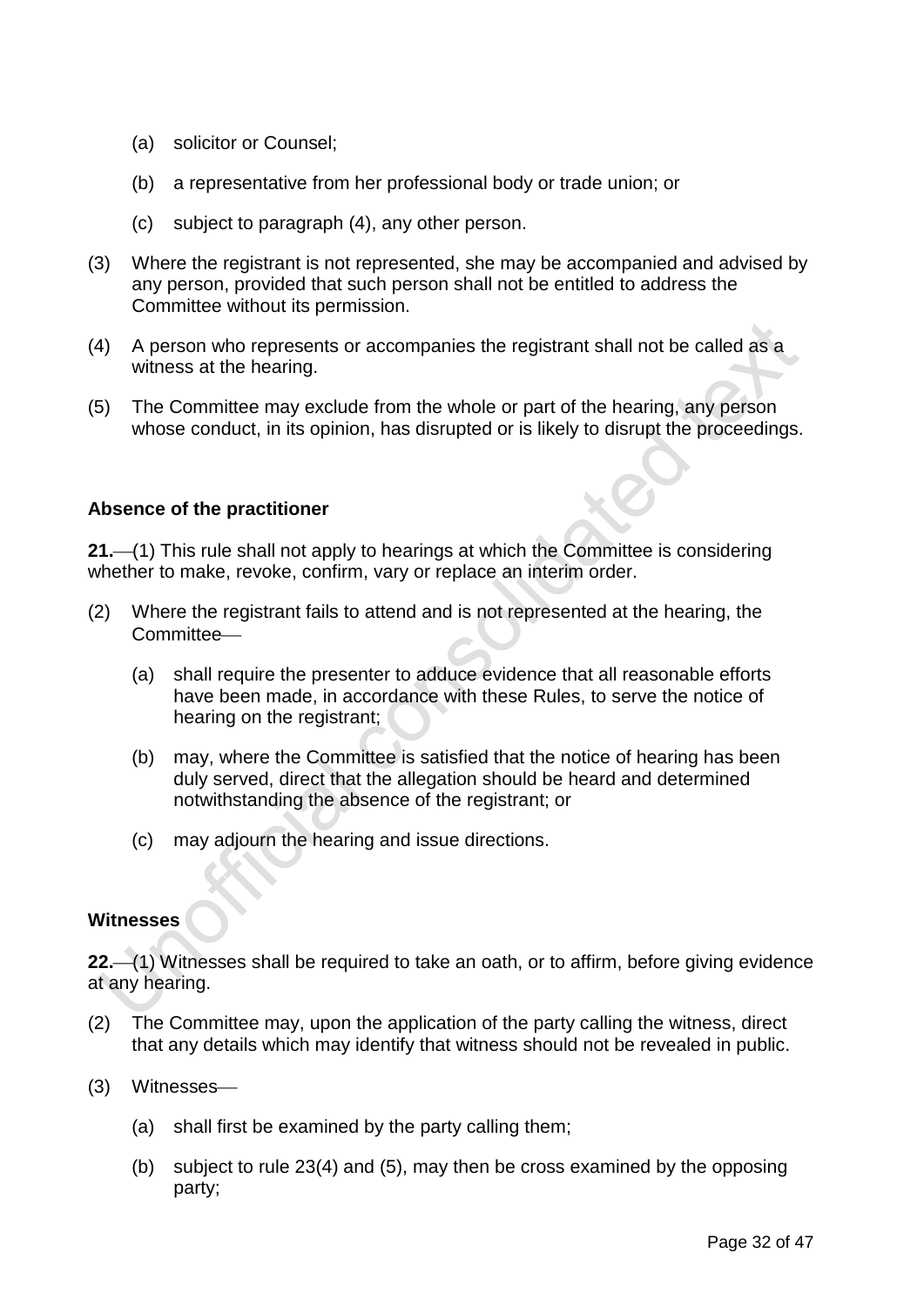- (c) may then be re-examined by the party calling them; and
- (d) may then be questioned by the Committee.
- (4) Any further questioning of the witnesses shall be at the discretion of the Committee.
- (5) The Committee may of its own motion require a person to attend the hearing to give evidence, or to produce relevant documents.
- (6) No witness as to fact may observe the proceedings until she has given evidence or been formally released by the Committee.

#### **Vulnerable witnesses**

**23.**(1) In proceedings before the **[**Fitness to Practise**][136](#page-34-0)** Committee, the following may be treated as vulnerable witnesses

- (a) any witness under the age of 18;
- (b) any witness with a mental disorder;
- (c) any witness who is significantly impaired in relation to intelligence or social functioning;
- (d) any witness with physical disabilities who requires assistance to give evidence;
- (e) any witness, where the allegation against the registrant is of a sexual nature and the witness was the alleged victim; or
- (f) any witness who complains of intimidation.
- (2) After seeking the advice of the legal assessor, and upon hearing representations from the parties, the Committee may adopt such measures as it considers necessary to enable it to receive evidence from a vulnerable witness.
- (3) Measures adopted by the Committee may include, but shall not be limited to
	- (a) use of video links;
	- (b) subject to paragraph (4), use of pre-recorded evidence as the evidence in chief of a witness, provided always that such witness is available at the hearing for cross-examination and questioning;
	- (c) use of interpreters (including signers and translators); and
	- (d) the hearing of evidence by the Committee in private.

<span id="page-34-0"></span> $136$  Substituted – SI 2017/703, schedule, rule 25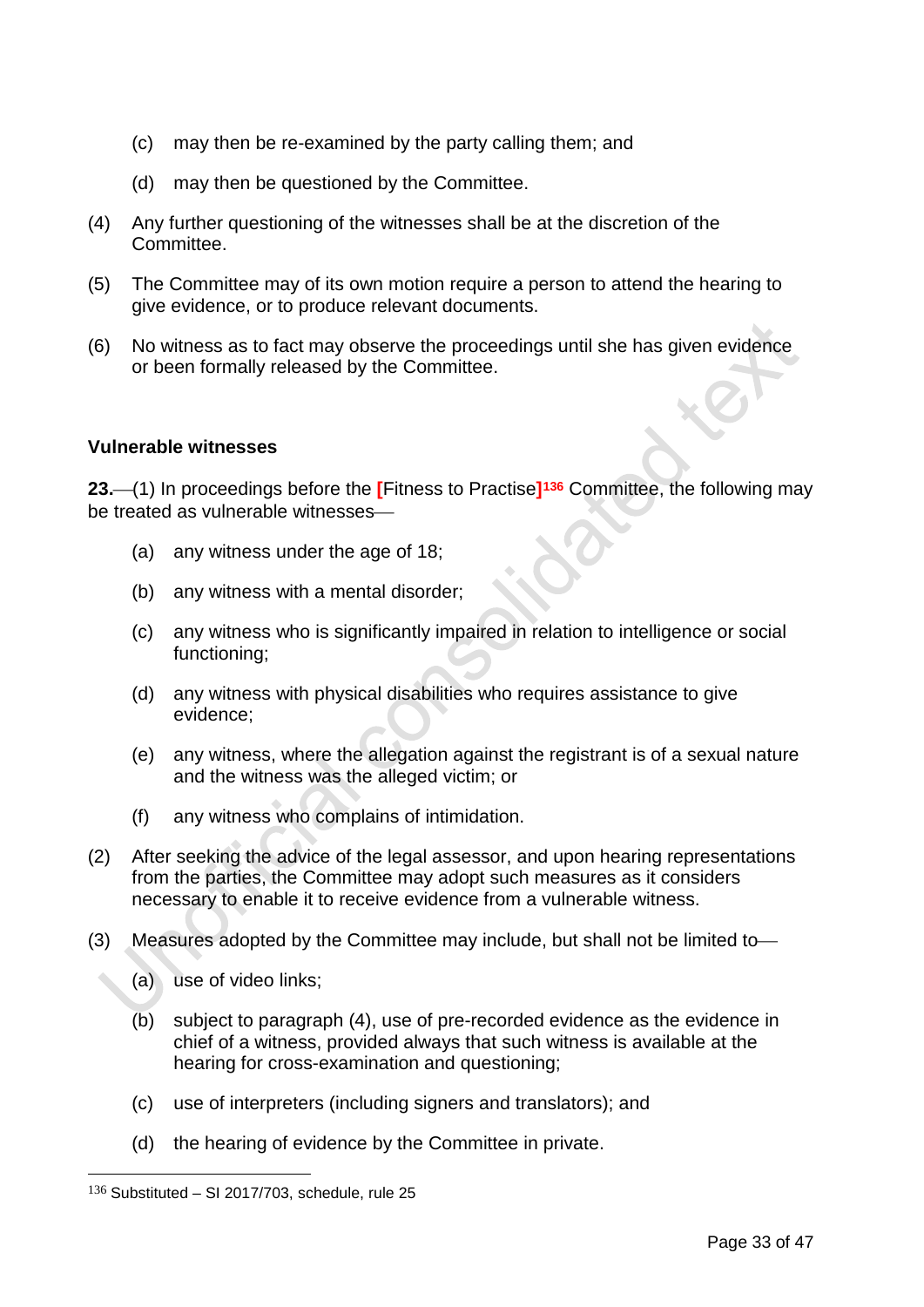- (4) Where-
	- (a) the allegation against a registrant is sexual in nature;
	- (b) a witness is the alleged victim; and
	- (c) the registrant is not represented,

she shall not be allowed to cross-examine the witness directly in person.

- (5) In the circumstances set out in paragraph (4), any questioning of the witness shall be undertaken by such person as the Committee considers appropriate.
- (6) In this rule, "in private" means conducted in the presence of every party and any person representing a party, but otherwise excluding the public.

#### **[ Order of proceedings at initial hearing**

**24.**—(1) Unless the Committee determines otherwise, the initial hearing of an allegation shall be conducted in the following stages—

- (a) the preliminary stage (paragraphs  $(2)-(5)$ );
- (b) the factual stage (paragraphs (6)-(11));
- (c) where the allegation is of a kind referred to in article 22(1)(a) of the Order, the impairment stage (paragraph (12));
- (d) the sanction stage (paragraphs (13) and (14)).
- (2) The Chair shall—
	- (a) ask the registrant (if present) to confirm her name and personal identification number;
	- (b) ask for the charge to be read out; and
	- (c) ask whether the registrant wishes to make an objection to the charge on a point of law.
- (3) Where the registrant makes an objection to the charge the Committee—
	- (a) may hear representations from the parties (if present);
	- (b) shall deliberate in private and announce its decision to those parties present as to whether it will uphold the objection; and
	- (c) shall give reasons for its decision.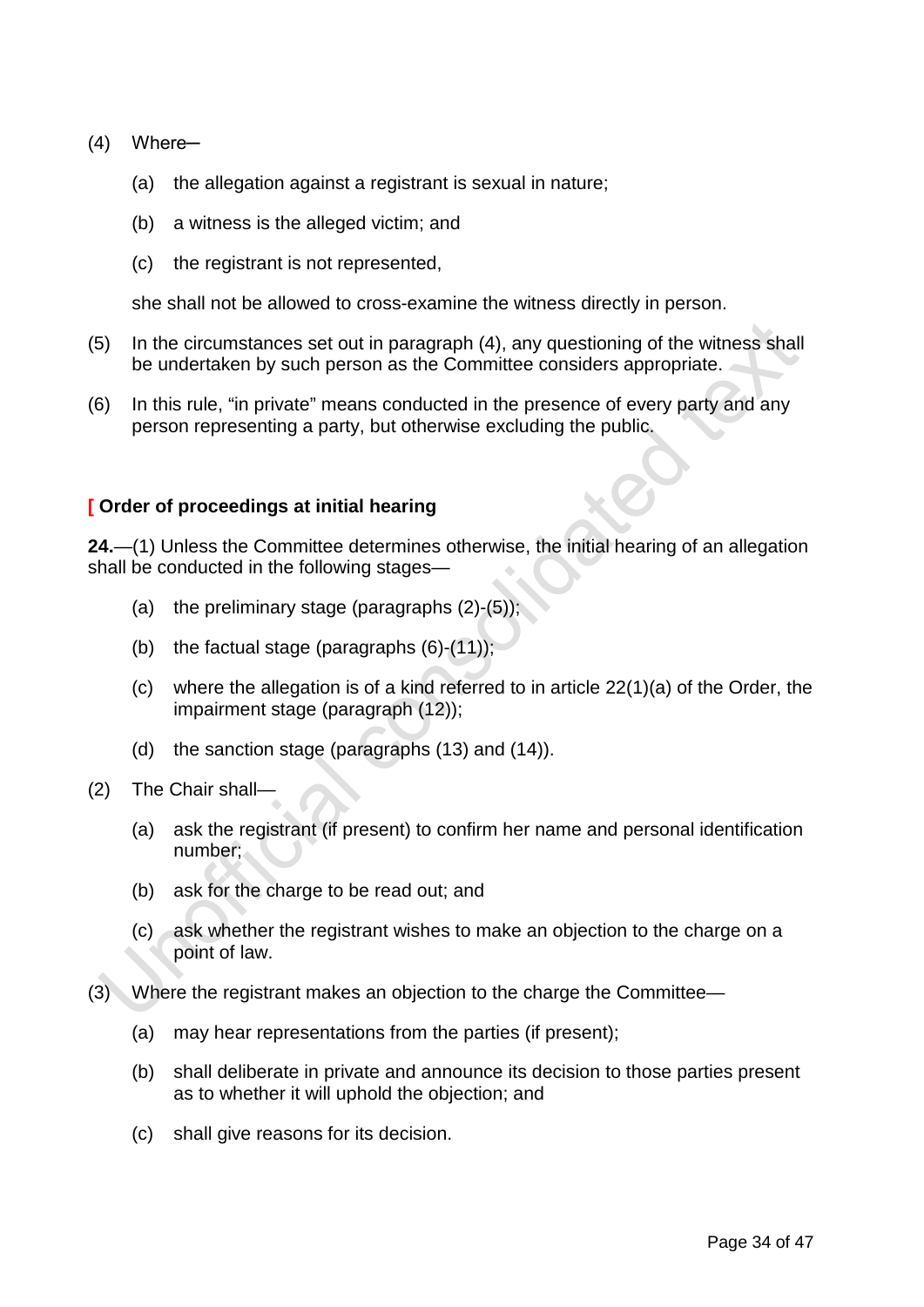- (4) Once any objections to the charge have been considered, the Chair shall enquire whether the registrant wishes to make any admissions—
	- (a) as to the alleged facts; and
	- (b) where the allegation is of a kind referred to in article 22(1)(a) of the Order, as to whether her fitness to practise is impaired.
- (5) Where facts have been admitted by the registrant, the Chair shall announce that such facts have been found proved.
- (6) The presenter shall open the Council's case and may present evidence in support of any alleged facts in the allegation, including those admitted by the registrant.
- (7) Except where all the facts have been admitted and found proved under paragraph (5), at the close of the Council's case, and—
	- (i) either upon the application of the registrant, or
	- (ii) of its own volition,

the Committee may hear submissions from the parties as to whether sufficient evidence has been presented to find the facts proved and shall make a determination as to whether the registrant has a case to answer.

- (8) Where an allegation is of a kind referred to in article 22(1)(a) of the Order, the Committee may decide,—
	- (i) either upon the application of the registrant, or
	- (ii) of its own volition,

to hear submissions from the parties as to whether sufficient evidence has been presented to support a finding of impairment, and shall make a determination as to whether the registrant has a case to answer as to her alleged impairment.

- (9) Unless the Committee has determined that there is no case to answer under paragraphs (7) or (8), the registrant may present her case to the Committee and present evidence in support of her case.
- (10) The Committee may hear final argument from the parties.
- (11) The Committee shall deliberate in private in order to make its findings on the facts and then shall announce to those parties present the findings it has made.
- (12) Where the allegation is of a kind referred to in article 22(1)(a) of the Order, notwithstanding any admissions made for the purposes of paragraph (4)(b), the Committee shall—
	- (a) invite representations and may hear evidence from the parties as to whether the registrant's fitness to practise is impaired;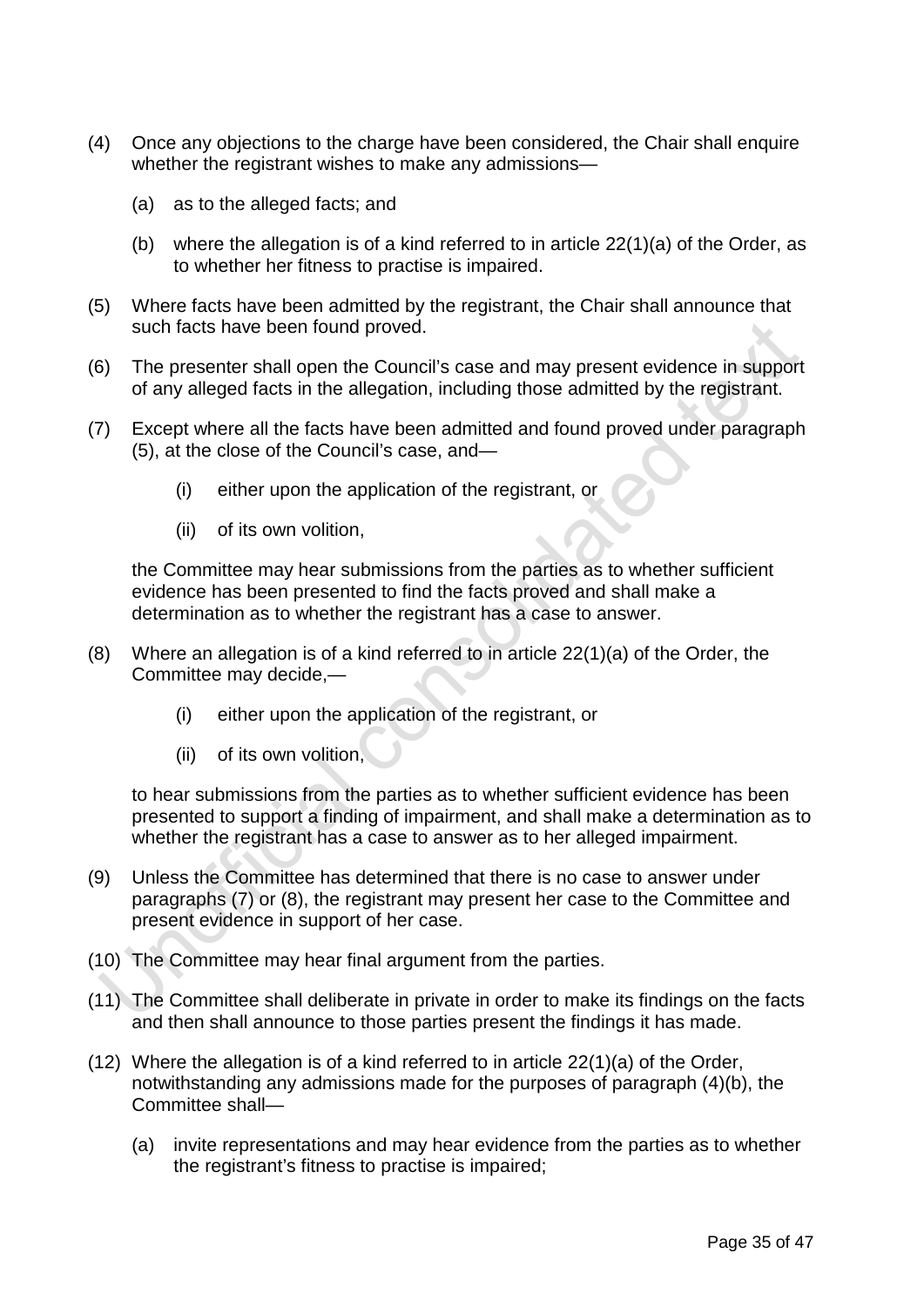- (b) deliberate in private; and
- (c) then announce its decision to those parties present as to whether the registrant's fitness to practise is impaired and give reasons for its decision.
- (13) When making its decision on sanction the Committee—
	- (a) may invite any person who, in its opinion, has an interest in the proceedings to submit written representations within such time as the Committee may direct;
	- (b) shall invite representations from the parties as to any relevant factors which may affect the Committee's decision on the sanction, if any, to be imposed;
	- (c) where the allegation is of a kind referred to in article 22(1)(a) of the Order, may hear evidence from the parties as to any previous history or mitigating circumstances or other relevant factors which may affect the Committee's decision on the sanction, if any, to be imposed;
	- (d) shall deliberate in private; **[**…**][137](#page-37-0)**
	- (e) then announce its decision on sanction to those parties present and give reasons for its decision.**[**; and
	- (f) if the sanction is an order made under article  $29(5)(b)$  or (c) of the Order, may issue a direction under article 29(8A) of the Order.**][138](#page-37-1)**
- (14) Where the Committee considers that it may be appropriate to make an interim order pending the outcome of any appeal following its decision on sanction, it shall—
	- (a) invite representation from the parties on whether or not an interim order should be made;
	- (b) take any representations received into account before deciding whether or not to make an interim order;
	- (c) deliberate in private; and
	- $(d)$  then announce its decision to those parties present and give reasons for its decision. **] [139](#page-37-2)**

## **Order of proceedings at a review or restoration hearing**

**25.** (1) This rule shall not apply to an interim orders hearing.

<span id="page-37-0"></span> $137$  Omitted – SI 2017/703, schedule, rule 26(a)

<span id="page-37-1"></span> $138$  Inserted – SI 2017/703, schedule, rule 26(b)

<span id="page-37-2"></span><sup>139</sup> Substituted – SI 2007/893, rule 3(2)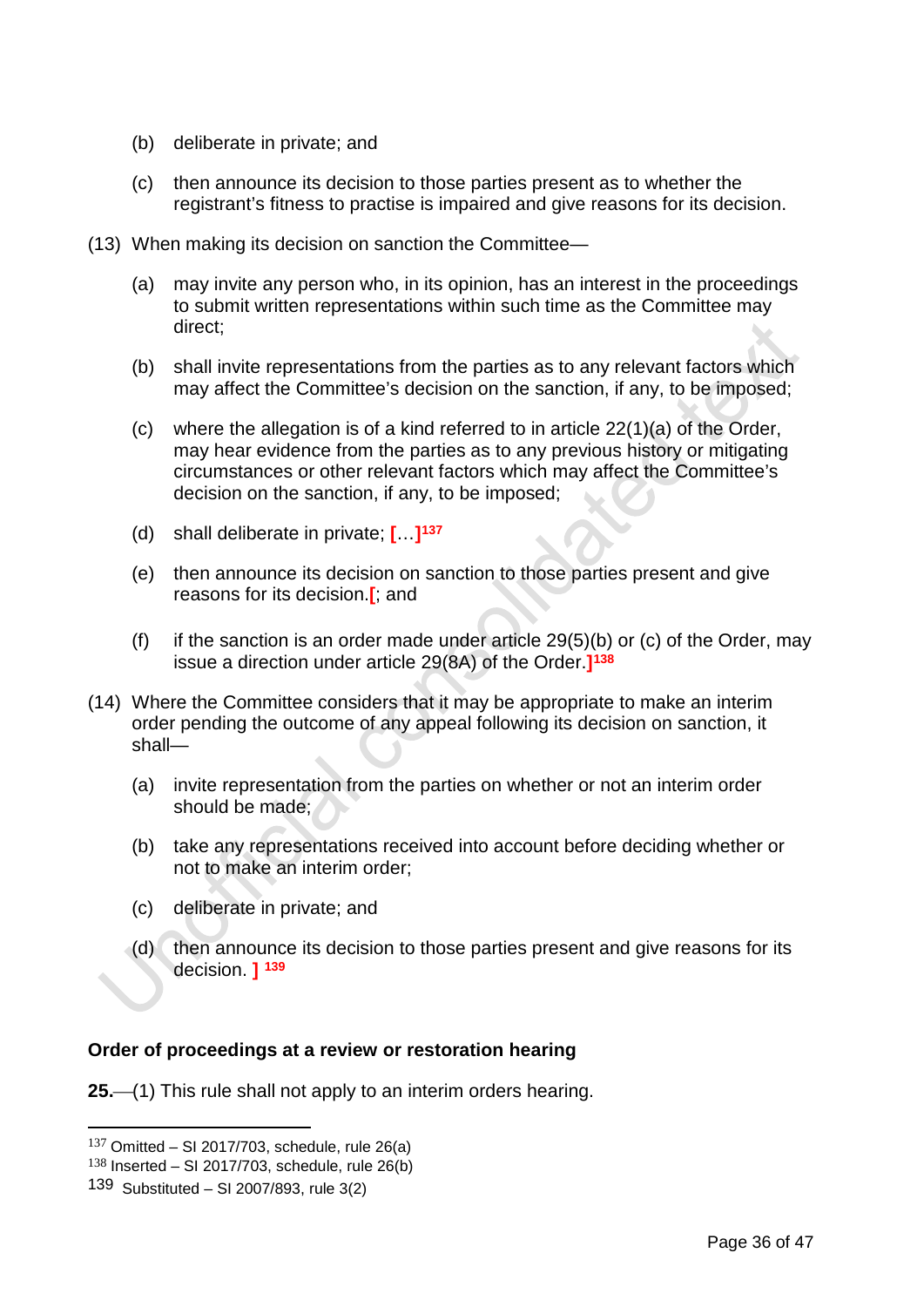- (2) Unless the Committee determines otherwise, the order of proceedings at a review hearing or a restoration hearing shall be as follows
	- (a) the presenter shall
		- (i) inform the Committee of the background to the case, and the sanctions previously imposed on the registrant, and
		- (ii) direct the attention of the Committee to any relevant evidence including transcripts of previous hearings;
	- (b) the registrant may adduce any relevant evidence on which she intends to rely;
	- (c) the Committee shall deliberate in private and shall dispose of the case in accordance with article 30 or 33(5) to (7) of the Order; and
	- (d) the Committee shall give reasons for its decision.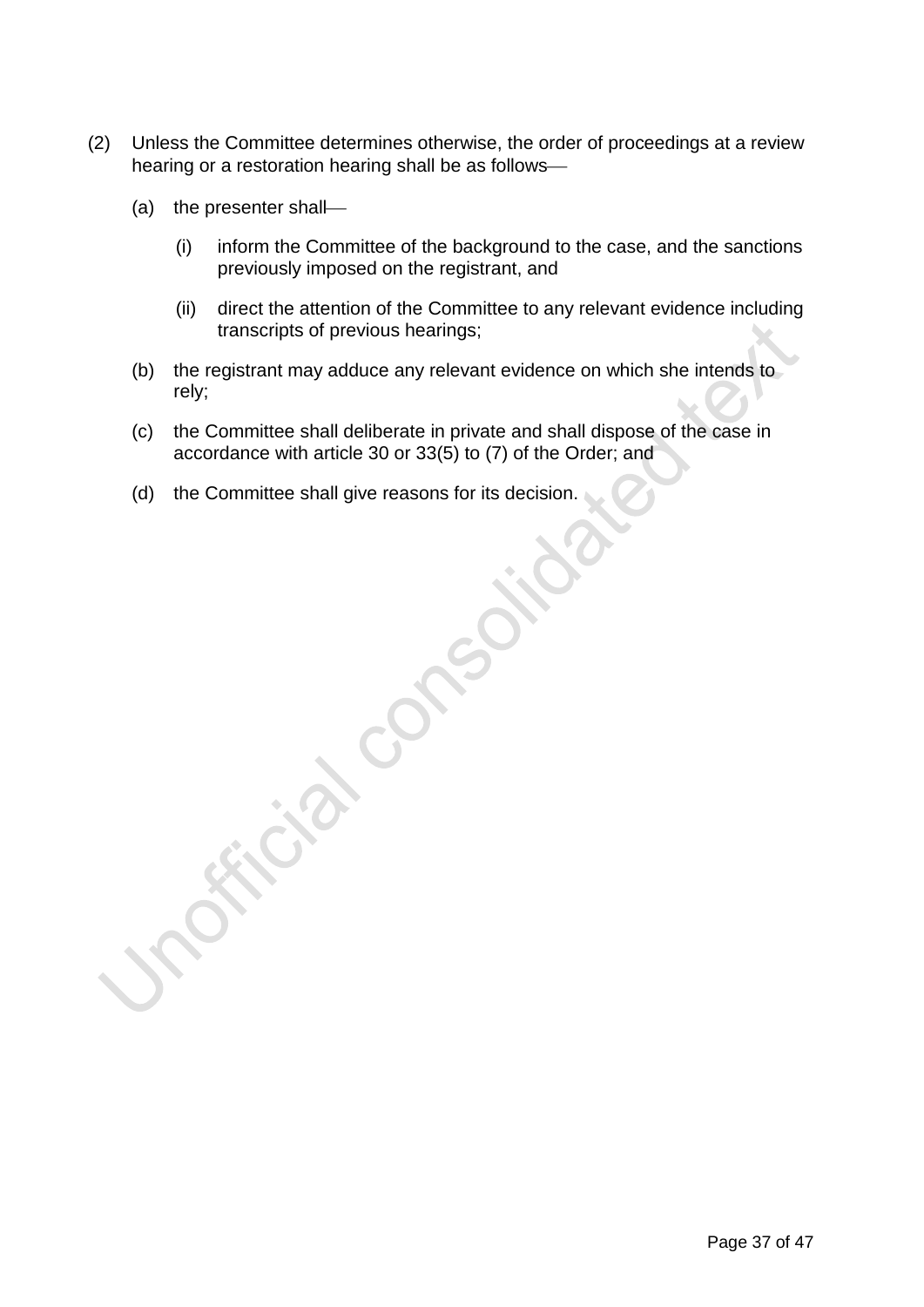## **[ Investigations prior to a review hearing**

**25A.**—(1) This rule applies where a registrant's fitness to practise has been found to be impaired by reason of not having the necessary knowledge of English.

- (2) Prior to the opening of a review hearing, the Registrar may direct the registrant to, within such period as the Registrar may specify in the notification referred to in paragraph (3),—
	- (a) undertake an examination or other assessment as specified in the notification referred to in paragraph (3); and
	- (b) provide the Registrar with evidence of the result of that examination or other assessment in the form required by rule 6B(3C).
- (3) Where the Registrar makes a direction pursuant to paragraph (2), the Registrar must notify the registrant of the direction and the notice must also inform the registrant of the matters set out in rule 6B(3D).
- (4) The Registrar must provide the **[**Fitness to Practise**][140](#page-39-0)** Committee with the evidence provided by the registrant in compliance with a direction made under paragraph (2). **] [141](#page-39-1)**

## **Order of proceedings at an interim orders hearing**

**26.**(1) Except where **[** rule 24(14) **] [142](#page-39-2)** applies, this rule shall apply to any hearing at which the Committee is considering whether to make, revoke, confirm, vary or replace an interim order.

- (2) Unless the Committee determines otherwise, the order of proceedings at an interim orders hearing shall be as follows
	- (a) the presenter shall inform the Committee of the reasons why it may be necessary to make an interim order on the registrant, or to revoke, confirm, vary or replace any order previously made, and may adduce any relevant evidence in this regard;
	- (b) the registrant may make representations as to why an interim order should not be made, or should be revoked or not confirmed, varied or replaced, and may adduce any relevant evidence, including oral testimony, in support of her case; and

<span id="page-39-0"></span> $140$  Substituted – SI 2017/703, schedule, rule 27

<span id="page-39-1"></span><sup>141</sup> Inserted – SI 2015/1923, part 2, paragraph 7

<span id="page-39-2"></span><sup>142</sup> Substituted – SI 2007/893, rule 3(3)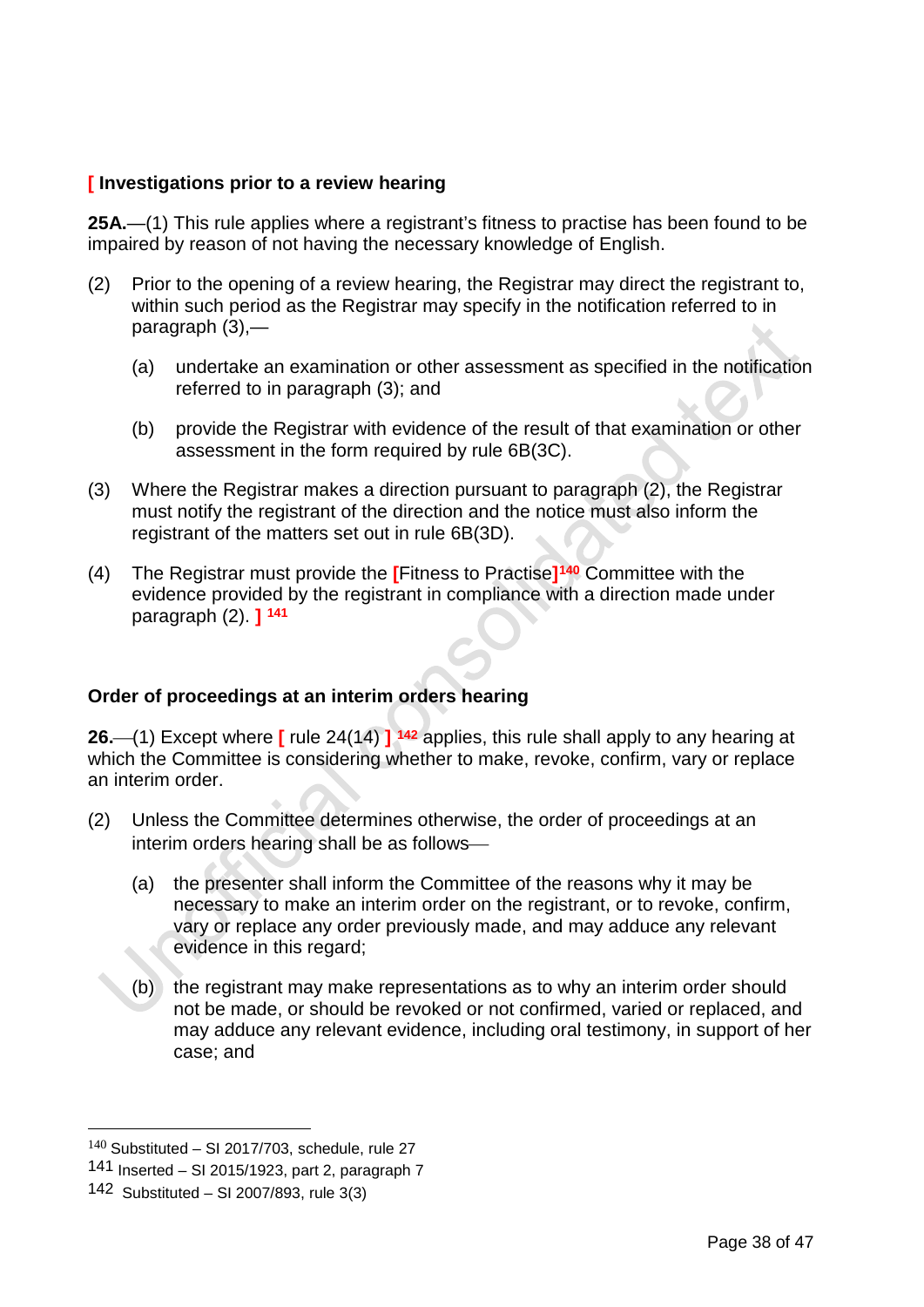(c) the Committee shall deliberate in private and shall then announce its decision, together with the reasons for its decision, in the presence of the parties (where present).

## **Notes and transcript of proceedings**

**27.**(1) The Council shall arrange for all hearings and preliminary meetings held by a Practice Committee, to be recorded in writing or electronic form.

- (2) Any party to the proceedings shall, on application to the Council, be furnished with a transcript of the record of any part of the hearing or preliminary meeting at which she was entitled to be present.
- (3) Paragraphs (1) and (2) shall not apply to the private deliberations of **[**either**][143](#page-40-0)** Practice Committee.

## **[ Initial hearings commenced before but not concluded by 5th May 2007**

**27A.** Where, prior to 5th May 2007—

- (a) the initial hearing of an allegation has commenced; and
- (b) the charge has been read out,

then rule 24 shall continue to apply as in force immediately before 5th May 2007 for the purposes of that initial hearing. **] [144](#page-40-1)**

<span id="page-40-1"></span><span id="page-40-0"></span> $143$  Substituted – SI 2017/703, schedule, rule 28 144 Inserted – SI 2007/893, rule 3(4)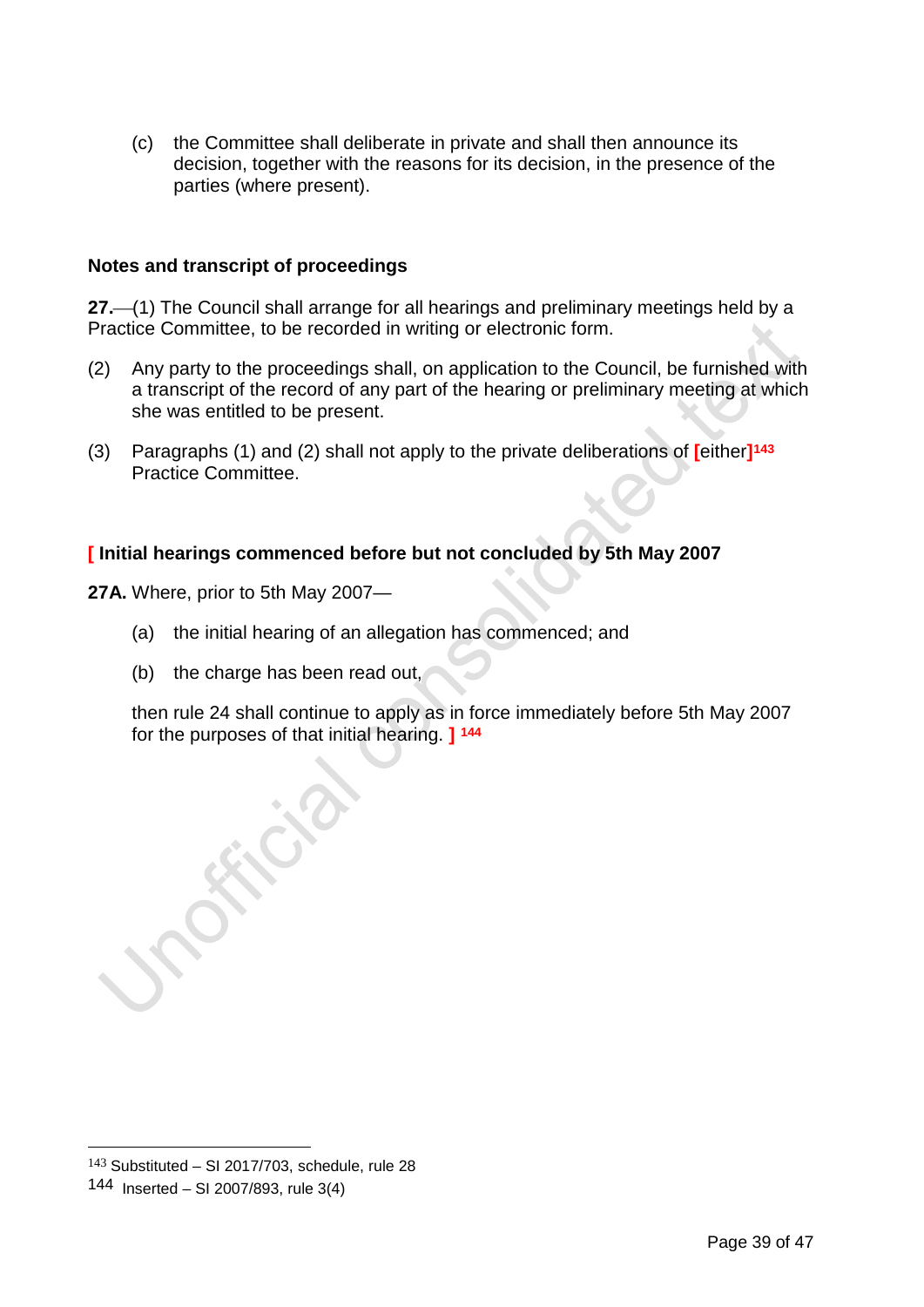# **Part 6 General**

#### **Amendment of the charge**

**28.**(1) At any stage before making its findings of fact, in accordance with **[** rule 24(5) or (11) **] [145](#page-41-0)**, the Investigating Committee (where the allegation relates to a fraudulent or incorrect entry in the register) **[**or the Fitness to Practise**][146](#page-41-1)** Committee, may amend

- (a) the charge set out in the notice of hearing; or
- (b) the facts set out in the charge, on which the allegation is based,

unless, having regard to the merits of the case and the fairness of the proceedings, the required amendment cannot be made without injustice.

(2) Before making any amendment under paragraph (1), the Committee shall consider any representations from the parties on this issue.

#### **Joinder**

**29.**(1) Unless of the view that there is a risk of prejudice to the fairness of the proceedings, and upon taking the advice of the legal assessor, the **[**Fitness to Practise**][147](#page-41-2)** Committee may consider an allegation against two or more registrants at the same hearing where

- (a) the allegation against each registrant arises out of the same circumstances; or
- (b) in the view of the Committee, a joint hearing is necessary.
- (2) The **[**Fitness to Practise**][148](#page-41-3)** Committee may consider one or more categories of allegation against a registrant provided always that an allegation relating to a conviction or caution is heard after any allegation of misconduct has been heard and determined.
- (3) Where

<span id="page-41-0"></span><sup>145</sup> Substituted – SI 2007/893, rule 3(5)

<span id="page-41-1"></span> $146$  Substituted – SI 2017/703, schedule, rule 29

<span id="page-41-2"></span> $147$  Substituted – SI 2017/703, schedule, rule 30

<span id="page-41-3"></span> $148$  Substituted - SI 2017/703, schedule, rule 30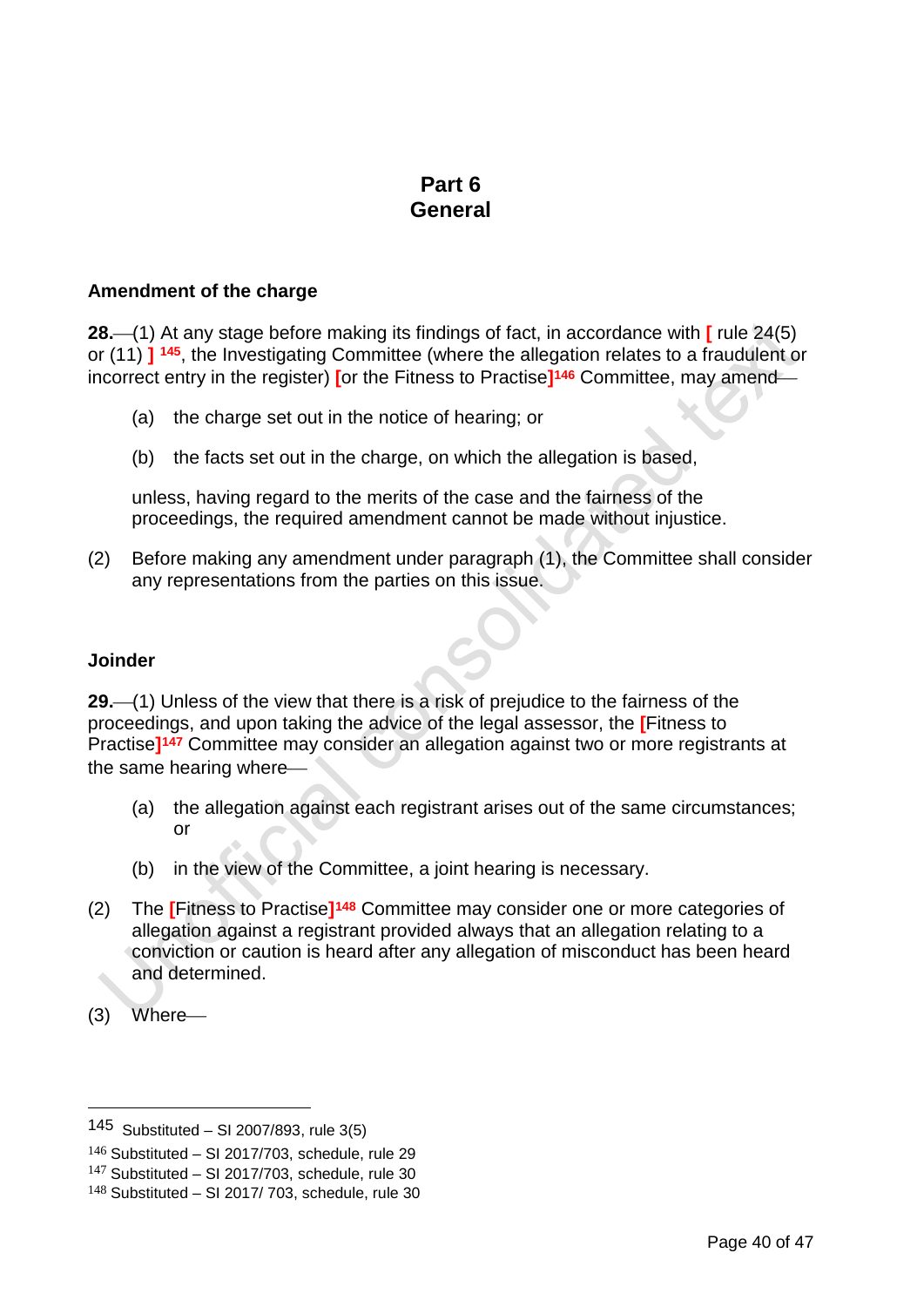- (a) an allegation has been referred to the **[**Fitness to Practise**][149](#page-42-0)** Committee;
- (b) that allegation has not yet been heard; and
- (c) a new allegation which is of a similar kind or is founded on the same facts is received by the Council,

that Committee may consider the new allegation at the same time as the original allegation, notwithstanding that such new allegation has not been included in the notice of hearing.

- (4) Where it is proposed that a new allegation should be heard by the **[**Fitness to Practise**][150](#page-42-1)** Committee, it shall
	- (a) inform the registrant of the new allegation, and the alleged facts on which is based; and
	- (b) afford her the opportunity to make written representations on the new allegation and require any such representations to be received within 28 days of notification of the new allegations or within such period of time as is otherwise agreed by the parties.

## **Burden of proof**

**30.** Where facts relating to an allegation are in dispute, the burden of proving such facts shall rest on the Council.

## **Evidence**

**31.** (1) Upon receiving the advice of the legal assessor, and subject only to the requirements of relevance and fairness, a Practice Committee considering an allegation may admit oral, documentary or other evidence, whether or not such evidence would be admissible in civil proceedings (in the appropriate Court in that part of the United Kingdom in which the hearing takes place).

(2) Where a registrant has been convicted of a criminal offence

- (a) a copy of the certificate of conviction, certified by a competent officer of a Court in the United Kingdom (or, in Scotland, an extract conviction) shall be conclusive proof of the conviction; and
- (b) the findings of fact upon which the conviction is based shall be admissible as proof of those facts.

<span id="page-42-0"></span> $149$  Substituted – SI 2017/703, schedule, rule 30

<span id="page-42-1"></span> $150$  Substituted – SI 2017/703, schedule, rule 30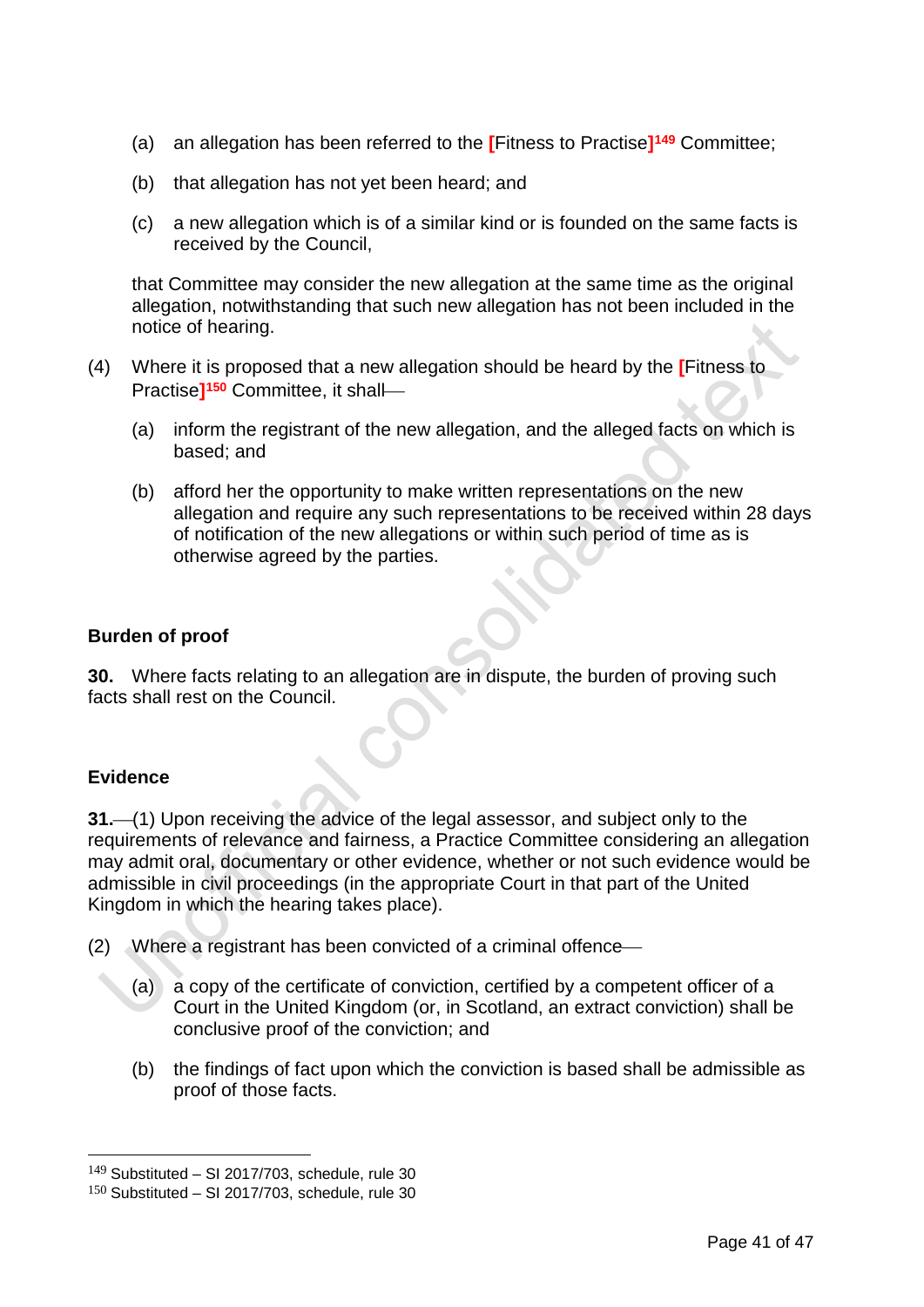- (3) The only evidence which may be adduced by the registrant in rebuttal of a conviction certified or extracted in accordance with paragraph (2)(a) is evidence for the purpose of proving that she is not the person referred to in the certificate or extract.
- **{** *(3A) Where it is alleged that a registrant has been included in a barred list (within the meaning of the Safeguarding Vulnerable Groups Act 2006 or the Safeguarding Vulnerable Groups (Northern Ireland) Order 2007) by the Independent Barring Board—*
	- *(a) information provided by the Secretary of State under the Safeguarding Vulnerable Groups Act 2006 or the Safeguarding Vulnerable Groups (Northern Ireland) Order 2007 that attests to that inclusion shall be conclusive proof of that inclusion, unless the registrant can prove that they are not the person referred to in the information provided; and*
	- *(b) a document from the Board, authenticated in whatever way the Council may approve, that provides a statement of the findings of fact made by the Board that led to that inclusion shall be conclusive proof of the facts found proved by the Board.*
- *(3B) Where it is alleged that the Scottish Ministers have included a registrant in the children's list or the adults' list (within the meaning of the Protection of Vulnerable Groups (Scotland) Act 2007)—*
	- *(a) information provided by the Scottish Ministers under the Protection of Vulnerable Groups (Scotland) Act 2007 that attests to that inclusion shall be conclusive proof of that inclusion, unless the registrant can prove that they are not the person referred to in the information provided; and*
	- *(b) a document from the Scottish Ministers, authenticated in whatever way the Council may approve, that provides a statement of the findings of fact made by the Scottish Ministers that led to that inclusion shall be conclusive proof of the facts found proved by the Scottish Ministers.* **} [151](#page-43-0)**
- (4) A certificate as to a determination about a registrant's fitness to practise made  $b$ v—
	- (a) a body in the United Kingdom responsible under any enactment for the regulation of a health or social care profession; or
	- (b) a licensing body elsewhere,

<span id="page-43-0"></span><sup>151</sup> Inserted – SI 2009/1182, schedule 4, part 2, paragraph 22. Article 1(6)(d) of SI 2009/1182 provided that this amendment would come into force on the coming into force of section 44(1) of the Safeguarding Vulnerable Groups Act 2006 (the 2006 Act), Section 75(6) of the Protection of Freedoms Act 2012 subsequently made provision for section 44 of the 2006 Act to be omitted and the provision was brought into force on 10 September 2012 by article 2(l) of The Protection of Freedoms Act 2012 (Commencement No. 3) Order 2012 (SI 2012/2234). This means that these inserted paragraphs will not come into force.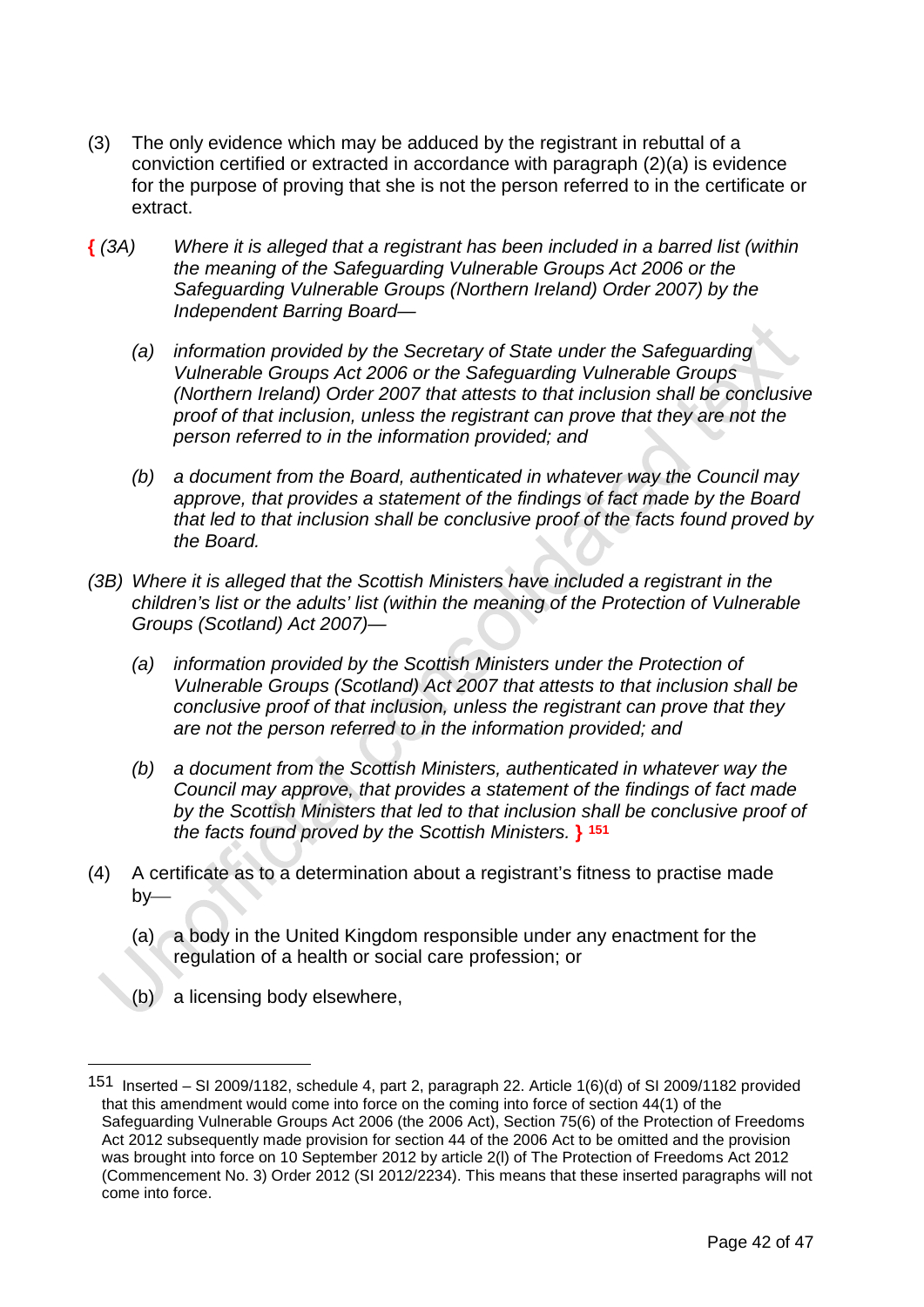signed by an officer authorised by the body to sign such certificates shall be admissible as prima facie evidence of the facts referred to in the determination.

- **[**(4A)Where under these Rules the registrant is directed by the Registrar or the **[**Fitness to Practise**][152](#page-44-0)** Committee to undertake an examination or other assessment of the registrant's knowledge of English, a certificate or other document stating the result achieved by the registrant in that examination or other assessment that is signed by an officer of the body providing the examination or other assessment shall be conclusive proof of the result achieved by the registrant in that examination or other assessment.**] [153](#page-44-1)**
- (5) In determining whether a registrant's fitness to practise is impaired by reason of physical or mental health, the **[**Fitness to Practise**][154](#page-44-2)** Committee may take into account, amongst other matters
	- (a) a refusal by the registrant to submit to medical examination;
	- (b) the registrant's current physical or mental condition;
	- (c) any continuing or episodic condition suffered by the registrant; and
	- (d) a condition suffered by the registrant which, although currently in remission, may be expected to cause a recurrence of the impairment of the practitioner's fitness to practise.
- (6) In determining whether a registrant's fitness to practise is impaired by reason of lack of competence, the **[**Fitness to Practise**][155](#page-44-3)** Committee may take into account any refusal by the registrant to submit to an assessment.
- **[**(6A)In determining whether a registrant's fitness to practise is impaired by reason of not having the necessary knowledge of English, the **[**Fitness to Practise**][156](#page-44-4)** Committee may draw such inferences as seem appropriate to it if a registrant fails to undertake an examination or other assessment or to provide evidence of the result of that examination or other assessment in accordance with a direction made pursuant to these Rules. **] [157](#page-44-5)**
- (7) Where the **[**Fitness to Practise**][158](#page-44-6)** Committee finds that a registrant has failed to comply with the standards established by the Council under article 21(1)(a) of the Order and set out in the Code, such failure
	- (a) may be taken into account by the Committee in determining whether or not that registrant's fitness to practise is impaired; and

<span id="page-44-0"></span> $152$  Substituted – SI 2017/703, schedule, rule 31(a)

<span id="page-44-1"></span><sup>153</sup> Inserted – SI 2015/1923, part 2, paragraph  $8(a)$ 

<span id="page-44-2"></span> $154$  Substituted – SI 2017/703, schedule, rule 31(b)

<span id="page-44-3"></span> $155$  Substituted – SI 2017/703, schedule, rule 31(a)

<span id="page-44-4"></span> $156$  Substituted – SI 2017/703, schedule, rule 31(a)

<span id="page-44-5"></span><sup>157</sup> Inserted – SI 2015/1923, part 2, paragraph  $8(b)$ 

<span id="page-44-6"></span> $158$  Substituted – SI 2017/703, schedule, rule 31(a)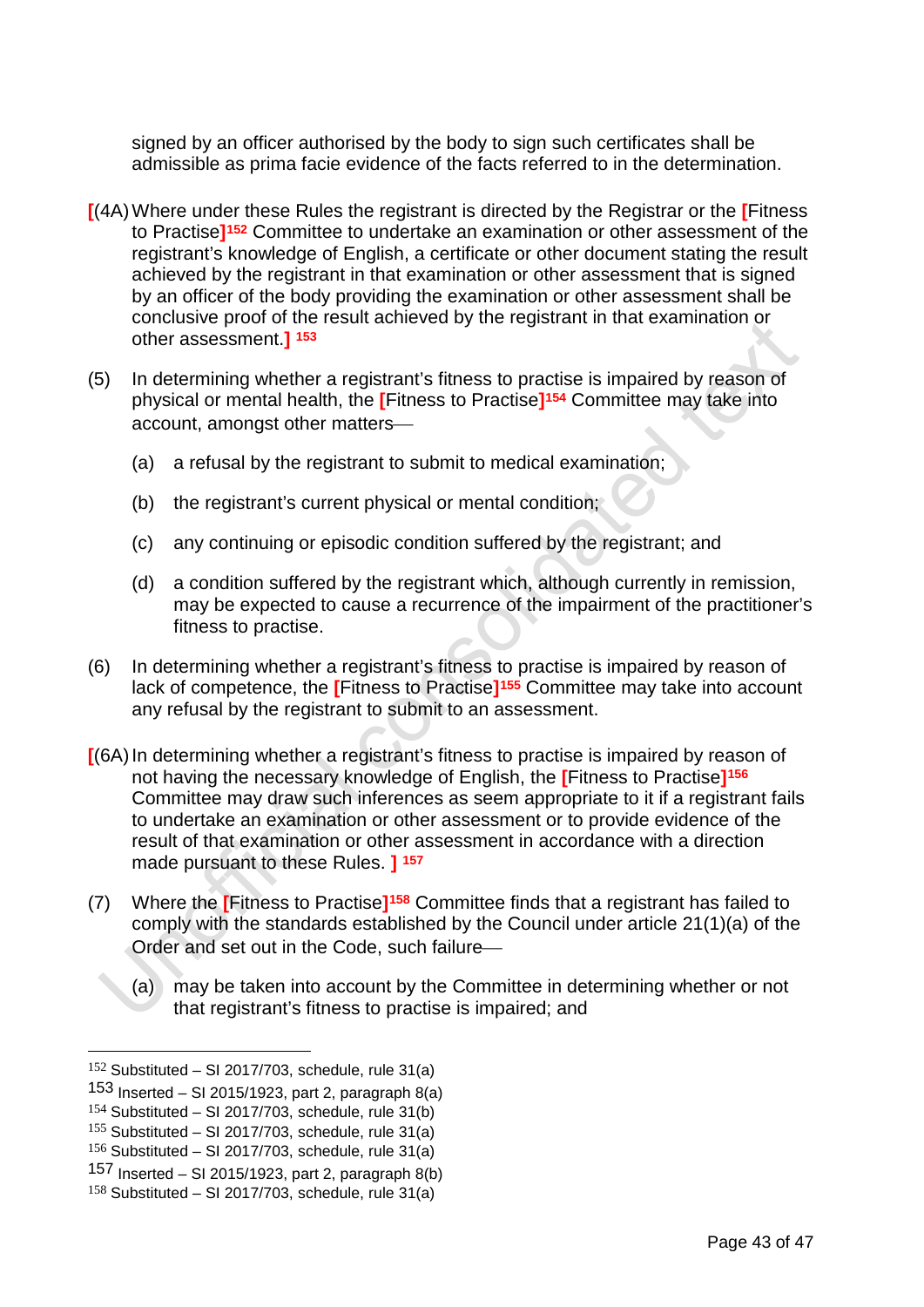- (b) shall not, of itself, be taken to establish that the registrant's fitness to practise is impaired.
- (8) Where a party has
	- (a) failed to comply with any directions for service of evidence given at a preliminary meeting under rule 18, including service of expert reports;
	- (b) shown no good cause for failure to comply with the directions given; and
	- (c) seeks to adduce such evidence at the hearing,

a Practice Committee may refuse to allow that party to admit the evidence in question.

## **Postponements and adjournments**

**32.** (1) The Chair of the Practice Committee may, of her own motion, or upon the application of a party, postpone any hearing of which notice has been given under these Rules before the hearing begins.

- (2) A Practice Committee considering an allegation may, of its own motion or upon the application of a party, adjourn the proceedings at any stage, provided that
	- (a) no injustice is caused to the parties; and
	- (b) the decision is made after hearing representations from the parties (where present) and taking advice from the legal assessor.
- (3) Where the proceedings have been adjourned, the Practice Committee shall, as soon as practicable, notify the parties of the date, time and venue of the resumed hearing.
- **[**(3A) In paragraph (3) "venue" includes details of audio or video conferencing arrangements.**][159](#page-45-0)**
- (4) In considering whether or not to grant a request for postponement or adjournment, the Chair or Practice Committee shall, amongst other matters, have regard to
	- (a) the public interest in the expeditious disposal of the case;
	- (b) the potential inconvenience caused to a party or any witnesses to be called by that party; and
	- (c) fairness to the registrant.

<span id="page-45-0"></span><sup>159</sup> Inserted – SI 2020/364, Schedule, rule 3(6)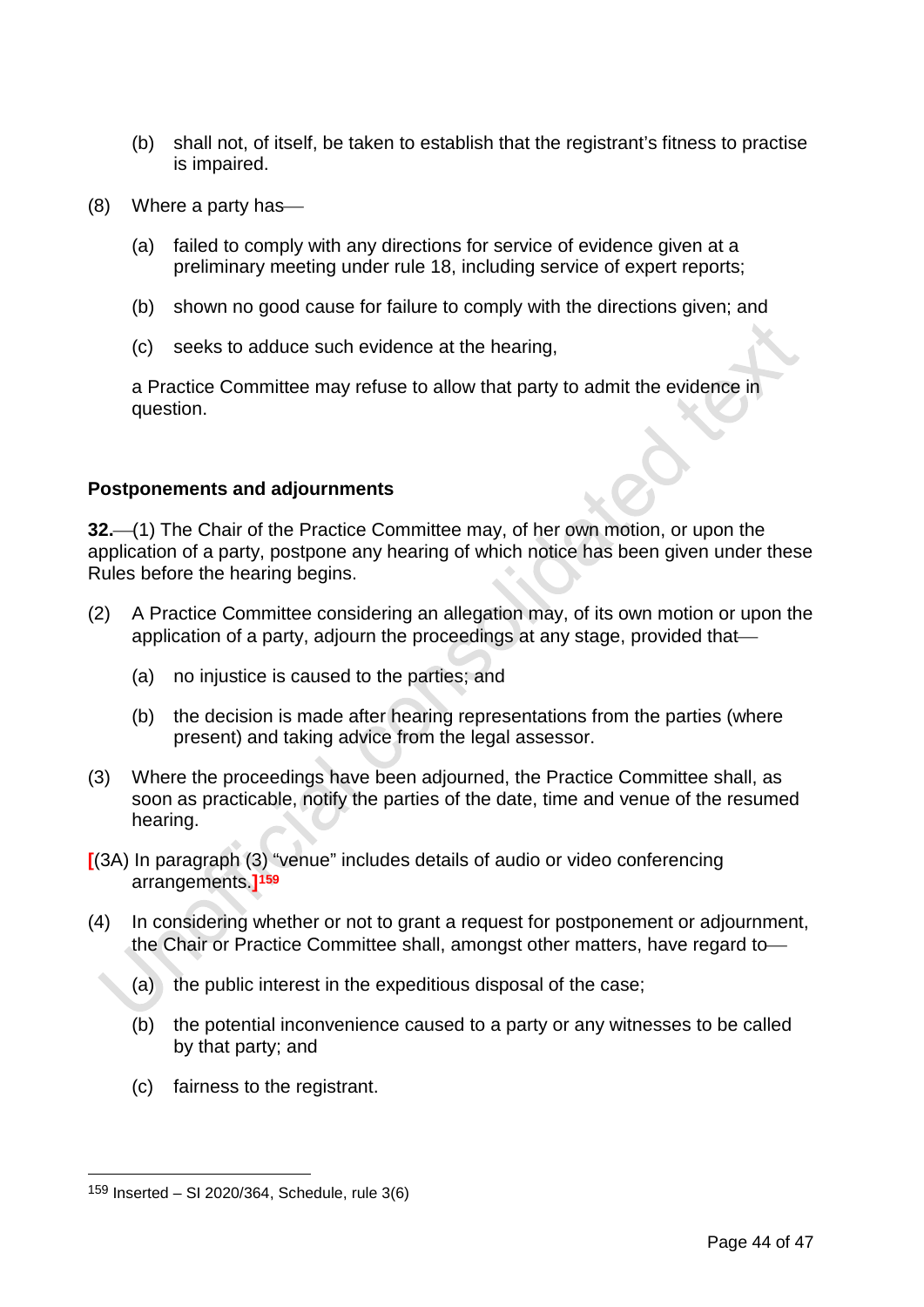- (5) **[** Save where the proceedings relate to the consideration of an interim order, before adjourning the proceedings **] [160](#page-46-0)**, the Practice Committee shall consider whether or not to make an interim order and shall—
	- (a) invite representations from the parties (where present) on this issue;
	- (b) deliberate in private;
	- (c) announce its decision in the presence of the parties (where present);
	- (d) give reasons for its decision; and
	- (e) notify the registrant of its decision in accordance with article 31(14) of the Order.

## **Cancellation of hearing**

**33.** (1) Where

- (a) an allegation has been referred to a Practice Committee for consideration at a hearing; and
- (b) the presenter considers that, on the evidence available, the hearing should not be held,

the presenter shall inform the Practice Committee of his opinion, forthwith, and of the reasons for such opinion.

- (2) Upon receipt of the presenter's reasoned opinion, pursuant to paragraph (1), the Practice Committee shall convene a preliminary meeting in accordance with article 32(2)(b) of the Order.
- (3) At the preliminary meeting referred to in paragraph (2), the Chair of the Practice Committee may, in accordance with articles 32(3) and 32(4) of the Order, give a direction that the hearing should not be held and that the matter should be closed.
- (4) Notwithstanding paragraph (3), the Chair of the Practice Committee shall not give a direction to cancel a hearing without first giving the maker of the allegation (if any) a reasonable opportunity to comment, and taking into account any comments received from her.

## **[ Service of documents**

-

**34.**—**[**(1) Any notice of hearing required to be served upon the registrant shall be delivered by sending it by—

<span id="page-46-0"></span><sup>160</sup> Substituted – SI 2012/17, rule 16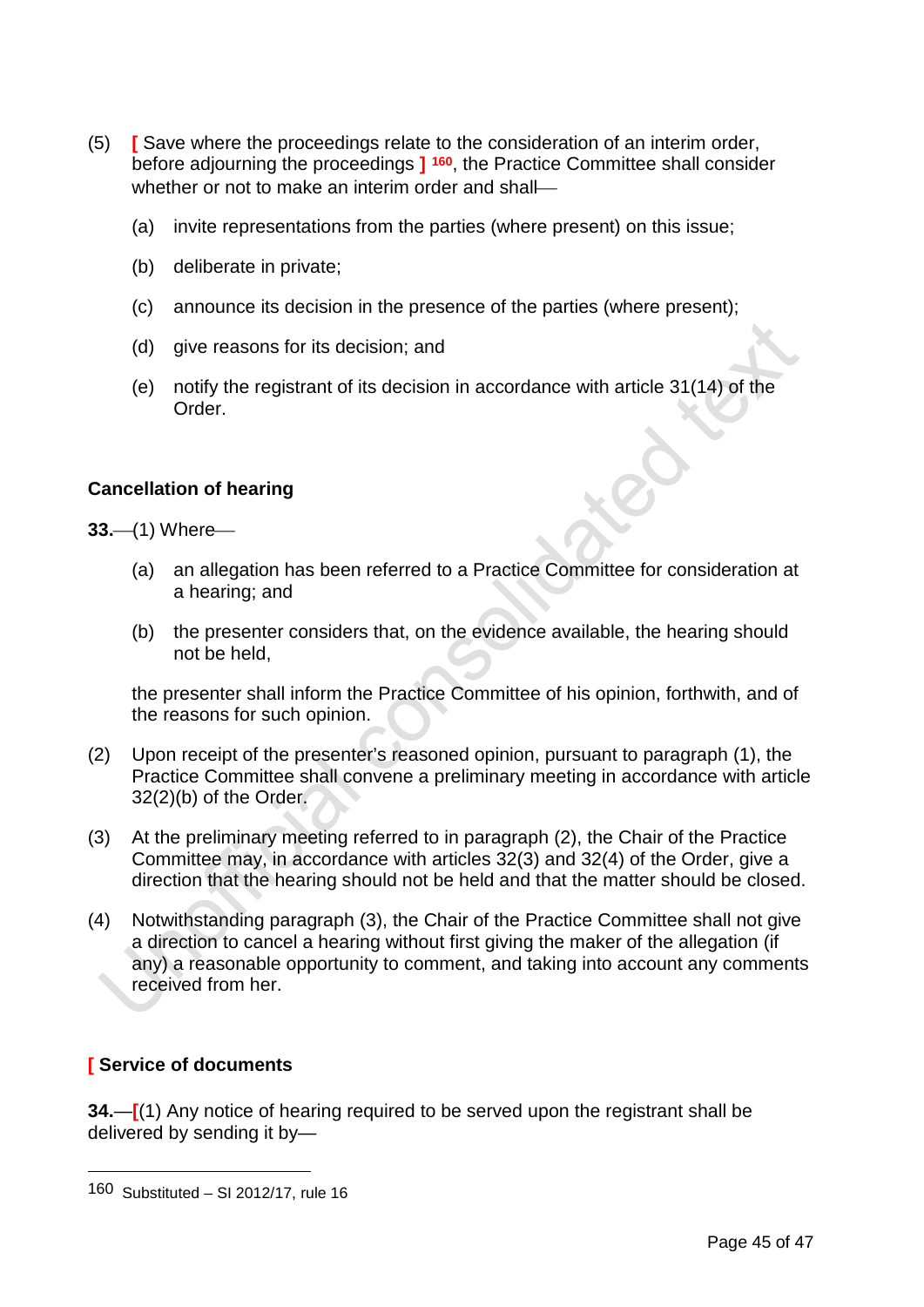(a) a postal service or other delivery service in which delivery or receipt is recorded to, or by leaving it at, the registrant's address in the register; or

(b) a postal service or other delivery service in which delivery or receipt is recorded to, or by leaving it at, where this differs from, and it appears to the Council more likely to reach the registrant at, the registrant's last known address; or

(c) electronic mail to an electronic mail address that the registrant has notified to the Council as an address for communications.**][161](#page-47-0)**

- (2) If the registrant is represented by a solicitor, professional body or trade union, a copy of the notice served in accordance with paragraph (1) may also be—
	- (a) sent or delivered to the solicitor's practising address;
	- (b) sent or delivered to the professional body or trade union's business address; or
	- (c) sent by electronic mail to an electronic mail address of the solicitor, professional body or trade union, where the address has been notified to the Council as an address for communications.
- (3) Any other notice or document to be served on a person under these Rules may be sent by—
	- (a) ordinary post; or
	- (b) electronic mail to an electronic mail address that the person has notified to the Council as an address for communications.
- (4) The service of any notice or document under these Rules may be proved by—
	- (a) a confirmation of posting issued by or on behalf of the Post Office, or other postal operator or delivery service;
	- (b) a confirmation of receipt of the notice or document sent by electronic mail; or
	- (c) a signed statement from the person sending by ordinary post or delivering the notice in accordance with this rule.
- (5) Where any notice or document is sent or otherwise served under these Rules, it shall be treated as having been served—
	- (a) on the day after it was sent by delivery service; or
	- (b) where the notice has been left at an address or sent by electronic mail, on the day on which it was left or sent.

<span id="page-47-0"></span> $161$  Substituted – SI 2020/364, Schedule, rule 3(7)